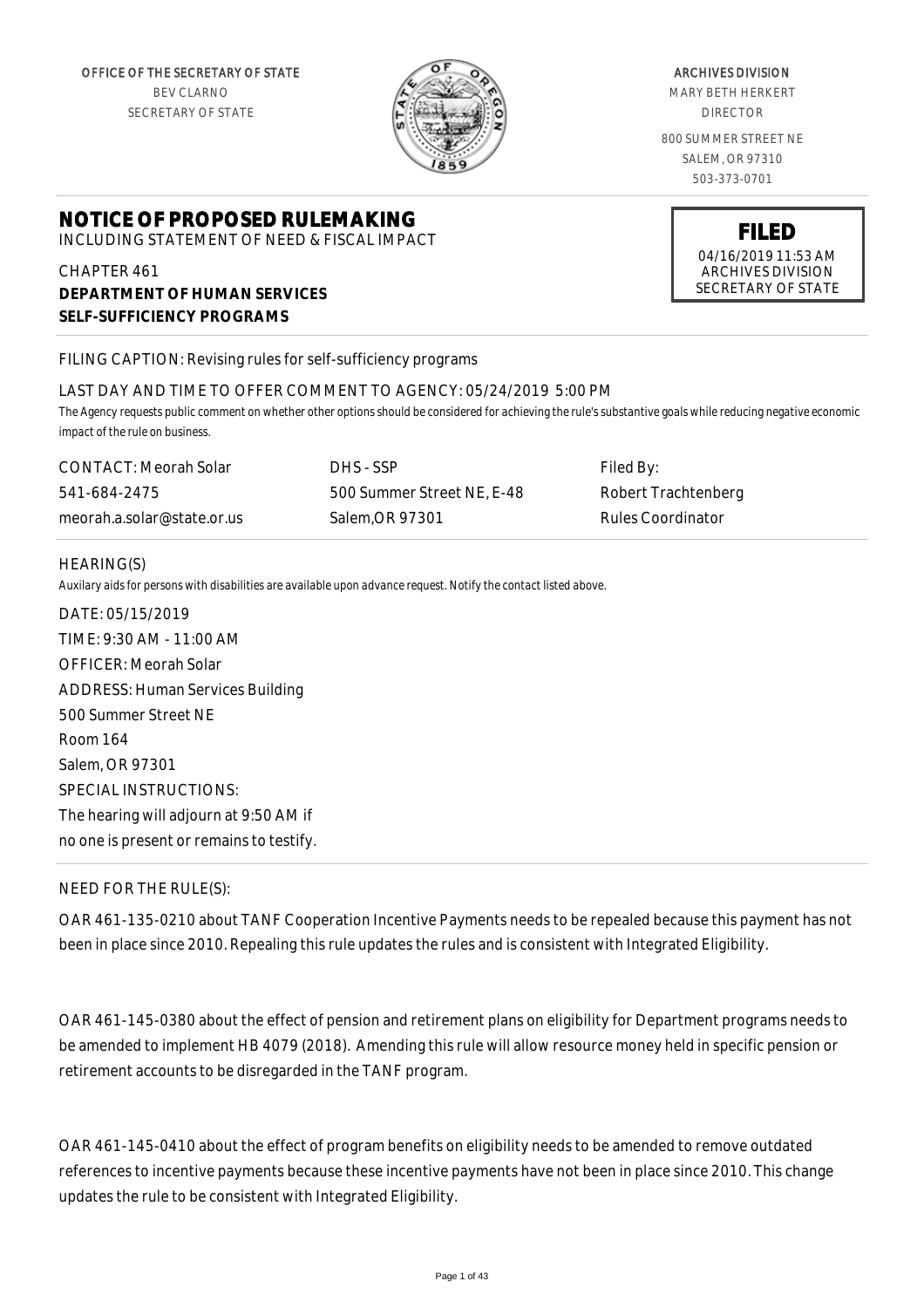OAR 461-155-0035 about the Cooperation Incentive Payment Standard in the TANF program needs to be repealed because this payment has not been in place since 2010. This change updates the rule to be consistent with Integrated Eligibility.

OAR 461-155-0150 about child care eligibility standards, payment rates, and copayments needs to be amended to assist in reducing barriers that limit access by subsidy clients to certified centers. This change increases the number of absent days a child care center certified by the Office of Child Care can bill in a month along with related requirements. This rule also needs to be amended to permit registration and related fees for licensed providers, and to add incentive payments for providers doing alternative hour care from January 1, 2019 through September 30, 2019.

OAR 461-155-0180 needs to be amended because the most current federal poverty guidelines and state median income levels have been updated. The standards being changed effective March 1, 2019 affect benefit decisions in selfsufficiency programs.

OAR 461-155-0320 about payment standards in the SFPSS program needs to be amended in order to be compatible with the upcoming Integrated Eligibility system. This amendment revises the payment tables to calculate the amount of aid the Department may recoup based on the SFPSS Interim Assistance Agreement. This rule also needs to be amended to set out who is considered an adult under this rule.

OAR 461-165-0160 about direct provider payments needs to be changed to reduce barriers for families to access Certified Centers while using the ERDC subsidy. The amendment to the rule allows child care centers certified by the Office of Child Care to bill DHS for ERDC subsidy families in advance for anticipated child care attendance hours.

OAR 461-165-0180 about the eligibility of child care providers needs to be amended in order to help protect children receiving Department-subsidized child care from lead exposure. This rule change requires child care providers who are exempt from licensing by the Office of Child Care and who are not related to children in care to test for lead in all water faucets or fixtures used for drinking, cooking, preparing infant formula or preparing food.

OAR 461-195-0551 about methods of recovering overpayments needs to be amended to remove outdated references to incentive payments because these incentive payments have not been in place since 2010. This change updates the rule to be consistent with Integrated Eligibility.

## DOCUMENTS RELIED UPON, AND WHERE THEY ARE AVAILABLE:

.

ORS 412.007 amended effective January 1, 2019 available at https://www.oregonlegislature.gov/bills\_laws/lawsstatutes/2018orlaw0056.pdf

2018 Oregon Child Care Market Price Study available at https://www.oregon.gov/DHS/ASSISTANCE/CHILD-CARE/Documents/CCMR%202018%20Report.pdf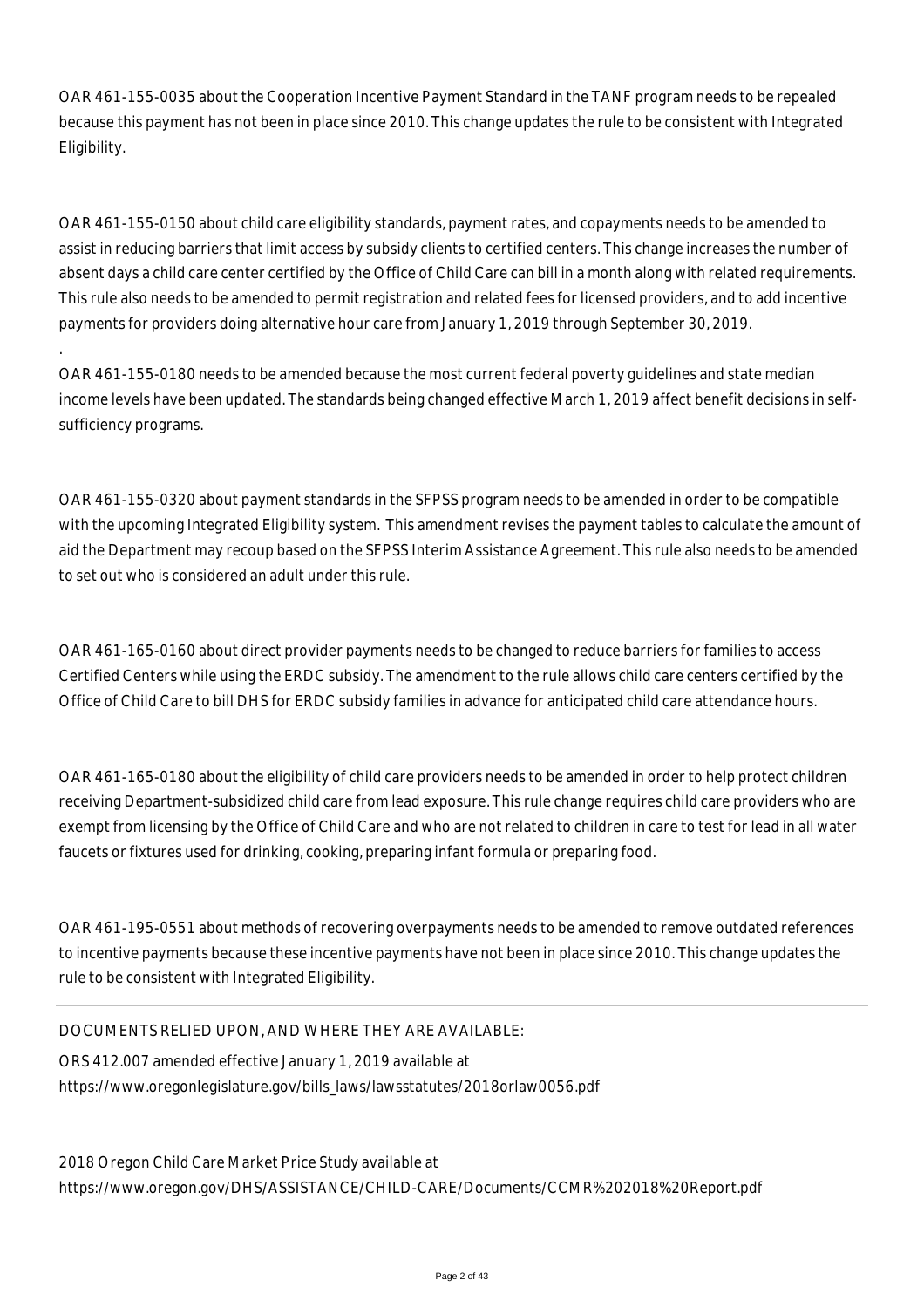https://oregonearlylearning.com/wp-content/uploads/2018/05/CCDF-State-Plan-2018-2021-DRAFT.pdf

U.S. Department of Health & Human Services, Administration for Children & Families, Office of Community Services: State Median Income Estimates for Optional Use in FY 2018 and Mandatory Use in FY 2019 available at https://www.acf.hhs.gov/ocs/resource/state-median-income-estimates-for-optional-use-in-fy-2018-and-mandatoryuse-in-fy-2019

Environmental Protection Agency, Office of Ground Water and Drinking Water, "3Ts for Reducing Lead in Drinking Water in Schools and Child Care Facilities" (October 2018) available at https://www.epa.gov/sites/production/files/2018-09/documents/final\_revised\_3ts\_manual\_508.pdf

Oregon Department of Education, Early Learning Division lead testing rules approved on September 27, 2018 (ELD 13- 2018) available at https://secure.sos.state.or.us/oard/viewReceiptPDF.action?filingRsn=39578

## FISCAL AND ECONOMIC IMPACT:

The Department estimates that repealing OARs 461-135-0210 and 461-155-0035 and amending OARs 461-145-0410, 461-155-0320, and 461-195-0551 will have no fiscal impact on clients, the public, the Department, other state agencies, local government, and business, including small business. There is no cost of compliance to small businesses. No small businesses are subject to this rule.

The Department estimates that amending OAR 461-145-0380 will have no fiscal impact on clients, the public, the Department, other state agencies, local government, and business, including small business. This change simply updates the rules to reflect a statutory requirement. The statutory change to ORS 412.007 has a positive fiscal impact on any families seeking TANF benefits with retirement accounts identified in sections 401(a), 401(k), 403(a), 403(b), 408, 408(k), 408(p), 408A, 457(b), 501(c)(18), or 529A of the Internal Revenue Code or designated as a Federal Thrift Savings Plan account, IRA, myRA, Roth IRA, SEP, Simple IRA, and any other retirement plan designated as tax-exempt under a successor or similar provision of the Internal Revenue Code of 1986. There is a corresponding negative fiscal impact on the Department. The Departments lacks sufficient centralized information to estimate how many families will benefit but believes the number is very low. There is no cost of compliance to small businesses. No small businesses are subject to this rule.

The Department estimates that amending OAR 461-155-0150 (in conjunction with the amendment to OAR 461-165- 0160) will have a negative fiscal impact on the Department of \$720,000 per year along with a corresponding positive fiscal impact of certified centers who accept Department subsidy clients. The Department is unable to estimate the average impact on certified centers because it will depend on the choice of providers by clients. The Department estimates that this amendment will have no fiscal impact on clients, other state agencies, and local government. There is no cost of compliance for small business. There are certified centers who are small businesses subject to this rule but the Department is unable to estimate the number without more information on the number of employees for each center.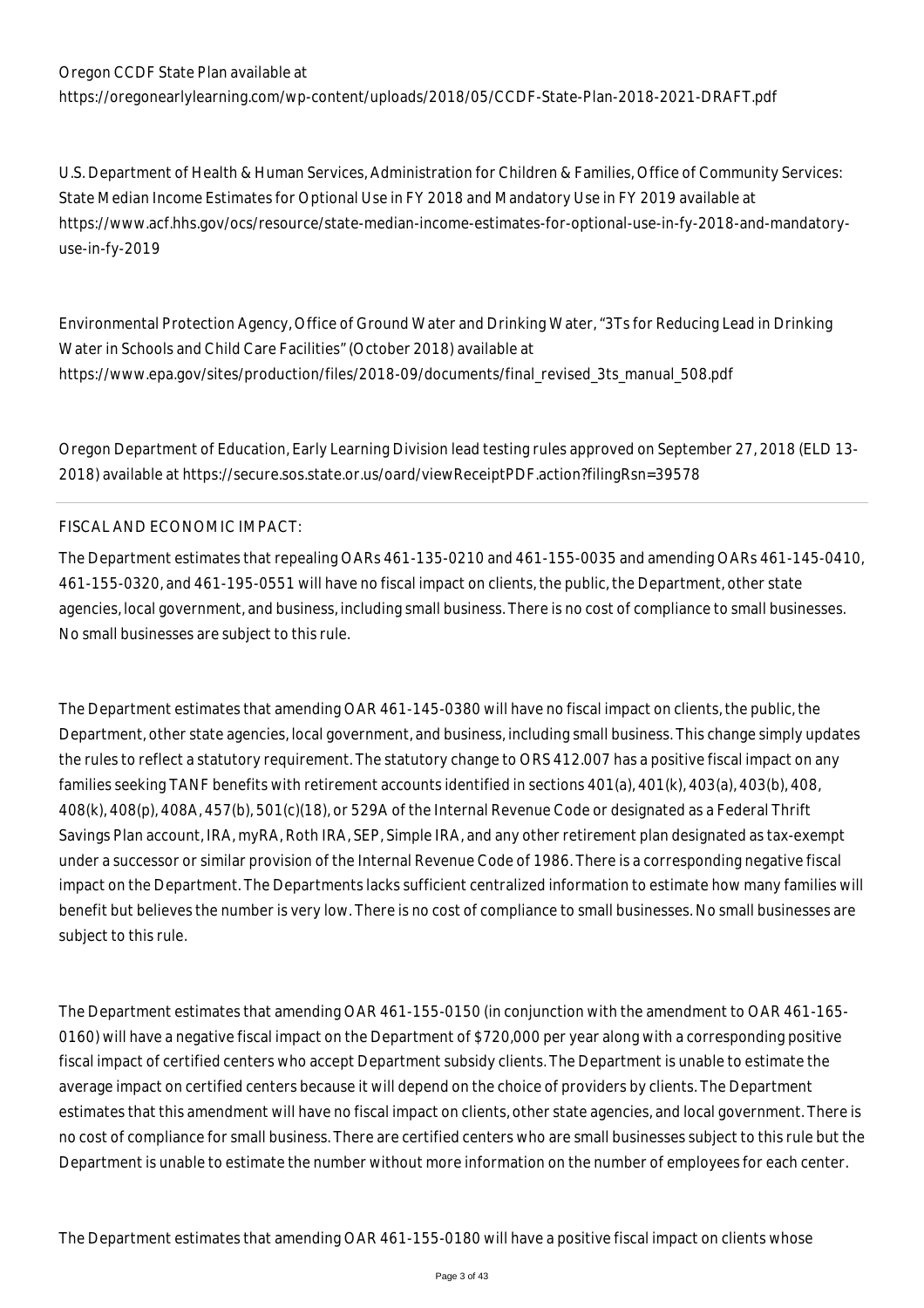income greater than the old income limit and less than the new income limit, and a negative fiscal impact on the Department. The Department is unable to estimate the extent of these impacts because this income information is not centrally tracked. The Department estimates that there is no fiscal impact on other state agencies, local government, and business, including small business. No small businesses are subject to these rules and there is no cost of compliance for small business.

The Department estimates that amending OAR 461-165-0160 (in conjunction with the amendment to OAR 461-155- 0150) will have a negative fiscal impact on the Department of \$720,000 per year along with a corresponding positive fiscal impact of certified centers who accept Department subsidy clients. The Department is unable to estimate the average impact on certified centers because it will depend on the choice of providers by clients. The Department estimates that this amendment will have no fiscal impact on clients, other state agencies, and local government. There is no cost of compliance for small business. There are certified centers who are small businesses subject to this rule but the Department is unable to estimate the number without more information on the number of employees for each center.

The Department estimates that amending OAR 461-165-0180 will have a negative fiscal impact of the Office of Child Care, which will be reimbursing testing expenses of providers and to some extent reimbursing remediation expenses after failed tests. This amendment will have a negative fiscal impact on child care providers who are license-exempt, only providing care for one family at a time or no more than three children. These providers will incur testing expenses until they are reimbursed. The Department estimates that the cost to test water for lead ranges from \$8 to \$35 per plumbing fixture. Additionally, varying by remediation plans, providers who fail tests may incur expenses for bottled water or plumbing, which may not be reimbursable. The Department lacks sufficient information about the number of faucets, the outcomes of these tests, and the resulting effect on reimbursement to estimate the negative fiscal impact on the Office of Child Care and on providers. The Department estimates that there will be no fiscal impact on clients, the Department, other state agencies and local government. The Department estimates that there 200 license-exempt providers subject to these lead testing requirements, some of which would be considered small businesses. Their cost of compliance is described above.

### COST OF COMPLIANCE:

*(1) Identify any state agencies, units of local government, and members of the public likely to be economically affected by the rule(s). (2) Effect on Small Businesses: (a) Estimate the number and type of small businesses subject to the rule(s); (b) Describe the expected reporting, recordkeeping and administrative activities and cost required to comply with the rule(s); (c) Estimate the cost of professional services, equipment supplies, labor and increased administration required to comply with the rule(s).*

see above under Fiscal and Economic Impact

### DESCRIBE HOW SMALL BUSINESSES WERE INVOLVED IN THE DEVELOPMENT OF THESE RULE(S):

Small businesses were not involved in the development of these rules but are invited to provide input during the public comment period.

### WAS AN ADMINISTRATIVE RULE ADVISORY COMMITTEE CONSULTED? YES

### RULES PROPOSED:

461-135-0210, 461-145-0380, 461-145-0410, 461-155-0035, 461-155-0150, 461-155-0180, 461-155-0320, 461- 165-0160, 461-165-0180, 461-195-0551

REPEAL: 461-135-0210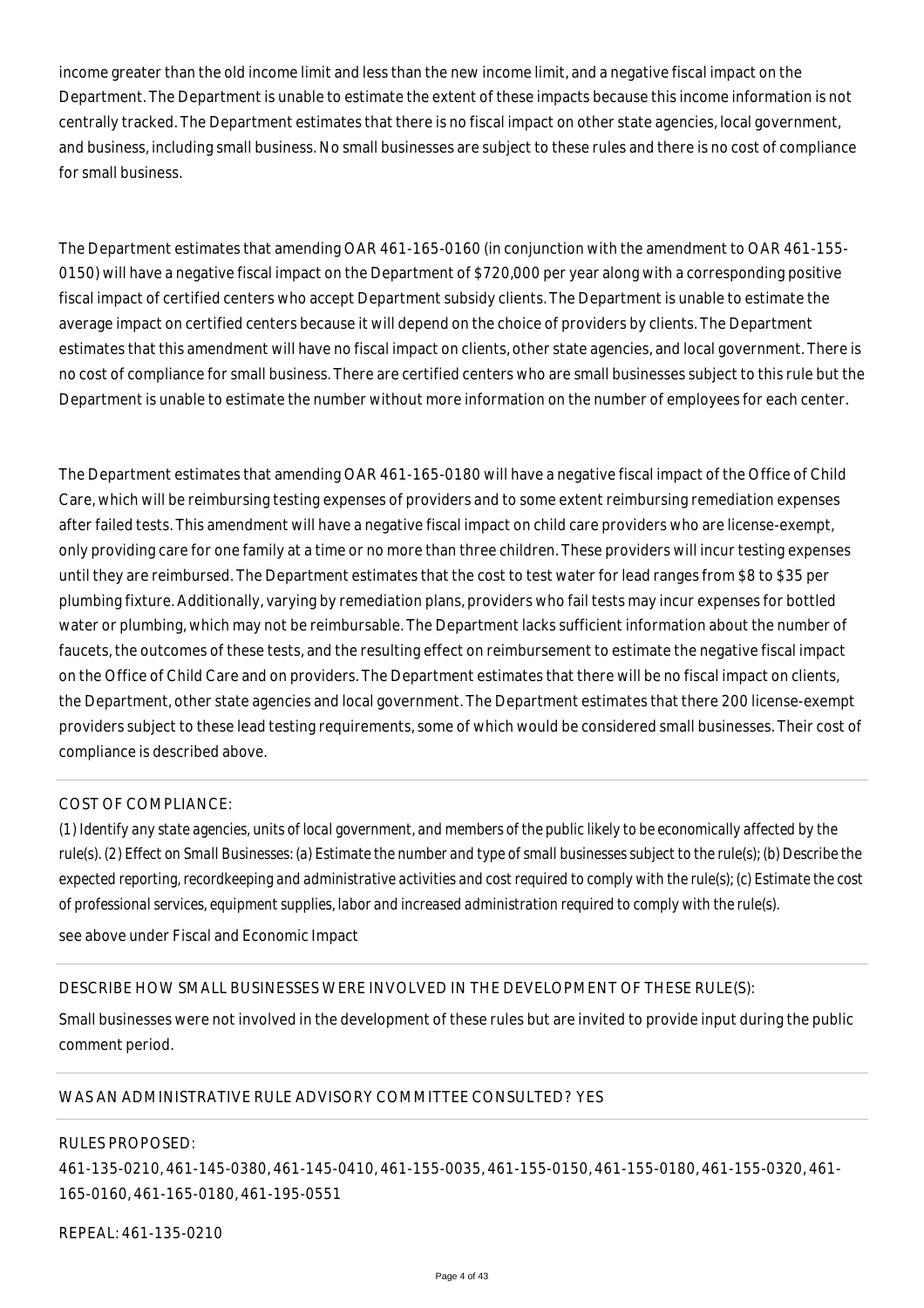RULE SUMMARY: OAR 461-135-0210 about TANF Cooperation Incentive Payments is being repealed. This payment has not been in place since 2010 and this change updates the rules, consistent with what is supported by Integrated Eligibility.

CHANGES TO RULE:

### 461-135-0210

TANF Cooperation Incentive Payment

(1) Except as provided in section (3) of this rule, a TANF client or caretaker relative (see OAR 461-001-0000) of a TANF client who volunteers to comply, and continues to comply, with a case plan in the JOBS program (see OAR 461-001-0025) may volunteer to receive an incentive payment. The incentive payment is made to clients in the JOBS program to motivate and recognize their progress toward employment and self-sufficiency. The incentive payment, in the amount authorized by OAR 461 155 0035, is added to the client's cash grant if the client meets the requirements of this rule and volunteers to receive the payment.¶

(2) A TANF client or caretaker relative of a TANF client may not receive the incentive payment if the client's grant is reduced because of an intentional program violation (see OAR 461-195-0611), a failure to comply with a requirement of the Child Support program (see OAR 461-120-0340), or a failure to comply with any other requirement of the TANF program.¶

(3) All Cooperation Incentive payments end on September 30, 2010. Beginning October 1, 2010, no client in the TANF program will receive a Cooperation Incentive Payment.

Statutory/Other Authority: ORS 409.050, 411.060, 411.070, 412.006, 412.049 Statutes/Other Implemented: ORS 409.050, 411.060, 411.070, 412.006, 412.049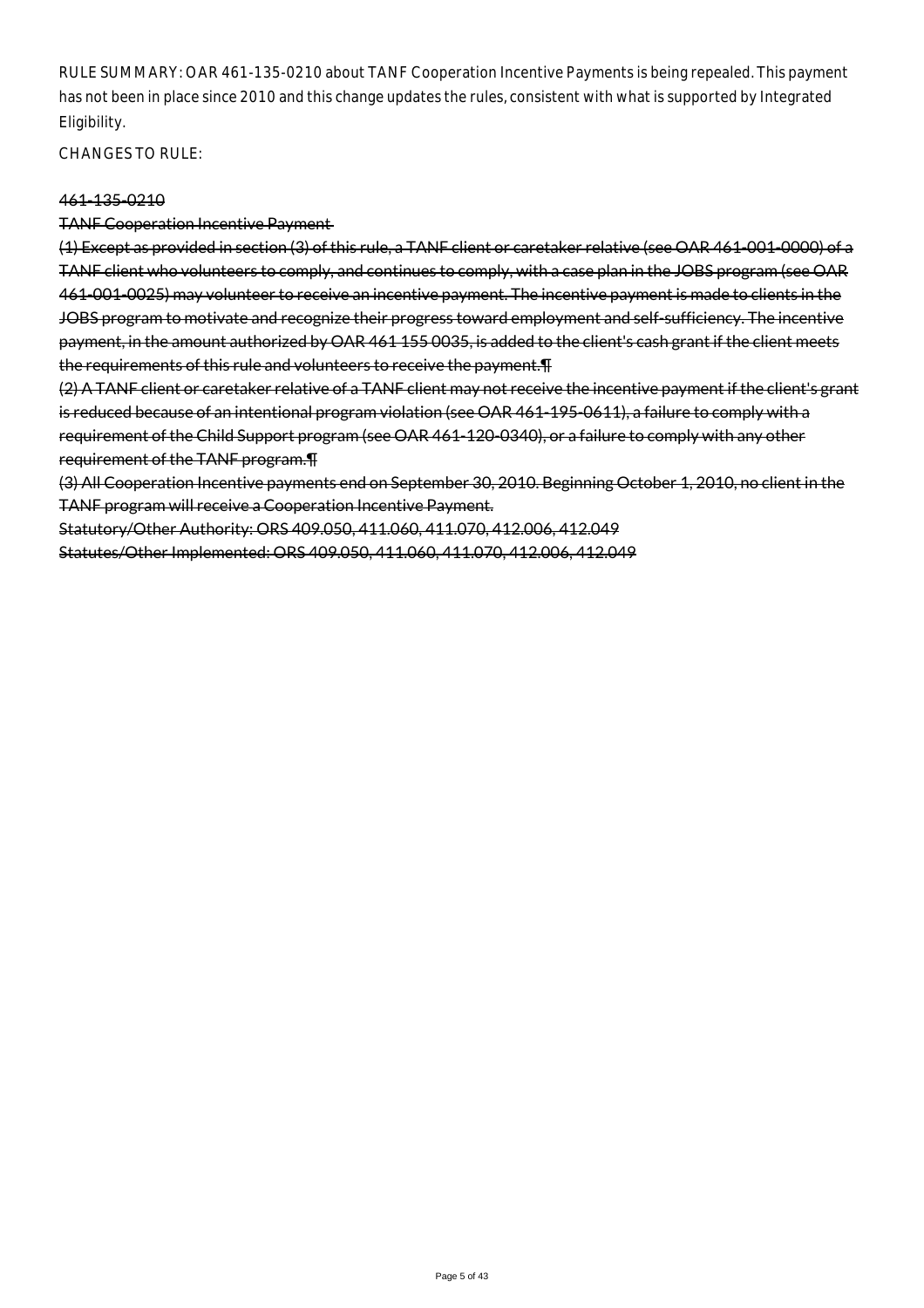## AMEND: 461-145-0380

RULE SUMMARY: OAR 461-145-0380 about the effect of pension and retirement plans on eligibility for Department programs is being amended to disregard as a resource money held in specific pension or retirement accounts in the TANF program. This amendment implements HB 4079 (2018).

CHANGES TO RULE:

461-145-0380 Pension and Retirement Plans ¶

(1) Pension and retirement plans include the following:¶

(a) Benefits employees receive only when they retire. These benefits can be disbursed in lump-sum or monthly payments.¶

- (b) Benefits that employees are allowed to withdraw when they leave a job before retirement.¶
- (c) The following retirement plans authorized by section 401 of the Internal Revenue Code of 1986:¶
- (A) Traditional Defined-Benefit Plan.¶
- (B) Cash Balance Plan.¶
- (C) Employee Stock Ownership Plan.¶
- (D) Keogh Plan.¶
- (E) Money Purchase Pension Plan.¶
- (F) Profit-Sharing Plan.¶
- (G) Simple 401(k).¶
- (H) 401(k).¶
- (d) Retirement plans authorized by section 403 of the Internal Revenue Code of 1986 at subsections (a) or (b).¶
- (e) The following retirement plans and annuities authorized by section 408 of the Internal Revenue Code of 1986
- at subsections (a), (b), (c), (k), (p), or (q), or at section 408A:¶
- (A) Individual Retirement Annuity.¶
- (B) Individual Retirement Account (IRA).¶
- (C) Deemed Individual Retirement Account or Annuity under a qualified employer plan.¶
- (D) Accounts established by employers and certain associations of employees.¶
- (E) Simplified Employee Pension (SEP).¶
- (F) Simple Individual Retirement Account (Simple-IRA).¶
- (G) Roth IRA.¶
- (f) The following retirement plans offered by governments, nonprofit organizations, or unions:¶
- (A) 457(b) Plan.¶
- (B) 501(c)(18) Plan.¶
- (C) Federal Thrift Savings Plan under 5 USC 8439.¶

(g) In all programs except the OSIP, OSIPM, and QMB programs, an annuity purchased by an individual with funds from a plan authorized under subsection (c), (d), or (f) of this section.¶

(2) An annuitized retirement plan described in subsection (1)(e) of this rule, purchased by the spouse (see OAR 461-001-0000), is not considered a retirement plan and is treated in accordance with OAR 461-145-0020 and OAR 461-145-0022.¶

(3) Except as provided in subsection (c) of this section, benefits an individual receives from pension and retirement plans are treated as follows:¶

(a) Monthly payments are counted as unearned income.¶

(b) All payments not covered by subsection (a) of this section are counted as periodic income (see OAR 461-001- 0000 and 461-140-0110) or lump-sum income (see OAR 461-001-0000 and 461-140-0120).¶

(c) In the OSIP, OSIPM, and QMB-DW programs, if the equity value (see OAR 461-001-0000) of the pension or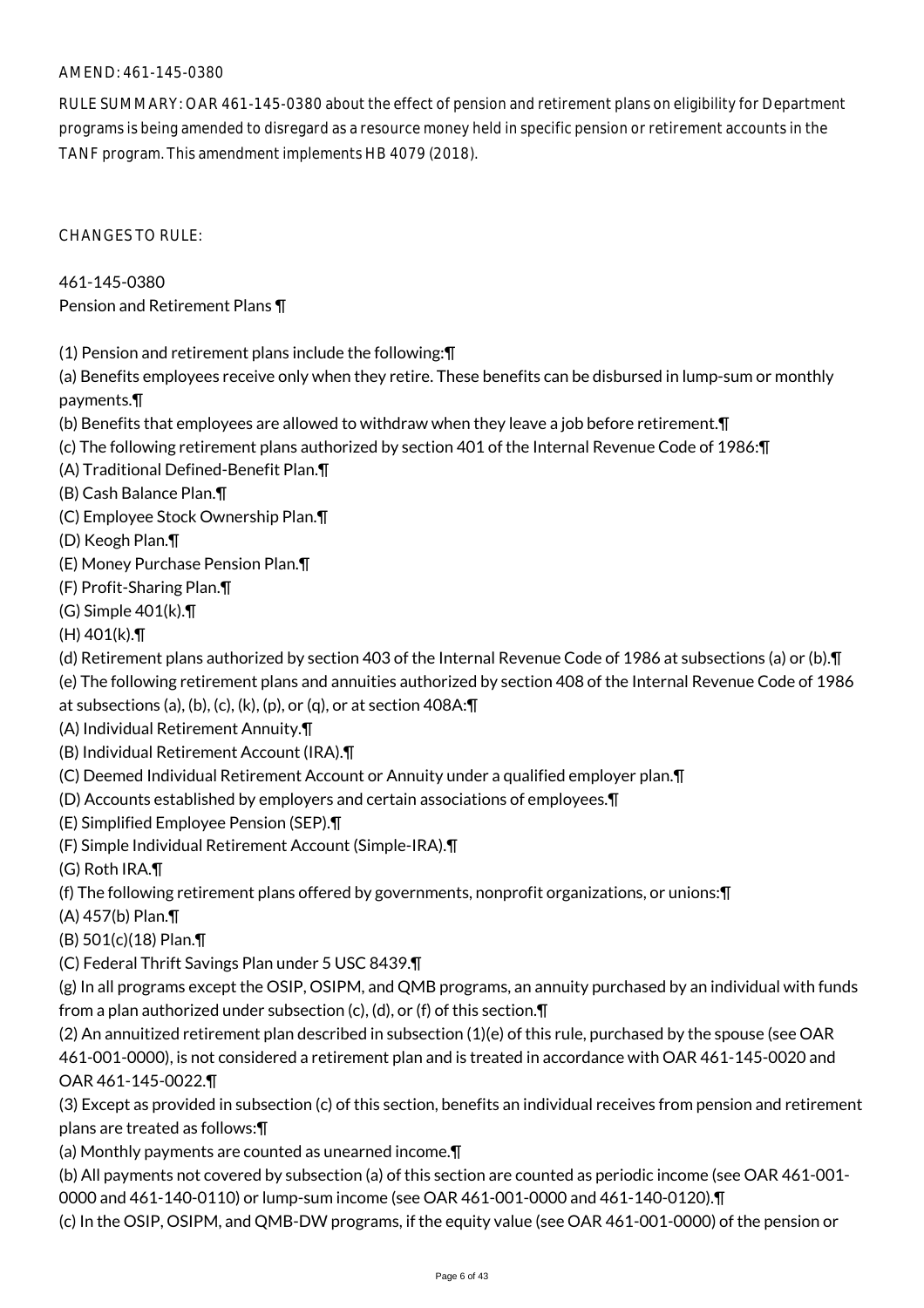retirement plan is counted as a resource under section (4) of this rule, any payments received are considered the conversion of a resource and are not counted as income.¶

(4) In the OSIP, OSIPM, and QMB-DW programs:¶

(a) Except for an annuity purchased with funds from a retirement plan described in subsection (1)(e) of this rule:¶ (A) The equity value of a pension or retirement plan is excluded as a resource if the individual is eligible for monthly or periodic payments under the terms of the plan and has applied for those payments. When an individual is permitted to choose or change a payment option, the individual must select the option that:¶

(i) Provides payments commencing on the earliest possible date; and¶

(ii) Completes payments over the actuarial life expectancy, as published in the Periodic Life Table of the Office of the Chief Actuary of the Social Security Administration, of the individual.¶

(B) The equity value of all pension and retirement plans not covered by paragraph (A) of this subsection that allows an individual to withdraw funds, minus any penalty for withdrawal, is counted as a resource.¶

(b) The equity value of an annuitized retirement plan described in subsection (1)(e) of this rule is excluded as a resource if it meets the payout requirements of OAR 461-145-0022(10)(c). Otherwise, the equity value is counted as a resource.¶

(c) For an individual in a standard living arrangement (see OAR 461-001-0000), the equity value of pension and retirement plans owned by a non-applying spouse or parent (see OAR 461-001-0000) is excluded as a resource. Dividends and interest earned on pension funds owned by a non-applying spouse or parent are excluded as income.¶

(5) In the QMB-BAS, QMB-SMB, and QMB-SMF programs, dividends and interest earned on pension funds owned by a non-applying spouse are excluded as income.¶

(6) In the SNAP and TANF programs, the value of retirement accounts identified in sections  $401(a)$ ,  $401(k)$ ,  $403(a)$ , 403(b), 408, 408(k), 408(p), 408A, 457(b), 501(c)(18), or 529A of the Internal Revenue Code are excluded as resources. The value of retirement accounts designated as a Federal Thrift Savings Plan account, IRA, myRA, Roth IRA, SEP, Simple IRA, and any other retirement plan designated as tax-exempt under a successor or similar provision of the Internal Revenue Code of 1986 are excluded resources.¶

(7) In all programs except the OSIP, OSIPM, QMB, and SNAP, and TANF programs, the equity value of a pension and retirement plan that allows an individual to withdraw funds before retirement, minus any penalty for early withdrawal, is counted as a resource.

Statutory/Other Authority: ORS 329A.500, 409.050, 411.060, 411.070, 411.404, 411.816, 412.014, 412.049, 413.085, 414.685, 412.007

Statutes/Other Implemented: ORS 329A.500, 409.010, 411.060, 411.070, 411.404, 411.816, 412.014, 412.049, 412.007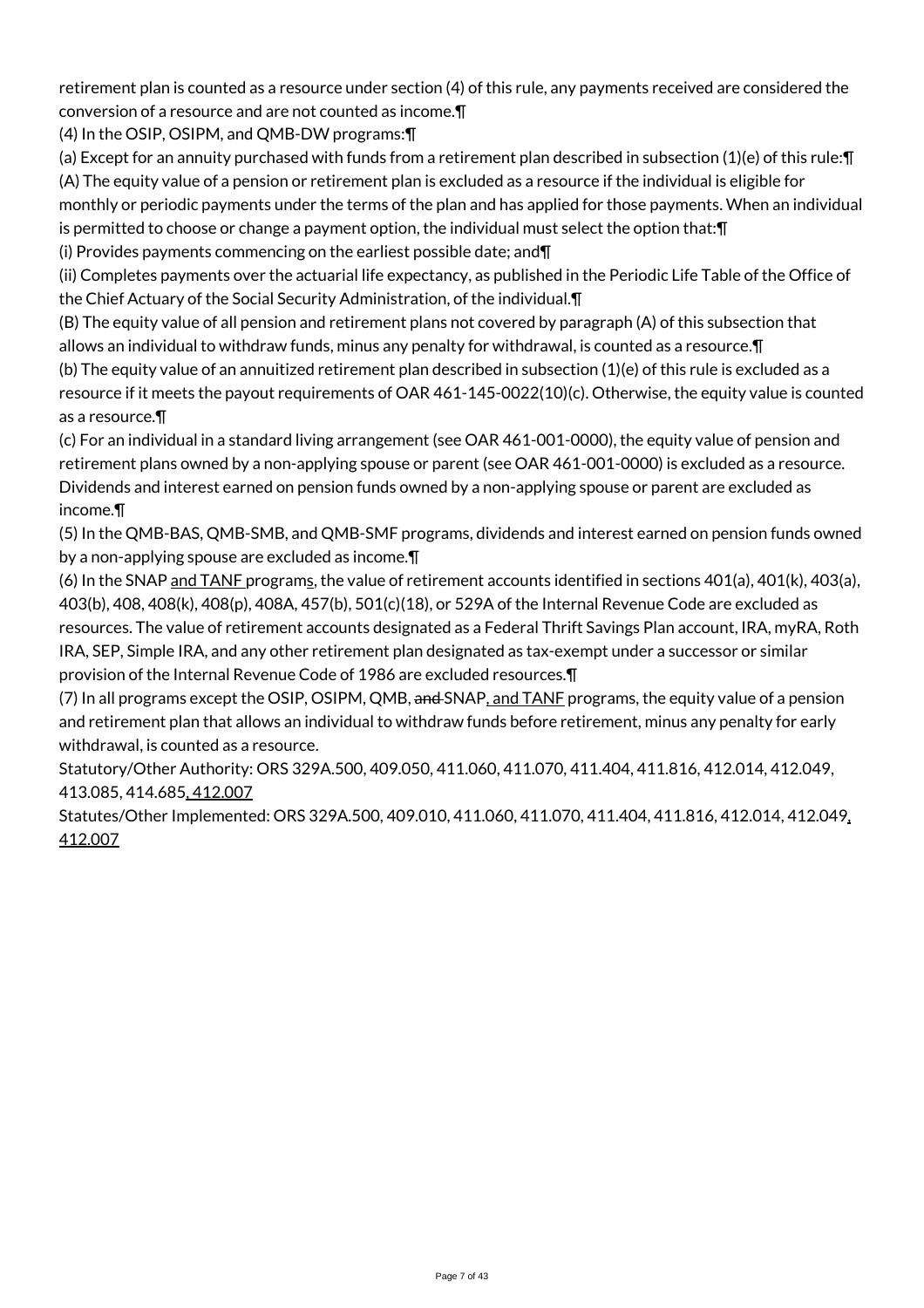## AMEND: 461-145-0410

RULE SUMMARY: OAR 461-145-0410 about the effect of program benefits on eligibility is being amended to remove outdated references to incentive payments. These incentive payments have not been in place since 2010 and this change updates the rules, consistent with what is supported by Integrated Eligibility.

CHANGES TO RULE:

461-145-0410 Program Benefits ¶

(1) EA payments are treated as follows:¶

(a) In the ERDC and SNAP programs, a payment made directly to the client is counted as unearned income. Dual payee and provider-direct payments are excluded.¶

(b) In all programs except the ERDC and SNAP programs, these payments are excluded.¶

(2) Employment Payments (see OAR 461-001-0025 and 461-135-1270) are treated as follows:¶

(a) In the REF, REFM, SNAP, and TANF programs, these payments are counted as unearned income in the month received.¶

(b) In all programs not covered in subsection (a) of this section, these payments are excluded.¶

(3) Payments from ERDC and TANF child care are excluded unless the client is the provider.¶

(4) Payments from the MAGI medical (including MAGI-CHIP), OSIPM, QMB, and REFM programs are excluded.¶

(5) Payments from JPI (see OAR 461-135-1260) are issued as a food benefit and are excluded.¶

(6) SNAP payments are treated as follows:¶

(a) The value of an SNAP benefit is excluded in all programs except the EA program. In the EA program, the value is counted as a resource when determining the emergency food needs of the filing group (see OAR 461-110-0310 and 461-110-0370).¶

(b) OFSET service payments are excluded.¶

(7) Benefits from the GA, OSIP (except OSIP-IC), Post-TANF, REF, SFPSS, TANF, and tribal-TANF programs are treated as follows:¶

(a) In the EA program, these payments are counted as unearned income, except that these payments are excluded for a benefit group (see OAR 461-110-0750) whose emergent need is the result of domestic violence (see OAR 461-001-0000).¶

(b) In the ERDC program:¶

(A) Post-TANF payments are excluded.¶

(B) All other payments are counted as unearned income.¶

(c) In the QMB-BAS, QMB-SMB, and QMB-SMF programs, these payments are excluded.¶

(d) In the SNAP program:¶

(A) These payments are treated as unearned income.¶

(B) An amount received as a late processing payment is treated as lump-sum income (see OAR 461-001-0000 and 461-140-0120).¶

(C) Payments made to correct an underpayment are treated as lump-sum income.¶

(D) Ongoing special needs payments for laundry allowances, special diet or meal allowance, restaurant meals,

accommodation allowances, and telephone allowances are treated as unearned income. All other special needs payments are excluded as reimbursements.¶

(e) In all programs except the EA, ERDC, QMB-BAS, QMB-SMB, QMB-SMF, and SNAP programs:¶

(A) These payments are excluded in the month received, and any portion remaining following the month of receipt is counted as a resource.¶

(B) Payments made to correct an underpayment are excluded.¶

(f) In all programs:¶

(A) JOBS, REF, and TANF JOBS Plus support service payments are excluded.¶

(B) For the treatment of JOBS Plus income, see OAR 461-145-0130.¶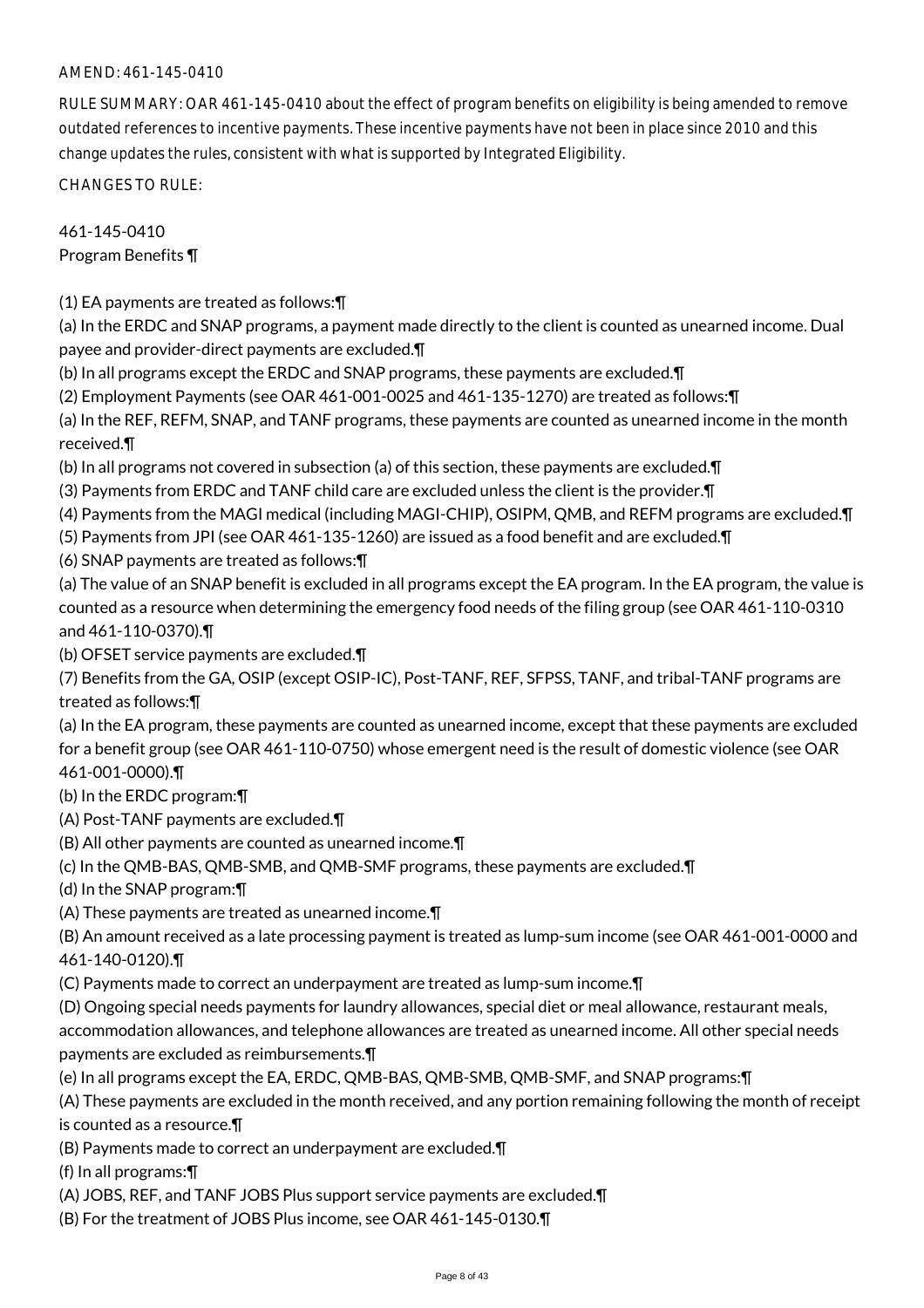(C) REF and TANF client incentive payments are treated as follows:¶

(i) Except in the TANF program, the cooperation incentive payment (see OAR 461-135-0210) is counted as unearned income.¶

(ii) Progress and outcome incentive payments other than in-kind payments are counted as lump-sum income (see OAR 461-140-0120). All other incentives are excluded.¶

(8) Payments from OSIP-IC are treated as follows:¶

(a) In the SNAP program, these payments are counted as unearned income and assets held in a contingency fund (see OAR 411-030-0020) are counted as a resource.¶

(b) In all other programs, these payments and funds held in a contingency fund are excluded.¶

(9) Pre-TANF program payments are treated as follows:¶

(a) In the SNAP program, a payment for basic living expenses, made directly to the client, is counted as unearned income. All other payments are excluded.¶

(b) In all programs except the SNAP program, these payments are excluded.¶

(10) TA-DVS payments are excluded for all programs.

Statutory/Other Authority: ORS 329A.500, 409.050, 411.083, 411.404, 411.816, 412.014, 412.049, 413.085, 414.685

Statutes/Other Implemented: ORS 329A.500, 409.010, 411.083, 411.404, 411.700, 411.816, 412.014, 412.049, 7 CFR 273.9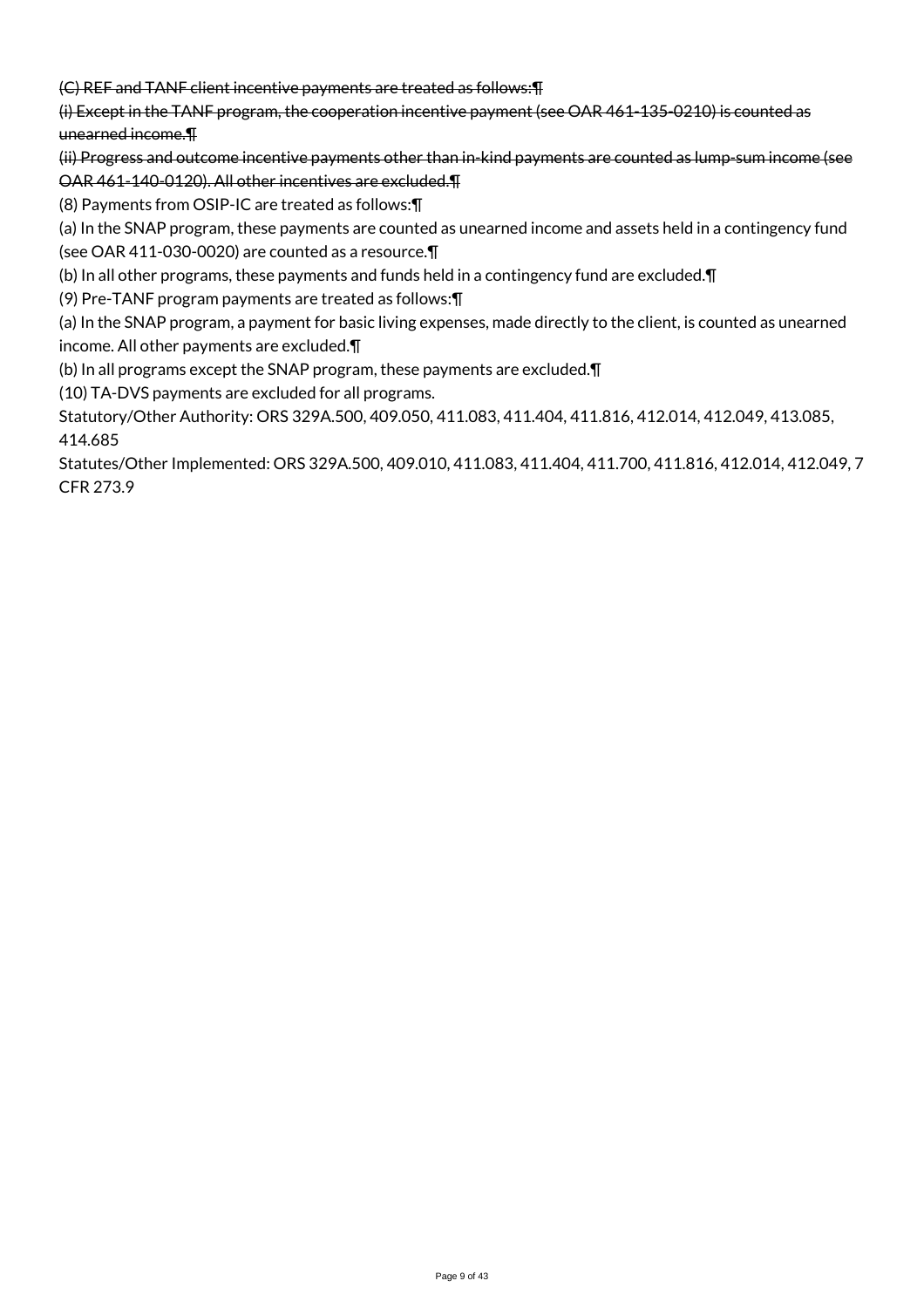### REPEAL: 461-155-0035

RULE SUMMARY: OAR 461-155-0035 about the Cooperation Incentive Payment Standard in the TANF program is being repealed. This payment has not been in place since 2010 and this change updates the rules, consistent with what is supported by Integrated Eligibility.

CHANGES TO RULE:

#### 461-155-0035

#### Cooperation Incentive Payment Standard; TANF

(1) The cooperation incentive is a monthly payment added to the TANF cash grant. OAR 461 135 0210 explains who is eligible for this incentive payment.¶

(2) Except as provided in section (4) of this rule, when there is an adult in the need group (see OAR 461-110-0630), the incentive payment is based on the number of people in the need group as follows:¶

- (a) One person \$26¶
- (b) Two people \$32¶
- (c) Three people \$43¶
- (d) Four people \$52¶
- (e) Five people \$52¶
- (f) Six people \$75¶
- (g) Seven people \$75¶
- (h) Eight or more people \$109¶

(3) Except as provided in section (4) of this rule, when there is no adult in the need group, the incentive is calculated as follows:¶

(a) The payment authorized by section (1) of this rule is determined based on the number of people in the household group (see OAR 461-110-0210) rather than in the need group. For instance, if there are three people in the household group, the amount used for this calculation is \$43.¶

(b) The figure obtained in subsection (a) of this section is divided by the number of people in the household group, and the result is rounded to the next lower whole number.¶

(c) The figure obtained in subsection (b) of this section is multiplied by the number of people in the need group. The result is the incentive payment.¶

(4) All cooperation incentive payments end on September 30, 2010. Beginning October 1, 2010, no client in the TANF program will receive a cooperation incentive payment.

Statutory/Other Authority: ORS 409.050, 411.060, 411.070, 412.006, 412.049

Statutes/Other Implemented: ORS 409.010, 411.060, 411.070, 412.006, 412.049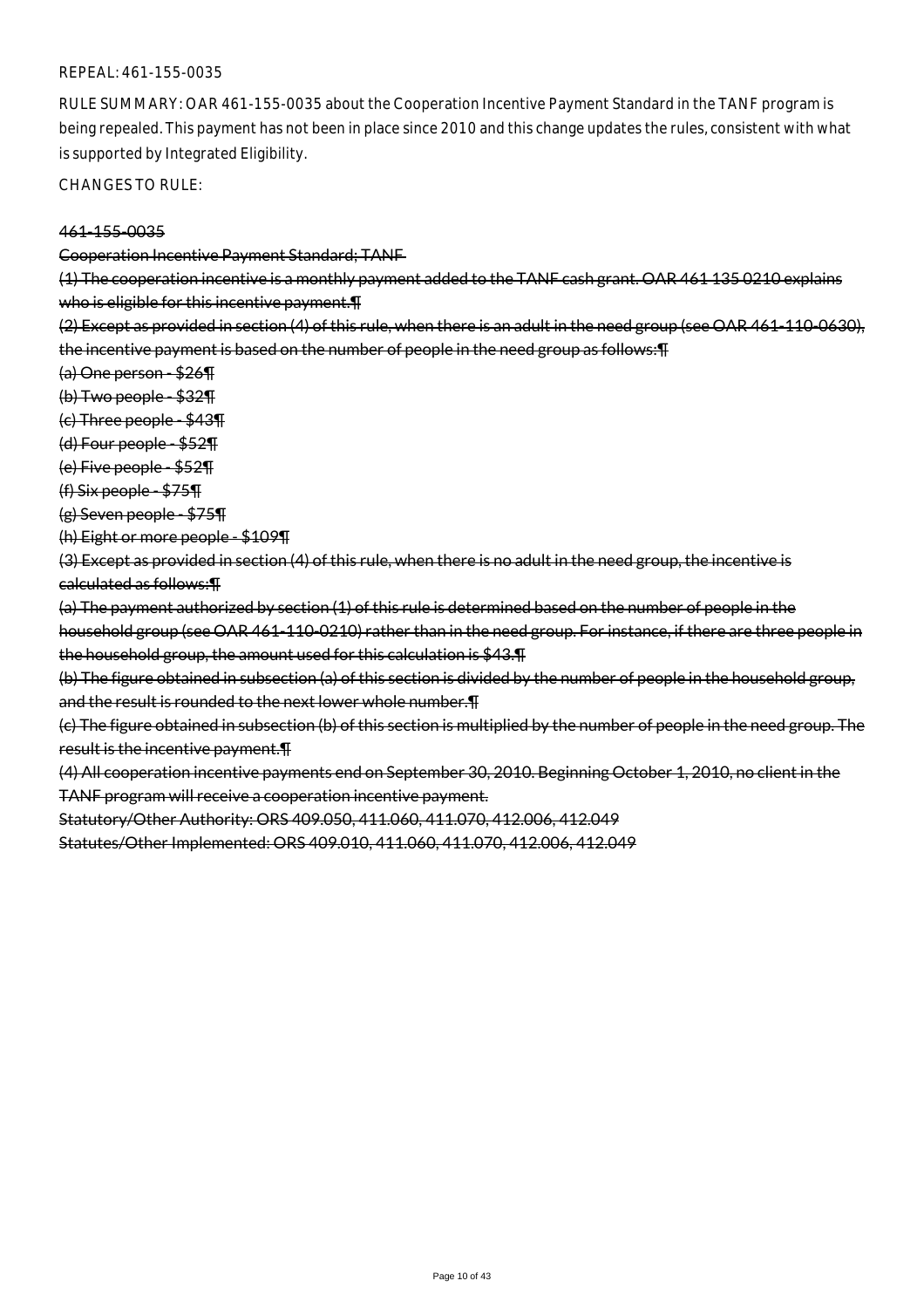## AMEND: 461-155-0150

RULE SUMMARY: OAR 461-155-0150 about child care eligibility standards, payment rates, and copayments is being amended to increase the number of absent days a child care centers certified by the Office of Child Care bill in a month along with related requirements. This rule is also being amended to registration and related fees for licensed providers, and to add incentive payments for providers doing alternative hour care from January 1, 2019 through September 30, 2019. These changes are intended to remove barriers that limit access by subsidy clients to certified centers.

CHANGES TO RULE:

## 461-155-0150

Child Care Eligibility Standard, Payment Rates, and Copayments ¶

The following provisions apply to child care in the ERDC, JOBS, JOBS Plus, and TANF programs:¶

(1) The following definitions apply to the rules governing child care rates:¶

(a) Infant: For all providers other than licensed (registered or certified) care, a child aged newborn to 1 year. For licensed care, an infant is a child aged newborn to 2 years.¶

(b) Toddler: For all providers other than licensed (registered or certified) care, a child aged 1 year to 3 years. For licensed care, a toddler is a child aged 2 years to 3 years.¶

(c) Preschool: A child aged 3 years to 6 years.¶

(d) School: A child aged 6 years or older.¶

(e) Special Needs: A child who meets the age requirement of the program (ERDC or TANF) and who requires a level of care over and above the norm for his or her age due to a physical, behavioral, or mental disability. The disability must be verified by one of the following:¶

(A) A physician, nurse practitioner, clinical social worker, or any additional sources in OAR 461-125-0830.¶ (B) Eligibility for Early Intervention and Early Childhood Special Education Programs, or school-age Special Education Programs.¶

(C) Eligibility for SSI.¶

(2) The following definitions apply to the types of care specified in the child care rate charts in subsections (4)(a) through (4)(c) of this rule:¶

(a) The Standard Family Rate applies to child care provided in the provider's own home or in the home of the child when the provider does not qualify for the enhanced rate allowed by subsection (b) of this section.¶

(b) The Enhanced Family Rate applies to child care provided in the provider's own home or in the home of the child when the provider meets the training requirements of the Oregon Registry, established by the Oregon Center for Career Development in Childhood Care and Education.¶

(c) The Registered Family Rate applies to child care provided in the provider's own home when the provider meets criteria established by the Office of Child Care.¶

(d) The Certified Family Rate applies to child care provided in a residential dwelling that is certified by the Office of Child Care as a Certified Family Home. To earn this designation, the facility must be inspected, and both provider and facility are required to meet certain standards not required of a registered family provider. In

(e) The Standard Center Rate applies to child care provided in a facility that is not located in a residential dwelling and is exempt from Office of Child Care Certification rules (see OAR 414-300-0000).¶

(f) The Enhanced Center Rate applies to child care provided in an exempt center whose staff meet the training requirements of the Oregon Registry established by the Oregon Center for Career Development in Childhood Care and Education. Eligibility to receive the enhanced center rate for care provided in an exempt center is subject to the following requirements:¶

(A) A minimum of one staff member for every 20 children in care must meet the Oregon Registry training requirements noted in subsection (b) of this section.¶

(B) New staff must meet the Oregon Registry training requirements within 90 days of hire, if necessary to maintain the trained staff-to-children ratio described in paragraph (A) of this subsection.¶

(C) There must be at least one person present where care is provided who has a current certificate in infant and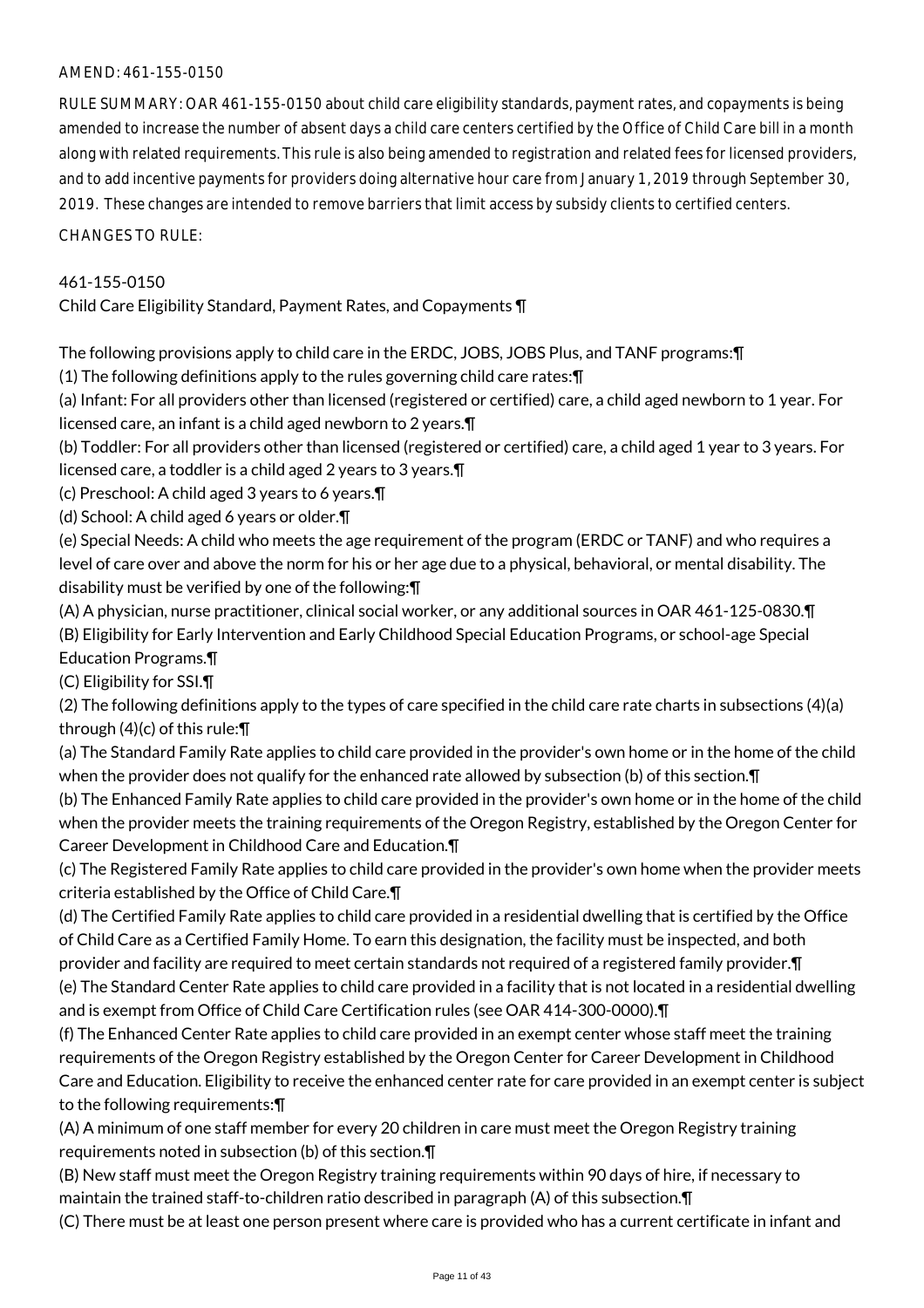child CPR and a current American Red Cross First Aid card or an equivalent.¶

(g) An enhanced rate will become effective not later than the second month following the month in which the Department receives verification that the provider has met the requirements of subsection (b) or (f) of this section.¶

(h) The Certified Center Rate applies to child care provided in a center that is certified by the Office of Child Care or participating in the Alternative Pathway program through the Office of Child Care.¶

(3) The following provisions apply to child care payments:¶

(a) Providers not eligible for the enhanced or licensed rate will be paid at an hourly rate for children in care less than 158 hours per month subject to the maximum full-time monthly rate.¶

(b) Providers eligible for the enhanced or licensed rate will be paid at an hourly rate for children in care less than 136 hours a month, unless the provider customarily bills all families at a part-time monthly rate subject to the maximum full-time monthly rate and is designated as the primary provider for the case.¶

(c) At their request, providers eligible for the enhanced or licensed rate may be paid at the part-time monthly rate if they provide 63 or more hours of care in the month, customarily bill all families at a part-time monthly rate, and are designated as the primary provider for the case.¶

(d) Unless required by the circumstances of the client or child, the Department will not pay for care at a part-time monthly or a monthly rate to more than one provider for the same child for the same month.¶

(e) The Department will pay at the hourly rate for less than 63 hours of care in the month subject to the maximum full-time monthly rate.¶

(f) The Department will pay for up to five days each month the child is absentabsent days each month the child is absent. For all providers receiving payment under the TANF program, absent days are limited to up to five days each month. For all providers receiving payment under the ERDC program except Certified Centers certified by the Office of Child Care, absent days are limited to up to five days each month. For Certified Centers receiving payment under the ERDC program, absent days are limited to up to 30 days each month if the child has attended one day of care in the facility for that month. Absent days can be billed if:¶

(A) The child was scheduled to be in care and the provider bills for the amount of time the child was scheduled to be in care; and¶

(B) It is the provider's policy to bill all families for absent days.¶

(g) **TFor all providers receiving payment under the TANF program and for all providers except Certified Centers** receiving payment under the ERDC program, the Department will not pay for more than five consecutive days of scheduled care for which the child is absent.¶

(h) Child care providers are eligible to receive an incentive payment upon achieving and maintaining a three star or higher rating with the Quality Rating Improvement System (QRIS) subject to all of the following provisions.¶ (A) The incentive payment is in addition to the Department maximum rate.¶

(B) A provider may receive an incentive payment for any ERDC child that the Department paid the provider for full-time care (136 hours or more).¶

(C) Providers who are contracted for child care services through the ERDC program are not eligible to receive incentive payments, with the exception of Early Head Start providers.¶

(D) Eligibility for the incentive payment is effective the month after the QRIS rating has been achieved.¶

(E) The incentive payment amount is based on the provider's star QRIS rating as follows: [see attached table]¶ (i) At their request, child care providers eligible for the licensed rate may be paid for registration and other fees, if they are required by the facility for a child to begin or continue care and the fees are also required of the general public.¶

(j) In the ERDC program, child care providers are eligible to receive an incentive payment for alternative hour care (see subparagraph (B)(i) of this subsection) subject to all of the following provisions:¶

(A) Alternative hour care incentives are limited to care provided between January 1, 2019 and September 30, 2019. ¶

 $(B)$  For the purposes of this rule:  $\P$ 

(i) "Alternative hour care" means child care conducted between the hours of 7:00 P.M. and 6:00 A.M. Monday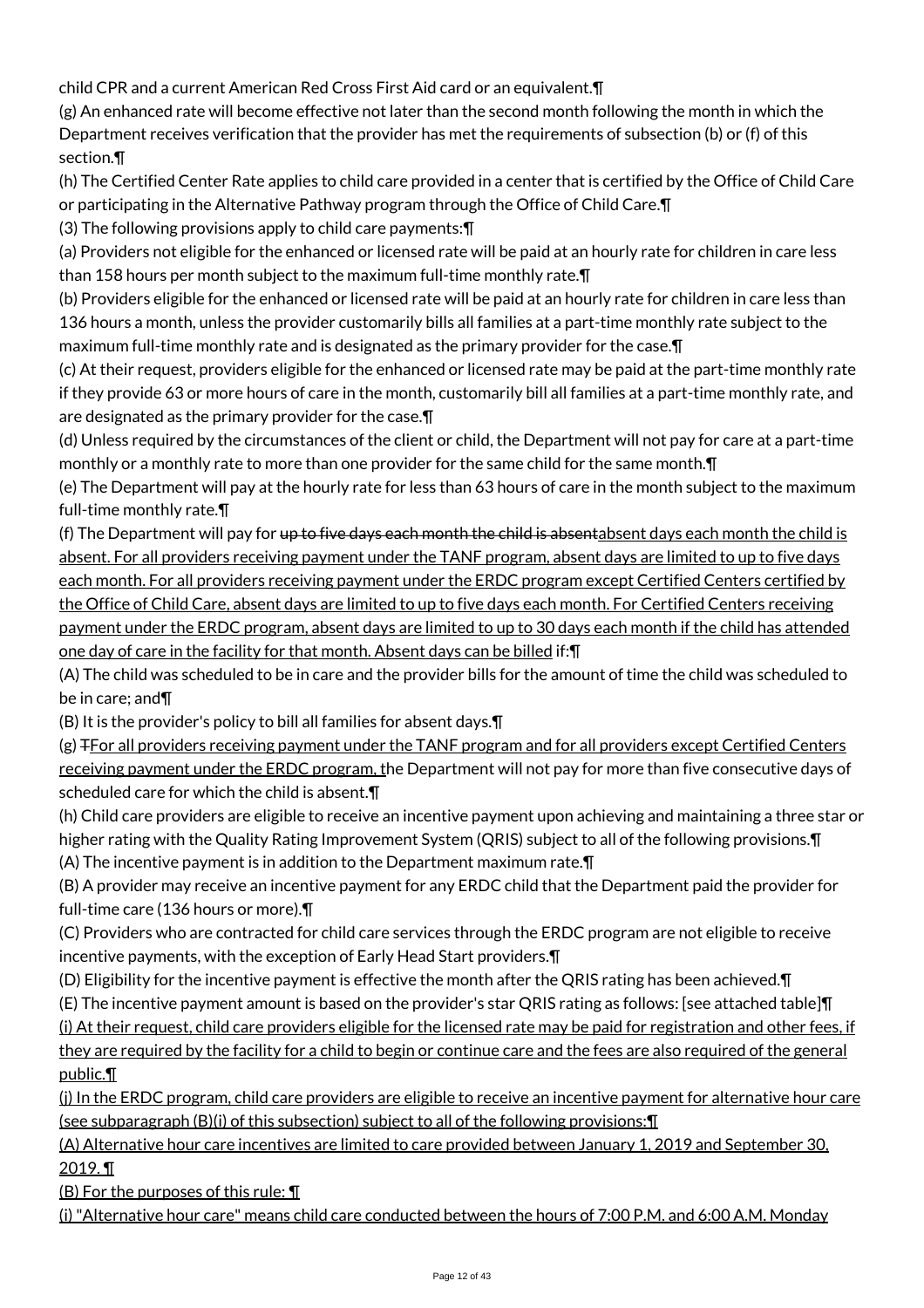through Friday or any hours conducted Saturday or Sunday. ¶

(ii) A "qualifying child" is a child in alternative hour care for at least 20 hours per calendar month. ¶

(C) Providers must submit the appropriate request form to the Direct Pay Unit no later than October 15, 2019.¶ (D) Incentive payments are \$250 for each qualifying child (see subparagraph (B)(ii) of this subsection) in

alternative hour care at least 20 per calendar month or \$500 for each qualifying child in alternative hour care at least 40 hours per month. ¶

(E) Incentive payments are subject to limitations of state funding. ¶

(4) The following are the child care rates based on the type of provider, the location of the provider (shown by zip code), the age of the child, and the type of billing used (hourly or monthly):¶

(a) [see attached table]¶

(b) [see attached table]¶

(c) [see attached table]¶

(5) Except to the extent provided otherwise in section (12), (13), or (14) of this rule or for children in contracted child care (see OAR 461-135-0405 and 461-135-0407), this section establishes the ERDC eligibility standard and the client's copayment (copay).¶

(a) At initial certification, the ERDC eligibility standard is met for a need group (see OAR 461-110-0630) of eight or less if monthly countable income (see OAR 461-001-0000) for the need group is less than 185 percent of the federal poverty level (FPL), as described in OAR 461-155-0180. The eligibility standard for a need group of eight applies to any need group larger than eight.¶

(b) During the certification period (see OAR 461-001-0000) and at recertification the ERDC eligibility standard is met for a need group of eight or less if monthly countable income for the need group during the 12 month period is less than 250 percent FPL or 85 percent state median income (SMI), whichever is higher, as described in OAR 461- 155-0180. The eligibility standard for a need group of eight applies to any need group larger than eight. In

(c) The minimum monthly ERDC copay is \$25.¶

(d) The filing group may not exceed the resource limit in OAR 461-160-0015.¶

(e) For a filing group (see OAR 461-110-0310) whose countable income is at or below 50 percent of the 2007 FPL, the copay is \$25 or 1.5 percent of the filing group's monthly countable income, whichever is greater.¶

(f) For a filing group whose countable income is over 50 percent of the 2007 FPL, the copay amount is determined with the following percentage of monthly income:¶

(A) Divide the filing group's countable income by the 2007 FPL, drop all digits beyond two decimal points, subtract 0.5, and multiply this difference by 0.12.¶

(B) Add .015 to the amount in paragraph (A) of this subsection. This sum is the percentage of monthly income used to determine the copay amount. Multiply this sum by the filing group's countable income and round to the nearest whole dollar.¶

(g) For individuals participating in the Occupational Training and Child Care program and the Launch housing stabilization project, the copay is \$27.00.¶

(h) The 2007 federal poverty level used to determine copay amounts under subsections (e) and (f) of this section is set at the following amounts: [see attached table]¶

(6) Subject to the provisions in section (9) of this rule, the monthly limit for each child's child care payments is the lesser of the amount charged by the provider or providers and the following amounts:¶

(a) The monthly rate provided in section (4) of this rule.¶

(b) The product of the hours of care, limited by section (8) of this rule, multiplied by the hourly rate provided in section (4) of this rule.¶

(7) The limit in any month for child care payments on behalf of a child whose caretaker is away from the child's home for more than 30 days because the caretaker is a member of a reserve or National Guard unit that is called up for active duty is the lesser of the following:¶

(a) The amount billed by the provider or providers.¶

(b) The monthly rate established in this rule for 215 hours of care.¶

(8) The number of payable billed hours of care for a child is limited as follows:¶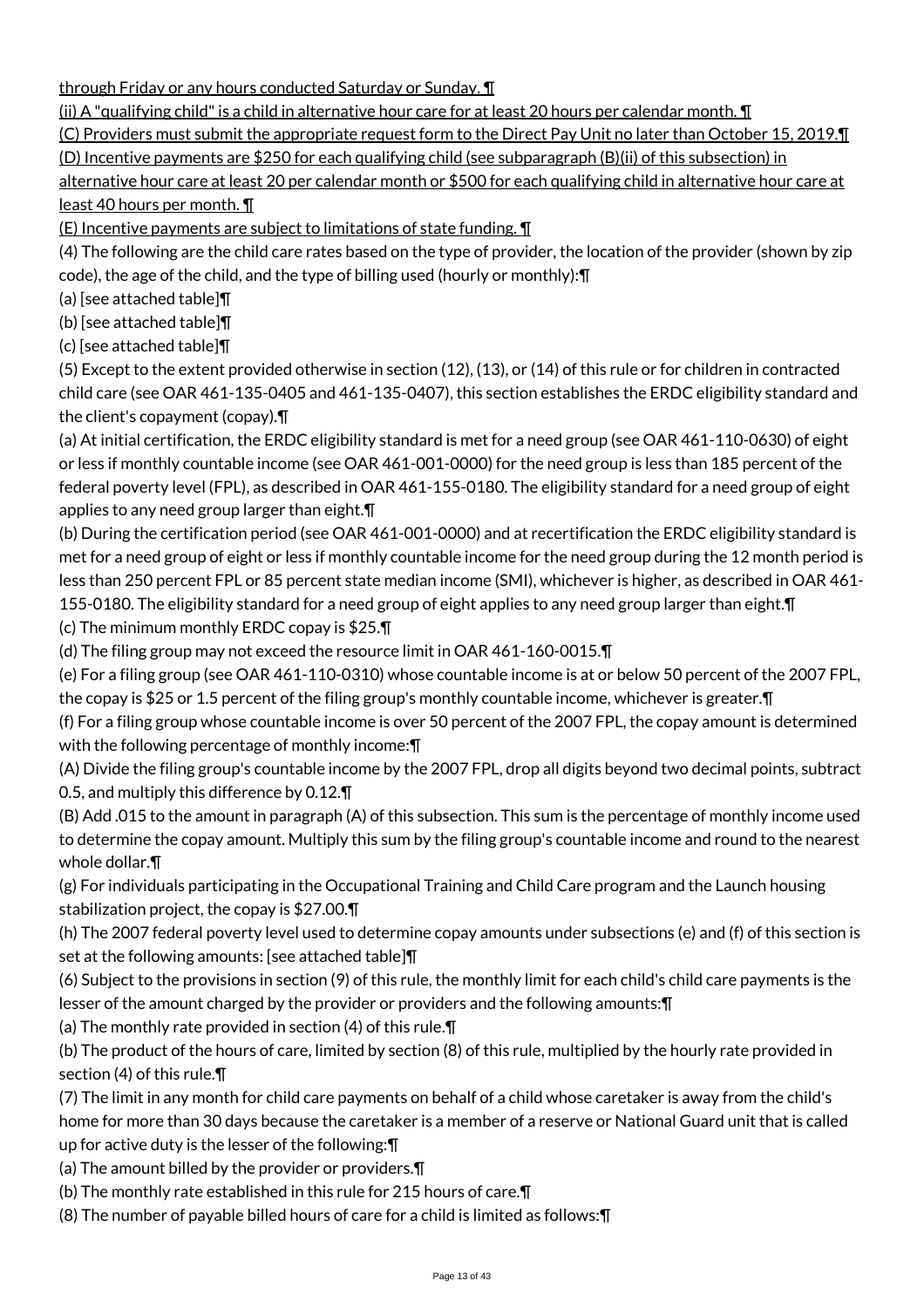(a) In the ERDC and TANF programs, the total payable hours of care in a month may not exceed the amounts in paragraphs (A) or (B) of this subsection:¶

(A) 125 percent of the number of child care hours authorized:¶

(i) Under OAR 461-160-0040(2) and (5); or¶

(ii) To participate in activities included in a case plan (see OAR 461-001-0025) including, for clients in the JOBS Plus program, the time the client searches for unsubsidized employment and for which the employer pays the client.¶

(B) The monthly rate established in section (4) of this rule multiplied by a factor of not more than 1.5, determined by dividing the number of hours billed by 215, when the client meets the criteria for extra hours under section (10) of this rule.¶

(b) In the ERDC program, for a client who earns less than the Oregon minimum wage, the total may not exceed 125 percent of the anticipated earnings divided by the state minimum wage not to exceed 172 hours (which is full time).¶

(c) In the TANF program, for a client who earns less than the Oregon minimum wage or is self-employed, the total may not exceed 125 percent of the anticipated earnings divided by the state minimum wage not to exceed 172 hours (which is full time). The limitation of this subsection is waived for the first three months of the client's employment.¶

(d) In the ERDC program, employed caretakers eligible under OAR 461-135-0400 may have education hours added to the authorized work hours. Education hours may not exceed authorized work hours and combined hours may not exceed 215 hours per month. Education hours are hours required to participate in coursework that leads to a certificate, degree, or job-related knowledge or skills attainment at an institution of higher education approved to receive federal financial aid.¶

(9) The limit in any month for child care payments on behalf of a child whose caretaker has special circumstances, defined in section (10) of this rule, is the lesser of one of the following:¶

(a) The amount billed by the provider or providers; or¶

(b) The monthly rate established in section (4) of this rule multiplied by a factor, of not more than 1.5, determined by dividing the number of hours billed by 215.¶

(10) The limit allowed by section (9) of this rule is authorized once the Department has determined the client has special circumstances. For the purposes of this section, a client has special circumstances when it is necessary for the client to obtain child care in excess of 215 hours in a month to perform the requirements of his or her employment or training required to keep current employment, not including self-employment. This is limited to the following situations:¶

(a) The commute time to and from work exceeds two hours per day.¶

(b) The caretaker works an overnight shift and care is necessary for both work hours and sleep hours.¶

(c) The caretaker works a split shift and it is not feasible to care for the child between shifts.¶

(d) The caretaker consistently works more than 40 hours per week.¶

(11) The payment available for care of a child who meets the special needs criteria described in subsection (e) of section (1) of this rule is increased in accordance with OAR 461-155-0151 if the requirements of both of the following subsections are met:¶

(a) The child requires significantly more direct supervision by the child care provider than normal for a child of the same age.¶

(b) The child is enrolled in a local school district Early Intervention or Early Childhood Special Education program or school-age Special Education Program. The enrollment required by this subsection is waived if determined inappropriate by a physician, nurse practitioner, licensed or certified psychologist, clinical social worker, or school district official.¶

(12) Effective May 1, 2012:¶

(a) The minimum monthly ERDC copay is \$27.¶

(b) Except as stated in subsection (a) of this section, the Department adds 10 percent to the monthly client copay amount set under section (5) of this rule by multiplying the copay amount by 1.1 and rounding down to the nearest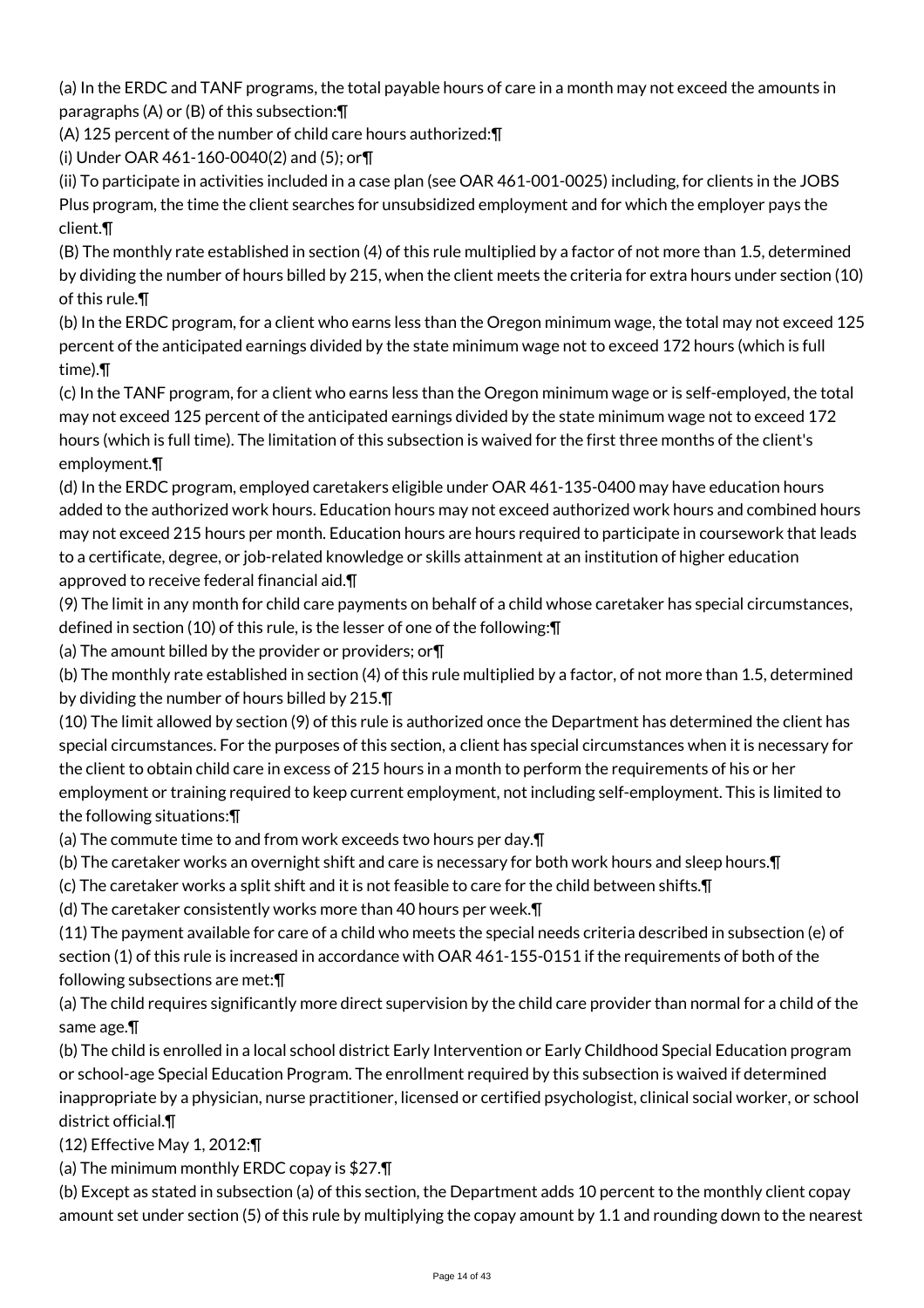whole dollar.¶

(13) Effective April 1, 2016, the ERDC copay is \$27 for no more than three months after closure of Pre-TANF, SFPSS, or TANF benefits when:¶

(a) The closure is because an individual in the need group had earned income that led to the TANF closure;¶

(b) An ERDC date of request (see OAR 461-115-0030) is established within 90 days of closure; and¶

(c) The individual is eligible for ERDC at initial certification.¶

(14) The ERDC copay will be reduced starting the month after the ERDC case has been electronically connected to a Department approved child care provider with a Quality Rating and Improvement System (QRIS) star rating of 3, 4, or 5. The copay will be reduced by the following amounts:¶

(a) A copay set at \$27 is waived, unless the copay is \$27 under section (13) of this rule in which case the copay is not waived under this section.¶

(b) Copay amounts of \$28 to \$200 are reduced by \$20.¶

(c) Copay amounts of \$201 or more are reduced by 10 percent rounding to the nearest dollar.¶ [see attached table]

Statutory/Other Authority: ORS 329A.500, 409.050, 411.060, 411.070, 412.049

Statutes/Other Implemented: 409.010, ORS 329A.500, 409.010, 409.610, 411.060, 411.070, 411.122, 411.141, 412.006, 412.049, 412.124, 418.485

RULE ATTACHMENTS DO NOT SHOW CHANGES. PLEASE CONTACT AGENCY REGARDING CHANGES.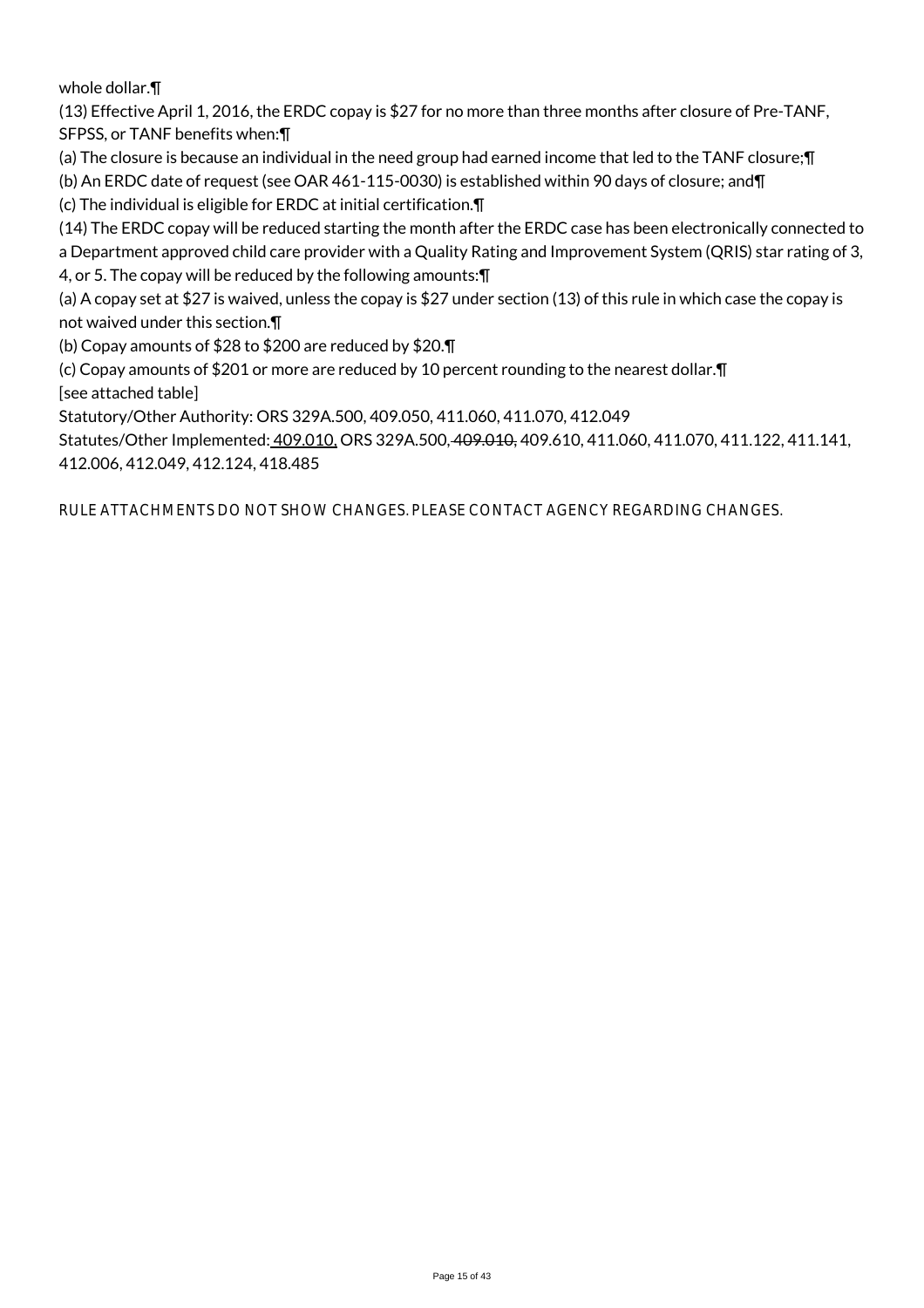The following provisions apply to child care in the ERDC, JOBS, JOBS Plus, and TANF programs:

- (1) The following definitions apply to the rules governing child care rates:
	- (a) Infant: For all providers other than licensed (registered or certified) care, a child aged newborn to 1 year. For licensed care, an infant is a child aged newborn to 2 years.
	- (b) Toddler: For all providers other than licensed (registered or certified) care, a child aged 1 year to 3 years. For licensed care, a toddler is a child aged 2 years to 3 years.
	- (c) Preschool: A child aged 3 years to 6 years.
	- (d) School: A child aged 6 years or older.
	- (e) Special Needs: A child who meets the age requirement of the program (ERDC or TANF) and who requires a level of care over and above the norm for his or her age due to a physical, behavioral, or mental disability. The disability must be verified by one of the following:
		- (A) A physician, nurse practitioner, clinical social worker, or any additional sources in OAR 461-125-0830.
		- (B) Eligibility for Early Intervention and Early Childhood Special Education Programs, or school-age Special Education Programs.
		- (C) Eligibility for SSI.
- (2) The following definitions apply to the types of care specified in the child care rate charts in subsections  $(4)(a)$  through  $(4)(c)$  of this rule:
	- (a) The *Standard Family Rate* applies to child care provided in the provider's own home or in the home of the child when the provider does not qualify for the enhanced rate allowed by subsection (b) of this section.
	- (b) The *Enhanced Family Rate* applies to child care provided in the provider's own home or in the home of the child when the provider meets the training requirements of the Oregon Registry, established by the Oregon Center for Career Development in Childhood Care and Education.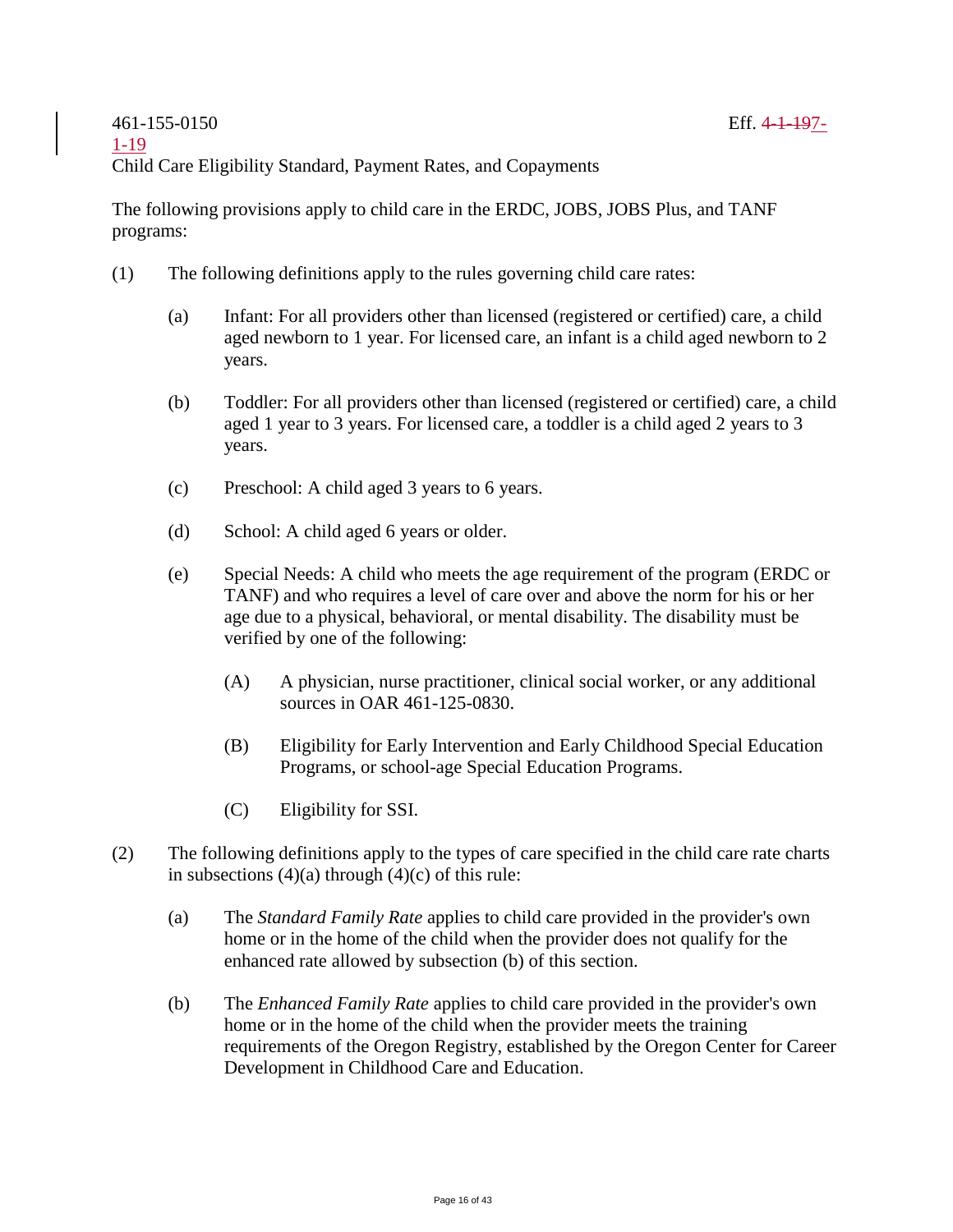- (c) The *Registered Family Rate* applies to child care provided in the provider's own home when the provider meets criteria established by the Office of Child Care.
- (d) The *Certified Family Rate* applies to child care provided in a residential dwelling that is certified by the Office of Child Care as a Certified Family Home. To earn this designation, the facility must be inspected, and both provider and facility are required to meet certain standards not required of a registered family provider.
- (e) The *Standard Center Rate* applies to child care provided in a facility that is not located in a residential dwelling and is exempt from Office of Child Care Certification rules (see OAR 414-300-0000).
- (f) The *Enhanced Center Rate* applies to child care provided in an exempt center whose staff meet the training requirements of the Oregon Registry established by the Oregon Center for Career Development in Childhood Care and Education. Eligibility to receive the enhanced center rate for care provided in an exempt center is subject to the following requirements:
	- (A) A minimum of one staff member for every 20 children in care must meet the Oregon Registry training requirements noted in subsection (b) of this section.
	- (B) New staff must meet the Oregon Registry training requirements within 90 days of hire, if necessary to maintain the trained staff-to-children ratio described in paragraph (A) of this subsection.
	- (C) There must be at least one person present where care is provided who has a current certificate in infant and child CPR and a current American Red Cross First Aid card or an equivalent.
- (g) An enhanced rate will become effective not later than the second month following the month in which the Department receives verification that the provider has met the requirements of subsection (b) or (f) of this section.
- (h) The *Certified Center Rate* applies to child care provided in a center that is certified by the Office of Child Care or participating in the Alternative Pathway program through the Office of Child Care.
- (3) The following provisions apply to child care payments:
	- (a) Providers not eligible for the enhanced or licensed rate will be paid at an hourly rate for children in care less than 158 hours per month subject to the maximum full-time monthly rate.
	- (b) Providers eligible for the enhanced or licensed rate will be paid at an hourly rate for children in care less than 136 hours a month, unless the provider customarily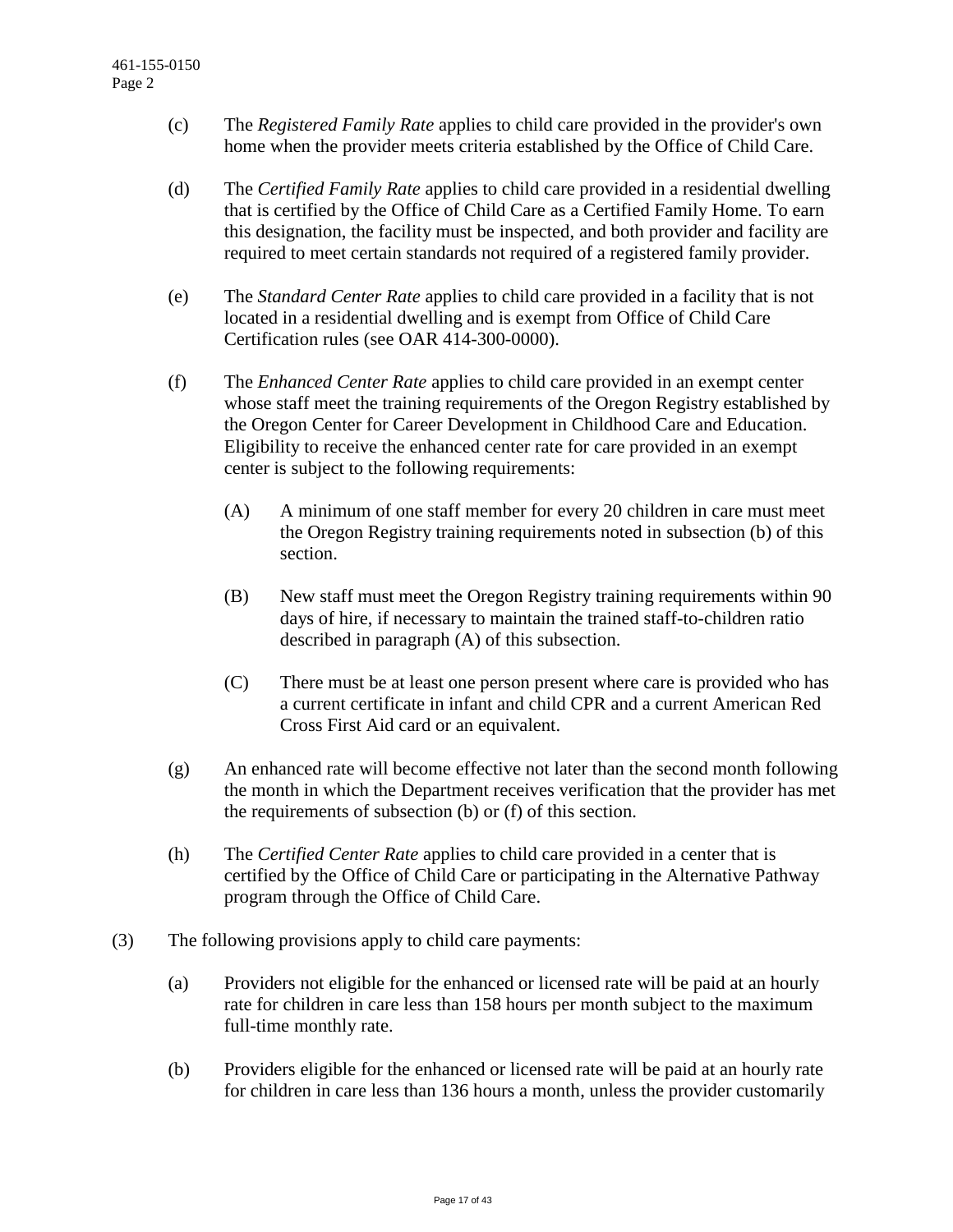bills all families at a part-time monthly rate subject to the maximum full-time monthly rate and is designated as the primary provider for the case.

- (c) At their request, providers eligible for the enhanced or licensed rate may be paid at the part-time monthly rate if they provide 63 or more hours of care in the month, customarily bill all families at a part-time monthly rate, and are designated as the primary provider for the case.
- (d) Unless required by the circumstances of the client or child, the Department will not pay for care at a part-time monthly or a monthly rate to more than one provider for the same child for the same month.
- (e) The Department will pay at the hourly rate for less than 63 hours of care in the month subject to the maximum full-time monthly rate.
- (f) The Department will pay for  $\theta$  to five absent days each month the child is absent For all providers receiving payment under the TANF program, absent days are limited to up to five days each month. For all providers receiving payment under the ERDC program except Certified Centers certified by the Office of Child Care, absent days are limited to up to five days each month. For Certified Centers receiving payment under the ERDC program, absent days are limited to up to 30 days each month if the child has attended one day of care in the facility for that month. Absent days can be billed if:
	- (A) The child was scheduled to be in care and the provider bills for the amount of time the child was scheduled to be in care; and
	- (B) It is the provider's policy to bill all families for absent days.
- (g) The For all providers receiving payment under the TANF program and for all providers except Certified Centers receiving payment under the ERDC program, the Department will not pay for more than five consecutive days of scheduled care for which the child is absent.
- (h) Child care providers are eligible to receive an incentive payment upon achieving and maintaining a three star or higher rating with the Quality Rating Improvement System (QRIS) subject to all of the following provisions.
	- (A) The incentive payment is in addition to the Department maximum rate.
	- (B) A provider may receive an incentive payment for any ERDC child that the Department paid the provider for full-time care (136 hours or more).
	- (C) Providers who are contracted for child care services through the ERDC program are not eligible to receive incentive payments, with the exception of Early Head Start providers.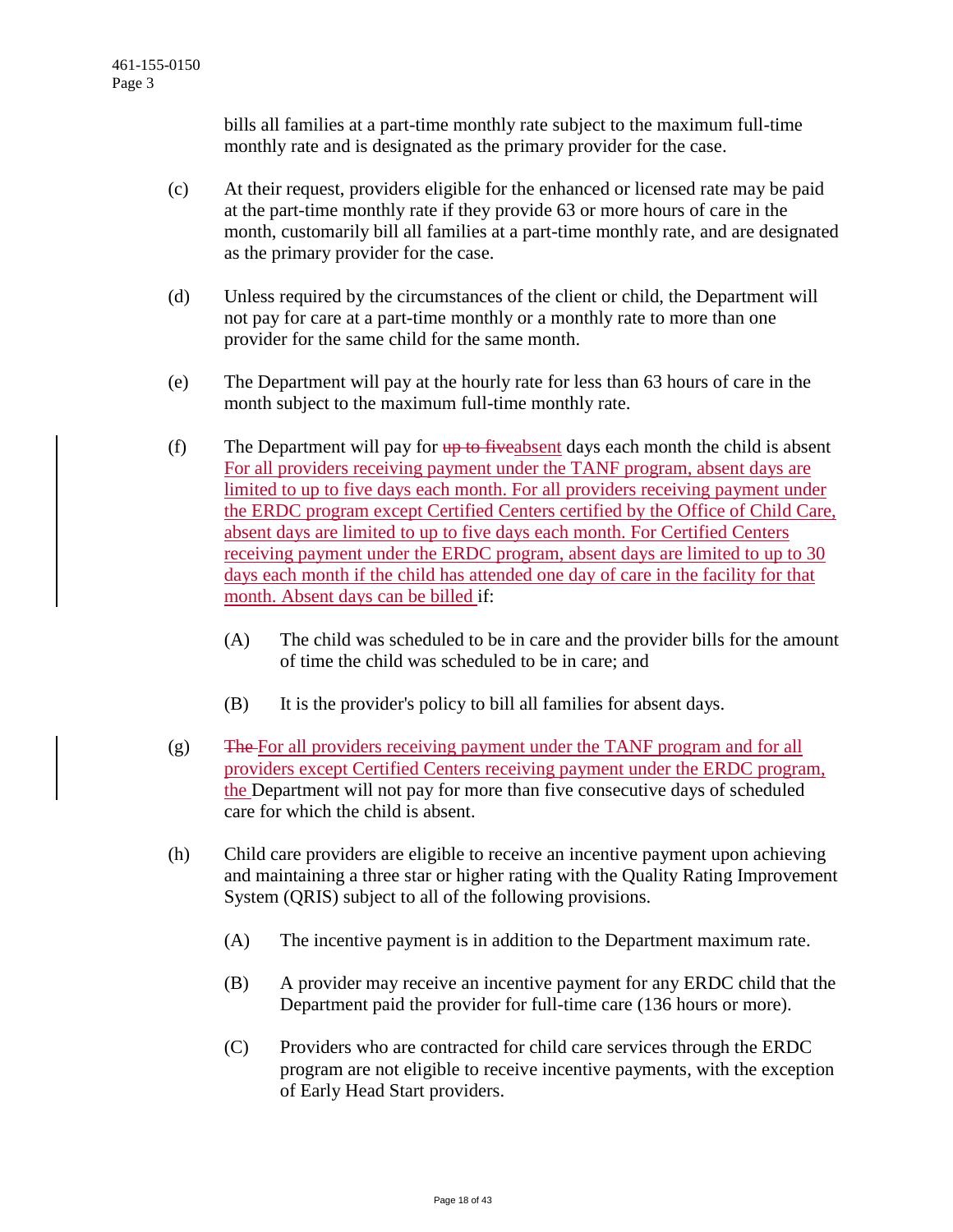- (D) Eligibility for the incentive payment is effective the month after the QRIS rating has been achieved.
- (E) The incentive payment amount is based on the provider's star QRIS rating as follows:

| <b>Star Rating</b> | Amount |
|--------------------|--------|
|                    |        |
|                    |        |
|                    |        |

- (i) At their request, child care providers eligible for the licensed rate may be paid for registration and other fees, if they are required by the facility for a child to begin or continue care and the fees are also required of the general public.
- (j) In the ERDC program, child care providers are eligible to receive an incentive payment for *alternative hour care* (see subparagraph (B)(i) of this subsection) subject to all of the following provisions:
	- (A) *Alternative hour care* incentives are limited to care provided between January 1, 2019 and September 30, 2019.
	- (B) For the purposes of this rule:
		- (i) "Alternative hour care" means child care conducted between the hours of 7:00 P.M. and 6:00 A.M. Monday through Friday or any hours conducted Saturday or Sunday.
		- (ii) A "qualifying child" is a child in alternative hour care for at least 20 hours per calendar month.
	- (C) Providers must submit the appropriate request form to the Direct Pay Unit no later than October 15, 2019.
	- (D) Incentive payments are \$250 for each *qualifying child* (see subparagraph (B)(ii) of this subsection) in *alternative hour care* at least 20 per calendar month or \$500 for each *qualifying child* in *alternative hour care* at least 40 hours per month.
	- (E) Incentive payments are subject to limitations of state funding.
- (4) The following are the child care rates based on the type of provider, the location of the provider (shown by zip code), the age of the child, and the type of billing used (hourly or monthly):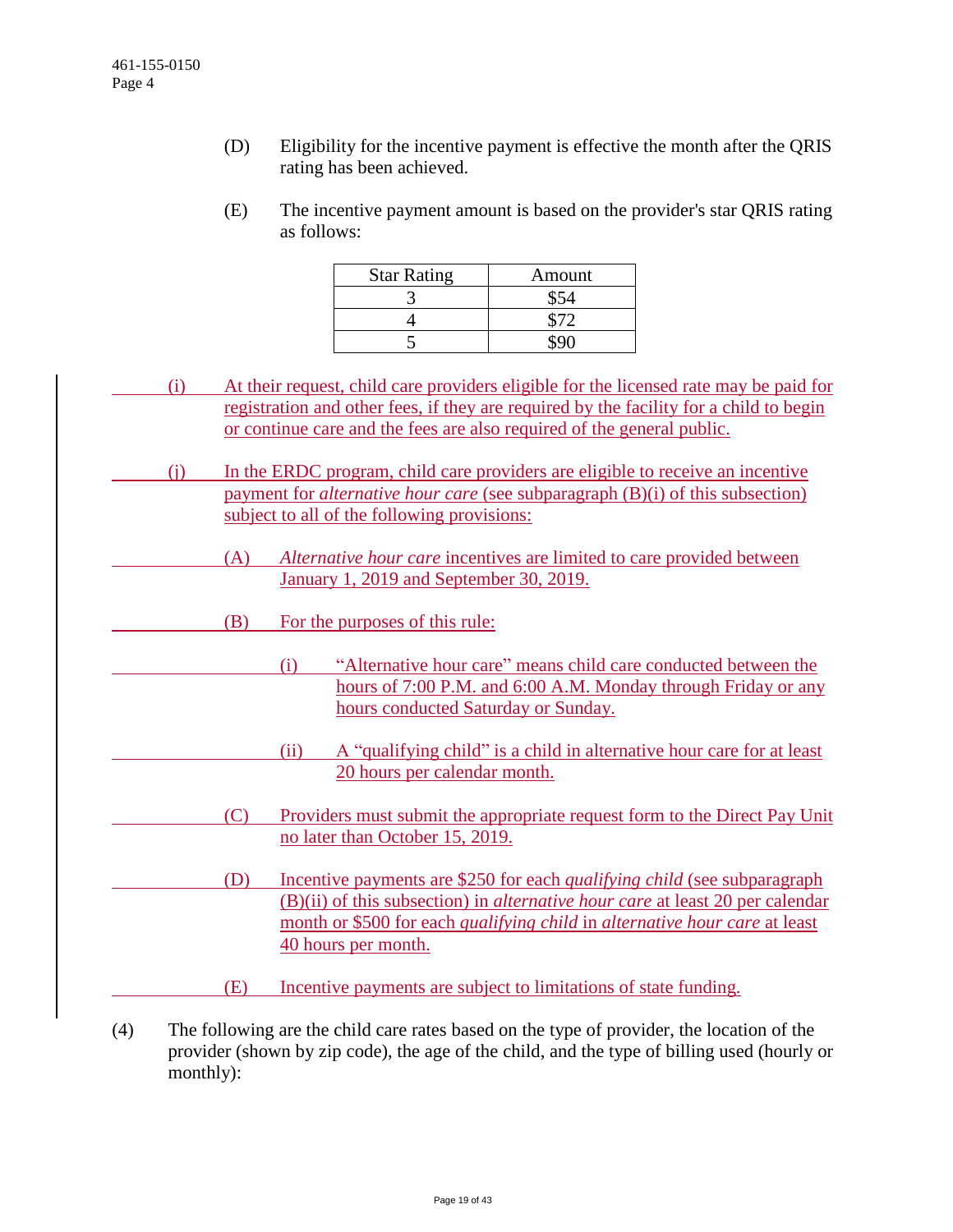(a)

|                      |           | <b>Standard Family Rate</b> | <b>Standard Center Rate</b> |                           |  |  |
|----------------------|-----------|-----------------------------|-----------------------------|---------------------------|--|--|
|                      |           | 1-157 Hours 158-215 Hours   |                             | 1-157 Hours 158-215 Hours |  |  |
|                      | per month | per month                   | per month                   | per month                 |  |  |
|                      | Hourly    | Monthly                     | Hourly                      | Monthly                   |  |  |
| Infant               | \$3.52    | \$651                       | \$9.00                      | \$1,061                   |  |  |
| Toddler              | \$3.47    | \$625                       | \$5.25                      | \$1,053                   |  |  |
| Preschool            | \$3.47    | \$586                       | \$5.06                      | \$795                     |  |  |
| School               | \$3.47    | \$586                       | \$4.50                      | \$641                     |  |  |
| <b>Special Needs</b> | \$3.52    | \$651                       | \$9.00                      | \$1,061                   |  |  |

## Group Area A STANDARD RATE MAXIMUMS (Not Licensed)

# ENHANCED RATE MAXIMUMS (Not Licensed)

|                      |                                | <b>Enhanced Family Rate</b> |                            | <b>Enhanced Center Rate</b> |                              |                            |  |  |
|----------------------|--------------------------------|-----------------------------|----------------------------|-----------------------------|------------------------------|----------------------------|--|--|
|                      | $1-62$ Hours<br>per month      | 63-135 Hours<br>per month   | 136-215 Hours<br>per month | 1-62 Hours<br>per month     | 63-135<br>Hours per<br>month | 136-215 Hours<br>per month |  |  |
|                      | Monthly<br>Part-time<br>Hourly |                             | Hourly                     | Part-time                   | Monthly                      |                            |  |  |
| Infant               | \$3.78                         | \$512                       | \$683                      | \$10.20                     | \$902                        | \$1,203                    |  |  |
| Toddler              | \$3.57                         | \$492                       | \$656                      | \$5.95                      | \$895                        | \$1,193                    |  |  |
| Preschool            | \$3.57                         | \$465                       | \$620                      | \$5.74                      | \$676                        | \$901                      |  |  |
| School               | \$3.51                         | \$450                       | \$600                      | \$5.10                      | \$545                        | \$727                      |  |  |
| <b>Special Needs</b> | \$3.78                         | \$512                       | \$683                      | \$10.20                     | \$902                        | \$1,203                    |  |  |

## LICENSED RATE MAXIMUMS

|                      |              | <b>Registered Family Rate</b> |         |        | <b>Certified Family Rate</b> |         | <b>Certified Center Rate</b> |                                                             |           |  |
|----------------------|--------------|-------------------------------|---------|--------|------------------------------|---------|------------------------------|-------------------------------------------------------------|-----------|--|
|                      | $1-62$ Hours | 63-135                        | 136-215 | $1-62$ | 63-135                       | 136-215 | $1-62$                       | 63-135                                                      | 136-215   |  |
|                      |              | Hours per                     |         |        |                              |         |                              | Hours per Hours per Hours per Hours per Hours per Hours per | Hours per |  |
|                      | per month    | month                         | month   | month  | month                        | month   | month                        | month                                                       | month     |  |
|                      | Hourly       | Part-time                     | Monthly | Hourly | Part-time                    | Monthly | Hourly                       | Part-time                                                   | Monthly   |  |
| Infant               | \$4.00       | \$600                         | \$800   | \$6.00 | \$941                        | \$1,254 | \$12.00                      | \$1,061                                                     | \$1,415   |  |
| Toddler              | \$4.00       | \$563                         | \$750   | \$6.00 | \$855                        | \$1,140 | \$7.00                       | \$1,053                                                     | \$1,404   |  |
| Preschool            | \$3.67       | \$548                         | \$730   | \$5.05 | \$750                        | \$1,000 | \$6.75                       | \$795                                                       | \$1,060   |  |
| School               | \$3.70       | \$458                         | \$610   | \$4.70 | \$563                        | \$750   | \$6.00                       | \$641                                                       | \$855     |  |
| <b>Special Needs</b> | \$4.00       | \$600                         | \$800   | \$6.00 | \$941                        | \$1,254 | \$12.00                      | \$1,061                                                     | \$1,415   |  |

Zip Codes for Group Area A:

Portland, Bend, Eugene, Corvallis, Springfield, Monmouth and Ashland areas

| 97003 | 97004 | 97005 | 97006 | 97007 | 97008 | 97009 | 97010 | 97013 | 97014 | 97015 | 97019 |
|-------|-------|-------|-------|-------|-------|-------|-------|-------|-------|-------|-------|
| 97022 | 97023 | 97024 | 97027 | 97028 | 97030 | 97031 | 97034 | 97035 | 97036 | 97041 | 97045 |
| 97051 | 97055 | 97056 | 97060 | 97062 | 97064 | 97068 | 97070 | 97080 | 97086 | 97089 | 97106 |
| 97109 | 97112 | 97113 | 97116 | 97119 | 97123 | 97124 | 97125 | 97132 | 97133 | 97135 | 97140 |
| 97149 | 97201 | 97202 | 97203 | 97204 | 97205 | 97206 | 97209 | 97210 | 97211 | 97212 | 97213 |
| 97214 |       | 97216 | 97217 | 97218 | 97219 | 97220 | 97221 | 97222 | 97223 | 97224 | 97225 |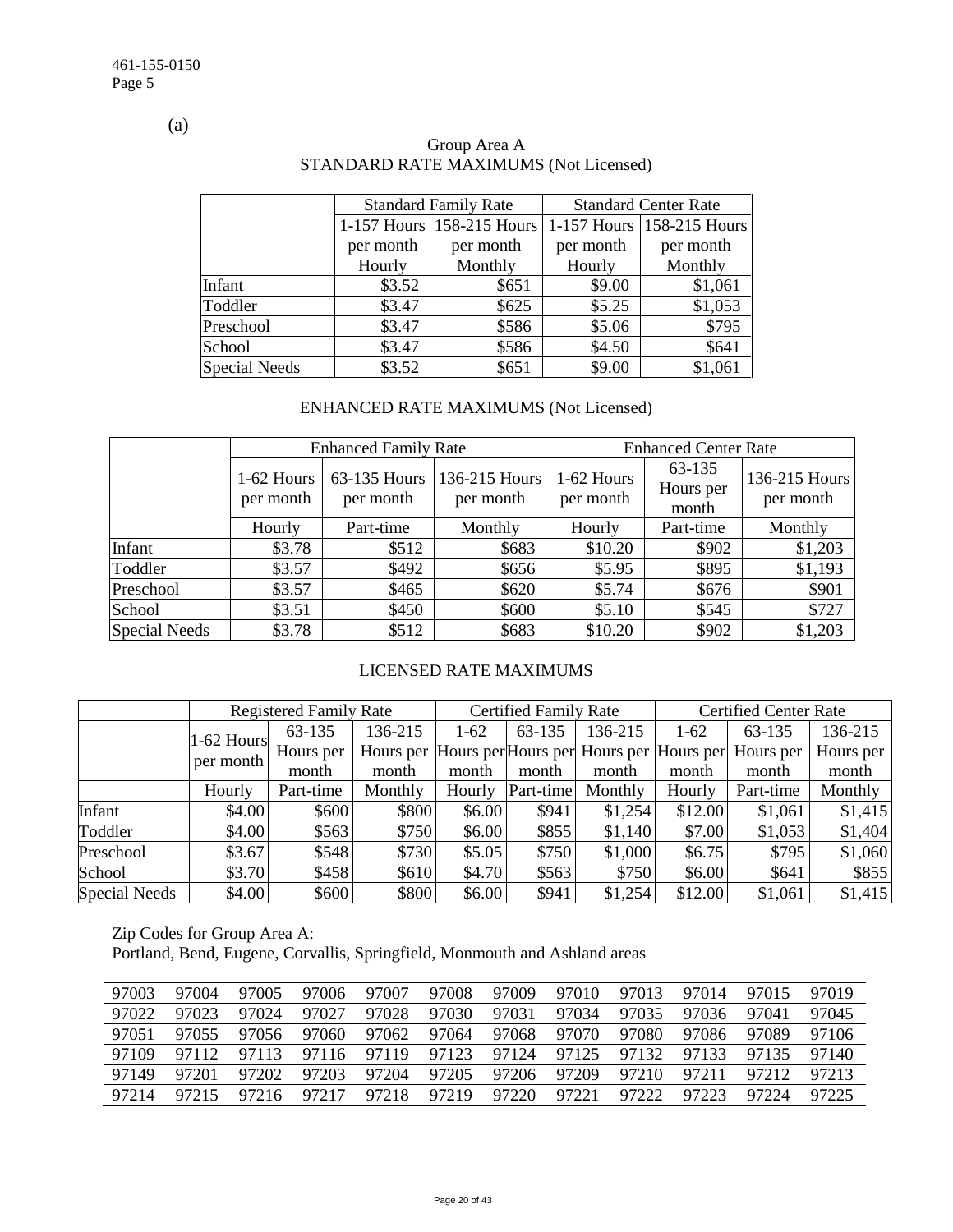461-155-0150 Page 6

|             |  | 97227 97229 97230 97231 97232 97233 97236 97239 97242 97258 97266 97267 |  |  |  |  |
|-------------|--|-------------------------------------------------------------------------|--|--|--|--|
|             |  | 97268 97286 97292 97330 97331 97333 97339 97351 97361 97371 97376 97401 |  |  |  |  |
|             |  | 97402 97403 97404 97405 97408 97454 97455 97477 97478 97482 97520 97525 |  |  |  |  |
| 97701 97702 |  | 97703 97707 97708 97709 97078                                           |  |  |  |  |

(b)

## Group Area B STANDARD RATE MAXIMUMS (Not Licensed)

|                      |           | <b>Standard Family Rate</b> |           | <b>Standard Center Rate</b> |  |
|----------------------|-----------|-----------------------------|-----------|-----------------------------|--|
|                      |           | 1-157 Hours 158-215 Hours   |           | 1-157 Hours 158-215 Hours   |  |
|                      | per month | per month                   | per month | per month                   |  |
|                      | Hourly    | Monthly                     | Hourly    | Monthly                     |  |
| Infant               | \$3.05    | \$520                       | \$3.75    | \$641                       |  |
| Toddler              | \$3.05    | \$499                       | \$3.75    | \$589                       |  |
| Preschool            | \$2.89    | \$494                       | \$3.00    | \$510                       |  |
| School               | \$2.89    | \$480                       | \$3.30    | \$431                       |  |
| <b>Special Needs</b> | \$3.05    | \$520                       | \$3.75    | \$641                       |  |

# ENHANCED RATE MAXIMUMS (Not Licensed)

|                      |           | <b>Enhanced Family Rate</b> |                                       | <b>Enhanced Center Rate</b> |           |                                       |  |  |
|----------------------|-----------|-----------------------------|---------------------------------------|-----------------------------|-----------|---------------------------------------|--|--|
|                      |           |                             | 1-62 Hours 63-135 Hours 136-215 Hours |                             |           | 1-62 Hours 63-135 Hours 136-215 Hours |  |  |
|                      | per month | per month                   | per month                             | per month                   | per month | per month                             |  |  |
|                      | Hourly    | Part-time                   | Monthly                               | Hourly                      | Part-time | Monthly                               |  |  |
| Infant               | \$3.20    | \$420                       | \$560                                 | \$4.25                      | \$545     | \$727                                 |  |  |
| Toddler              | \$3.20    | \$400                       | \$533                                 | \$4.25                      | \$500     | \$667                                 |  |  |
| Preschool            | \$3.20    | \$400                       | \$533                                 | \$3.40                      | \$434     | \$578                                 |  |  |
| School               | \$3.20    | \$375                       | \$500                                 | \$3.74                      | \$367     | \$489                                 |  |  |
| <b>Special Needs</b> | \$3.20    | \$420                       | \$560                                 | \$4.25                      | \$545     | \$727                                 |  |  |

## LICENSED RATE MAXIMUMS

|                      |        | <b>Registered Family Rate</b> |           |        | <b>Certified Family Rate</b> |           | <b>Certified Center Rate</b>                          |        |           |  |
|----------------------|--------|-------------------------------|-----------|--------|------------------------------|-----------|-------------------------------------------------------|--------|-----------|--|
|                      | $1-62$ | 63-135                        | 136-215   | $1-62$ | 63-135                       | 136-215   |                                                       | 63-135 | 136-215   |  |
|                      |        | Hours per Hours per           | Hours per |        | Hours per Hours per          | Hours per | $1-62$ Hours $\vert$ Hours per $\vert$ '<br>per month |        | Hours per |  |
|                      | month  | month                         | month     | month  | month                        | month     |                                                       | month  | month     |  |
|                      | Hourly | Part-time                     | Monthly   | Hourly | Part-time                    | Monthly   | Hourly                                                | Part-  | Monthly   |  |
|                      |        |                               |           |        |                              |           |                                                       | time   |           |  |
| Infant               | \$3.50 | \$450                         | \$600     | \$4.00 | \$563                        | \$750     | \$5.00                                                | \$641  | \$855     |  |
| Toddler              | \$3.50 | \$416                         | \$555     | \$4.00 | \$525                        | \$700     | \$5.00                                                | \$589  | \$785     |  |
| Preschool            | \$3.30 | \$413                         | \$550     | \$3.75 | \$488                        | \$650     | \$4.00                                                | \$510  | \$680     |  |
| School               | \$3.30 | \$383                         | \$510     | \$3.80 | \$450                        | \$600     | \$4.40                                                | \$431  | \$575     |  |
| <b>Special Needs</b> | \$3.50 | \$450                         | \$600     | \$4.00 | \$563                        | \$750     | \$5.00                                                | \$641  | \$855     |  |

Zip Codes for Group Area B:

| Salem, Medford, Roseburg, Brookings and areas outside the metropolitan areas in Eugene and Portland |  |  |  |  |                                                                         |  |  |  |  |  |  |
|-----------------------------------------------------------------------------------------------------|--|--|--|--|-------------------------------------------------------------------------|--|--|--|--|--|--|
| 97002                                                                                               |  |  |  |  | 97011 97016 97017 97018 97038 97042 97044 97048 97049 97053             |  |  |  |  |  |  |
|                                                                                                     |  |  |  |  | 97058 97067 97071 97103 97107 97108 97110 97111 97114 97115 97117 97118 |  |  |  |  |  |  |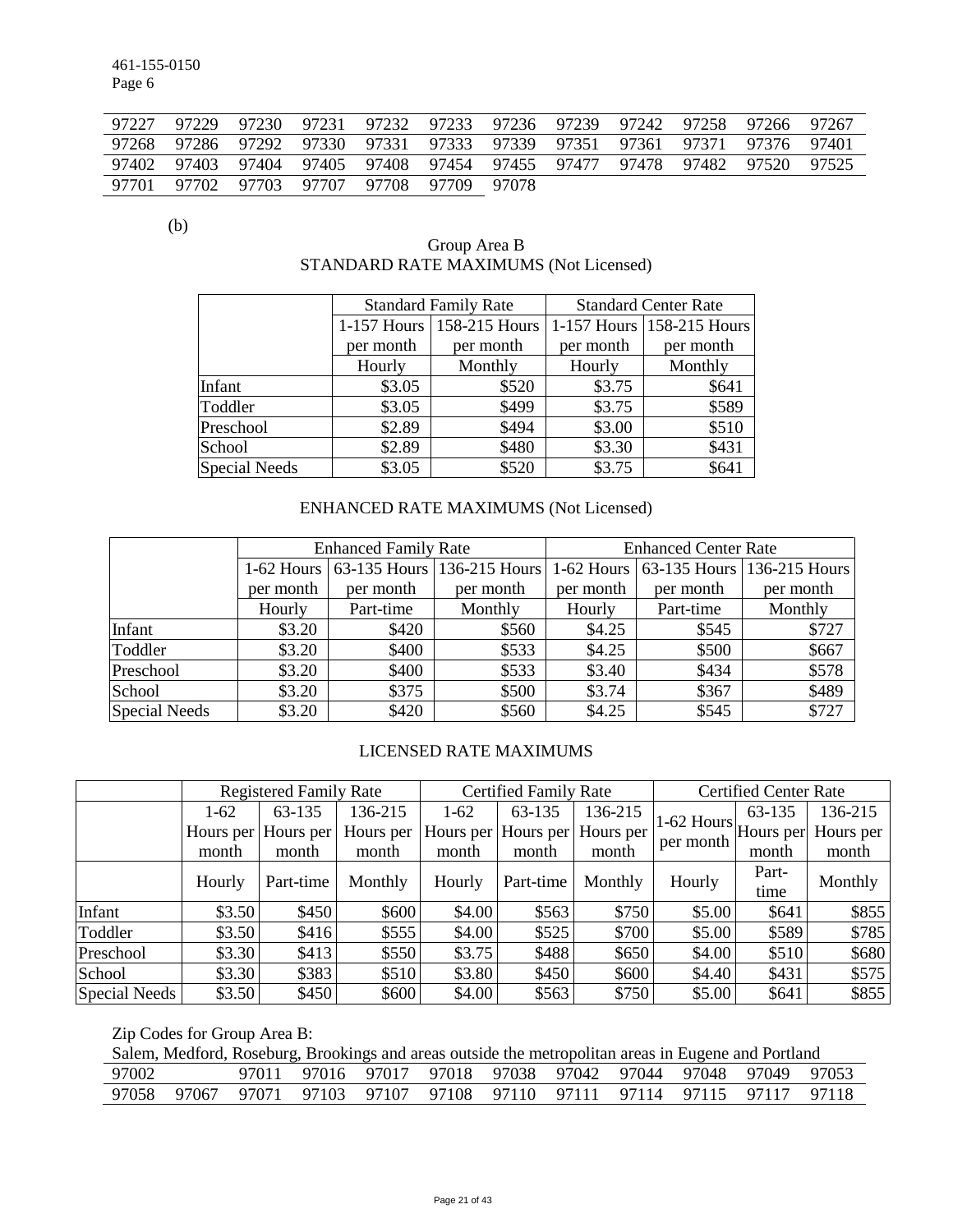461-155-0150 Page 7

| 97121 | 97122 | 97127 | 97128 | 97131 | 97134 | 97138 | 97141 | 97143 | 97146 | 97148 | 97301 |
|-------|-------|-------|-------|-------|-------|-------|-------|-------|-------|-------|-------|
| 97302 | 97303 | 97304 | 97305 | 97306 | 97307 | 97309 | 97310 | 97317 | 97321 | 97322 | 97325 |
| 97326 | 97327 | 97328 | 97336 | 97338 | 97341 | 97343 | 97344 | 97348 | 97352 | 97353 | 97355 |
| 97357 | 97362 | 97365 | 97366 | 97367 | 97370 | 97372 | 97374 | 97377 | 97378 | 97380 | 97381 |
| 97383 | 97385 | 97386 | 97389 | 97391 | 97392 | 97394 | 97415 | 97420 | 97423 | 97424 | 97426 |
| 97431 | 97444 | 97446 | 97448 | 97452 | 97456 | 97457 | 97459 | 97465 | 97470 | 97471 | 97479 |
| 97487 | 97489 | 97501 | 97502 | 97503 | 97504 | 97524 | 97534 | 97535 | 97756 | 97759 | 97760 |
| 97801 | 97812 | 97813 |       |       |       |       |       |       |       |       |       |

(c)

### Group Area C STANDARD RATE MAXIMUMS (Not Licensed)

|                      | <b>Standard Family Rate</b> |                            | <b>Standard Center Rate</b> |           |  |
|----------------------|-----------------------------|----------------------------|-----------------------------|-----------|--|
|                      | 1-157 Hours per             | 158-215 Hours<br>per month | $1 - 157$                   | 158-215   |  |
|                      | month                       |                            | Hours per                   | Hours per |  |
|                      |                             |                            | month                       | month     |  |
|                      | Hourly                      | Monthly                    | Hourly                      | Monthly   |  |
| Infant               | \$3.05                      | \$520                      | \$3.75                      | \$641     |  |
| Toddler              | \$3.05                      | \$499                      | \$3.75                      | \$589     |  |
| Preschool            | \$2.89                      | \$494                      | \$3.00                      | \$510     |  |
| School               | \$2.89                      | \$480                      | \$3.30                      | \$431     |  |
| <b>Special Needs</b> | \$3.05                      | \$520                      | \$3.75                      | \$641     |  |

# ENHANCED RATE MAXIMUMS (Not Licensed)

|                      |            | <b>Enhanced Family Rate</b> |                            | <b>Enhanced Center Rate</b> |              |               |  |
|----------------------|------------|-----------------------------|----------------------------|-----------------------------|--------------|---------------|--|
|                      | 1-62 Hours |                             | 63-135 Hours 136-215 Hours | 1-62 Hours                  | 63-135 Hours | 136-215 Hours |  |
|                      | per month  | per month                   | per month                  | per month                   | per month    | per month     |  |
|                      | Hourly     | Part-time                   | Monthly                    | Hourly                      | Part-time    | Monthly       |  |
| Infant               | \$3.20     | \$420                       | \$560                      | \$4.25                      | \$545        | \$727         |  |
| Toddler              | \$3.20     | \$400                       | \$533                      | \$4.25                      | \$500        | \$667         |  |
| Preschool            | \$3.20     | \$400                       | \$533                      | \$3.40                      | \$434        | \$578         |  |
| School               | \$3.20     | \$375                       | \$500                      | \$3.74                      | \$367        | \$489         |  |
| <b>Special Needs</b> | \$3.20     | \$420                       | \$560                      | \$4.25                      | \$545        | \$727         |  |

## LICENSED RATE MAXIMUMS

|           | <b>Registered Family Rate</b> |                              |                               | <b>Certified Family Rate</b> |                                 |                               | <b>Certified Center Rate</b> |                                        |                               |
|-----------|-------------------------------|------------------------------|-------------------------------|------------------------------|---------------------------------|-------------------------------|------------------------------|----------------------------------------|-------------------------------|
|           | $1-62$<br>Hours per<br>month  | 63-135<br>Hours per<br>month | 136-215<br>Hours per<br>month | $1-62$<br>Hours per<br>month | 63-135<br>Hours<br>per<br>month | 136-215<br>Hours per<br>month | $1-62$<br>month              | 63-135<br>Hours per Hours per<br>month | 136-215<br>Hours per<br>month |
|           | Hourly                        | Part-time                    | Monthly                       | Hourly                       | Part-<br>time                   | Monthly                       | Hourly                       | Part-time                              | Monthly                       |
| Infant    | \$3.50                        | \$450                        | \$600                         | \$4.00                       | \$563                           | \$750                         | \$5.00                       | \$641                                  | \$855                         |
| Toddler   | \$3.50                        | \$416                        | \$555                         | \$4.00                       | \$525                           | \$700                         | \$5.00                       | \$589                                  | \$785                         |
| Preschool | \$3.30                        | \$413                        | \$550                         | \$3.75                       | \$488                           | \$650                         | \$4.00                       | \$510                                  | \$680                         |
| School    | \$3.30                        | \$383                        | \$510                         | \$3.80                       | \$450                           | \$600                         | \$4.40                       | \$431                                  | \$575                         |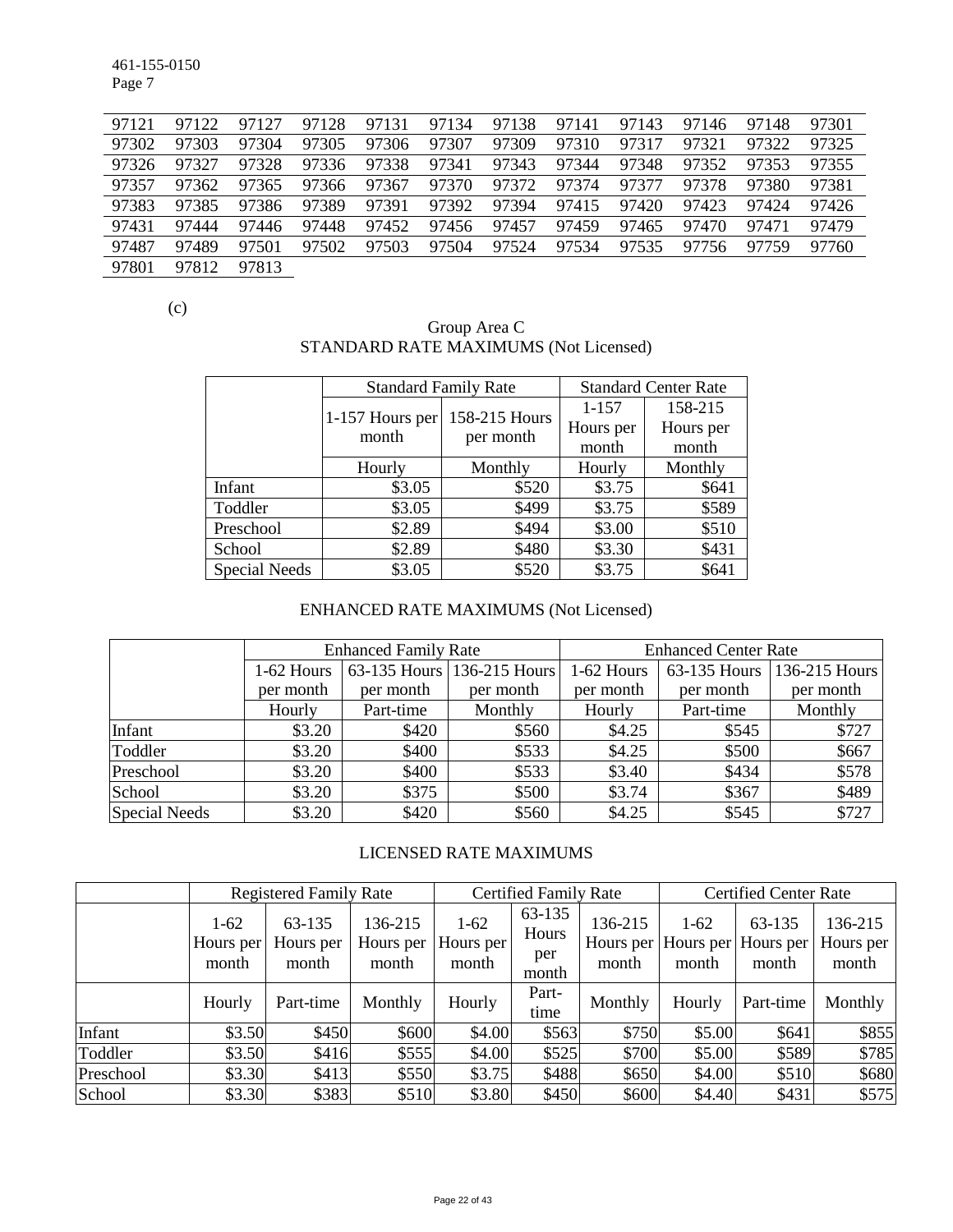461-155-0150 Page 8

| \$750<br>.00.<br>$\sim$ $\sim$<br>$ -$<br>$\sim$ $\sim$<br>. <b>. .</b><br>$\frac{600}{ }$<br>.00<br>$\triangle$ $\triangle$ $\triangle$<br>$\triangle$<br>+501<br>– 5.50<br>Special<br>\$563<br><b>Needs</b><br>⊿۸.<br>ഄ൛<br>൝<br>. שר<br>- 512 - 5<br>ιIJ. |
|--------------------------------------------------------------------------------------------------------------------------------------------------------------------------------------------------------------------------------------------------------------|
|--------------------------------------------------------------------------------------------------------------------------------------------------------------------------------------------------------------------------------------------------------------|

Zip Codes for Group Area C: Balance of State, Other State Zips

| 97001 | 97020 | 97021 | 97026 | 97029 | 97032 | 97033 | 97037 | 97039 | 97040 | 97050 | 97054 | 97057 |
|-------|-------|-------|-------|-------|-------|-------|-------|-------|-------|-------|-------|-------|
| 97063 | 97065 | 97101 | 97102 | 97130 | 97136 | 97137 | 97144 | 97145 | 97147 | 97324 | 97329 | 97335 |
| 97342 | 97345 | 97346 | 97347 | 97350 | 97358 | 97359 | 97360 | 97364 | 97368 | 97369 | 97375 | 97384 |
| 97388 | 97390 | 97396 | 97406 | 97407 | 97409 | 97410 | 97411 | 97412 | 97413 | 97414 | 97416 | 97417 |
| 97419 | 97425 | 97427 | 97428 | 97429 | 97430 | 97432 | 97433 | 97434 | 97435 | 97436 | 97437 | 97438 |
| 97439 | 97441 | 97442 | 97443 | 97447 | 97449 | 97450 | 97451 | 97453 | 97458 | 97460 | 97461 | 97462 |
| 97463 | 97464 | 97466 | 97467 | 97468 | 97469 | 97472 | 97473 | 97476 | 97480 | 97481 | 97484 | 97486 |
| 97488 | 97490 | 97491 | 97492 | 97493 | 97494 | 97495 | 97496 | 97497 | 97498 | 97499 | 97522 | 97523 |
| 97526 | 97527 | 97530 | 97531 | 97532 | 97533 | 97536 | 97537 | 97538 | 97539 | 97540 | 97541 | 97543 |
| 97544 | 97601 | 97603 | 97604 | 97620 | 97621 | 97622 | 97623 | 97624 | 97625 | 97626 | 97627 | 97630 |
| 97632 | 97633 | 97634 | 97635 | 97636 | 97637 | 97638 | 97639 | 97640 | 97641 | 97710 | 97711 | 97712 |
| 97720 | 97721 | 97722 | 97730 | 97731 | 97732 | 97733 | 97734 | 97735 | 97736 | 97737 | 97738 | 97739 |
| 97740 | 97741 | 97742 | 97750 | 97751 | 97752 | 97753 | 97754 | 97758 | 97761 | 97810 | 97814 | 97817 |
| 97818 | 97819 | 97820 | 97821 | 97822 | 97823 | 97824 | 97825 | 97826 | 97827 | 97828 | 97830 | 97831 |
| 97833 | 97834 | 97835 | 97836 | 97837 | 97838 | 97839 | 97840 | 97841 | 97842 | 97843 | 97844 | 97845 |
| 97846 | 97848 | 97850 | 97856 | 97857 | 97859 | 97861 | 97862 | 97864 | 97865 | 97867 | 97868 | 97869 |
| 97870 | 97871 | 97872 | 97873 | 97874 | 97875 | 97876 | 97877 | 97880 | 97882 | 97883 | 97884 | 97885 |
| 97886 | 97901 | 97902 | 97903 | 97904 | 97905 | 97906 | 97907 | 97908 | 97909 | 97910 | 97911 | 97913 |
| 97914 | 97918 | 97919 | 97920 |       |       |       |       |       |       |       |       |       |

- (5) Except to the extent provided otherwise in section (12), (13), or (14) of this rule or for children in contracted child care (see OAR 461-135-0405 and 461-135-0407), this section establishes the ERDC eligibility standard and the client's copayment (copay).
	- (a) At initial certification, the ERDC eligibility standard is met for a *need group* (see OAR 461-110-0630) of eight or less if monthly *countable income* (see OAR 461- 001-0000) for the *need group* is less than 185 percent of the federal poverty level (FPL), as described in OAR 461-155-0180. The eligibility standard for a *need group* of eight applies to any *need group* larger than eight.
	- (b) During the *certification period* (see OAR 461-001-0000) and at recertification the ERDC eligibility standard is met for a *need group* of eight or less if monthly *countable income* for the *need group* during the 12 month period is less than 250 percent FPL or 85 percent state median income (SMI), whichever is higher, as described in OAR 461-155-0180. The eligibility standard for a *need group* of eight applies to any *need group* larger than eight.
	- (c) The minimum monthly ERDC copay is \$25.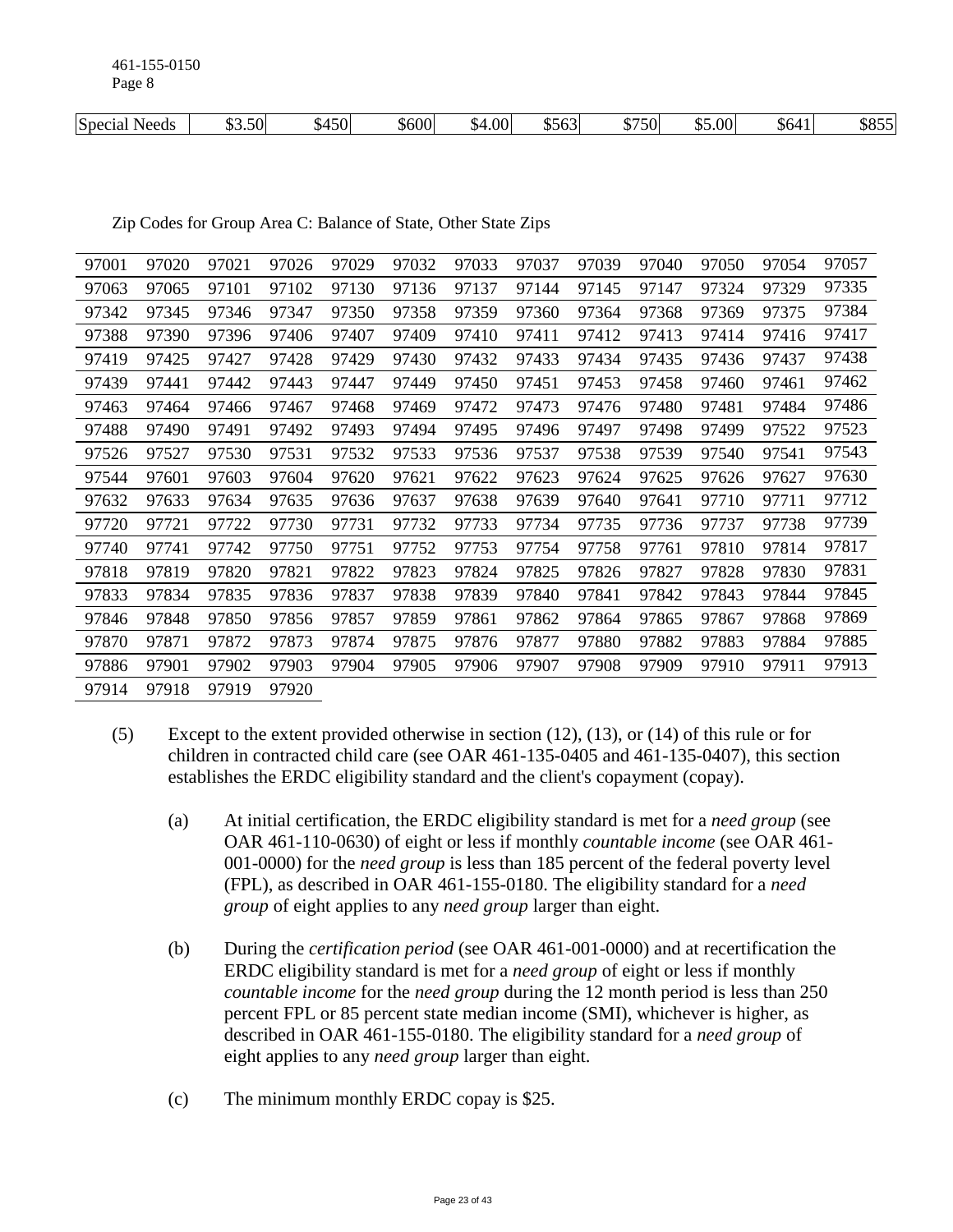- (d) The filing group may not exceed the resource limit in OAR 461-160-0015.
- (e) For a filing group (see OAR 461-110-0310) whose *countable income* is at or below 50 percent of the 2007 FPL, the copay is \$25 or 1.5 percent of the filing group's monthly *countable income*, whichever is greater.
- (f) For a filing group whose *countable income* is over 50 percent of the 2007 FPL, the copay amount is determined with the following percentage of monthly income:
	- (A) Divide the filing group's *countable income* by the 2007 FPL, drop all digits beyond two decimal points, subtract 0.5, and multiply this difference by 0.12.
	- (B) Add .015 to the amount in paragraph (A) of this subsection. This sum is the percentage of monthly income used to determine the copay amount. Multiply this sum by the filing group's *countable income* and round to the nearest whole dollar.
- (g) For individuals participating in the Occupational Training and Child Care program, the copay is \$27.00.
- (h) The 2007 federal poverty level used to determine copay amounts under subsections (e) and (f) of this section is set at the following amounts:

| Number in | <b>Gross Monthly</b> | <b>Gross Yearly</b> |
|-----------|----------------------|---------------------|
| Family    | Income               | Income              |
|           | \$1,141              | \$13,690            |
|           | 1,431                | 17,170              |
|           | 1,721                | 20,650              |
|           | 2,011                | 24,130              |
| 6         | 2,301                | 27,610              |
|           | 2,591                | 31,090              |
| or more   | 2,881                | 34,570              |

- (6) Subject to the provisions in section (9) of this rule, the monthly limit for each child's child care payments is the lesser of the amount charged by the provider or providers and the following amounts:
	- (a) The monthly rate provided in section (4) of this rule.
	- (b) The product of the hours of care, limited by section (8) of this rule, multiplied by the hourly rate provided in section (4) of this rule.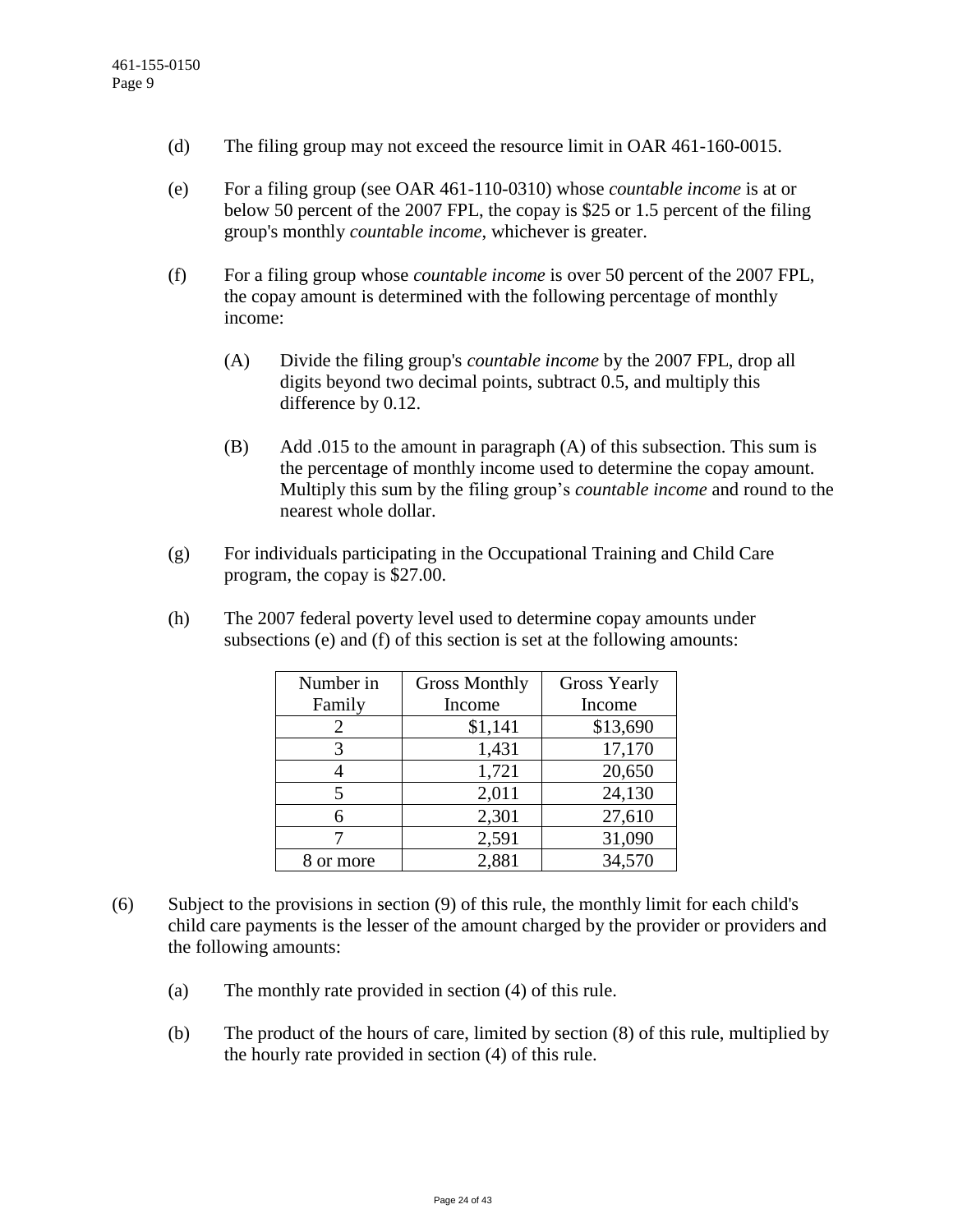- (7) The limit in any month for child care payments on behalf of a child whose caretaker is away from the child's home for more than 30 days because the caretaker is a member of a reserve or National Guard unit that is called up for active duty is the lesser of the following:
	- (a) The amount billed by the provider or providers.
	- (b) The monthly rate established in this rule for 215 hours of care.
- (8) The number of payable billed hours of care for a child is limited as follows:
	- (a) In the ERDC and TANF programs, the total payable hours of care in a month may not exceed the amounts in paragraphs (A) or (B) of this subsection:
		- (A) 125 percent of the number of child care hours authorized:
			- (i) Under OAR 461-160-0040(2) and (5); or
			- (ii) To participate in activities included in a *case plan* (see OAR 461- 001-0025) including, for clients in the JOBS Plus program, the time the client searches for unsubsidized employment and for which the employer pays the client.
		- (B) The monthly rate established in section (4) of this rule multiplied by a factor of not more than 1.5, determined by dividing the number of hours billed by 215, when the client meets the criteria for extra hours under section (10) of this rule.
	- (b) In the ERDC program, for a client who earns less than the Oregon minimum wage, the total may not exceed 125 percent of the anticipated earnings divided by the state minimum wage not to exceed 172 hours (which is full time).
	- (c) In the TANF program, for a client who earns less than the Oregon minimum wage or is self-employed, the total may not exceed 125 percent of the anticipated earnings divided by the state minimum wage not to exceed 172 hours (which is full time). The limitation of this subsection is waived for the first three months of the client's employment.
	- (d) In the ERDC program, employed caretakers eligible under OAR 461-135-0400 may have education hours added to the authorized work hours. Education hours may not exceed authorized work hours and combined hours may not exceed 215 hours per month. Education hours are hours required to participate in coursework that leads to a certificate, degree, or job-related knowledge or skills attainment at an institution of higher education approved to receive federal financial aid.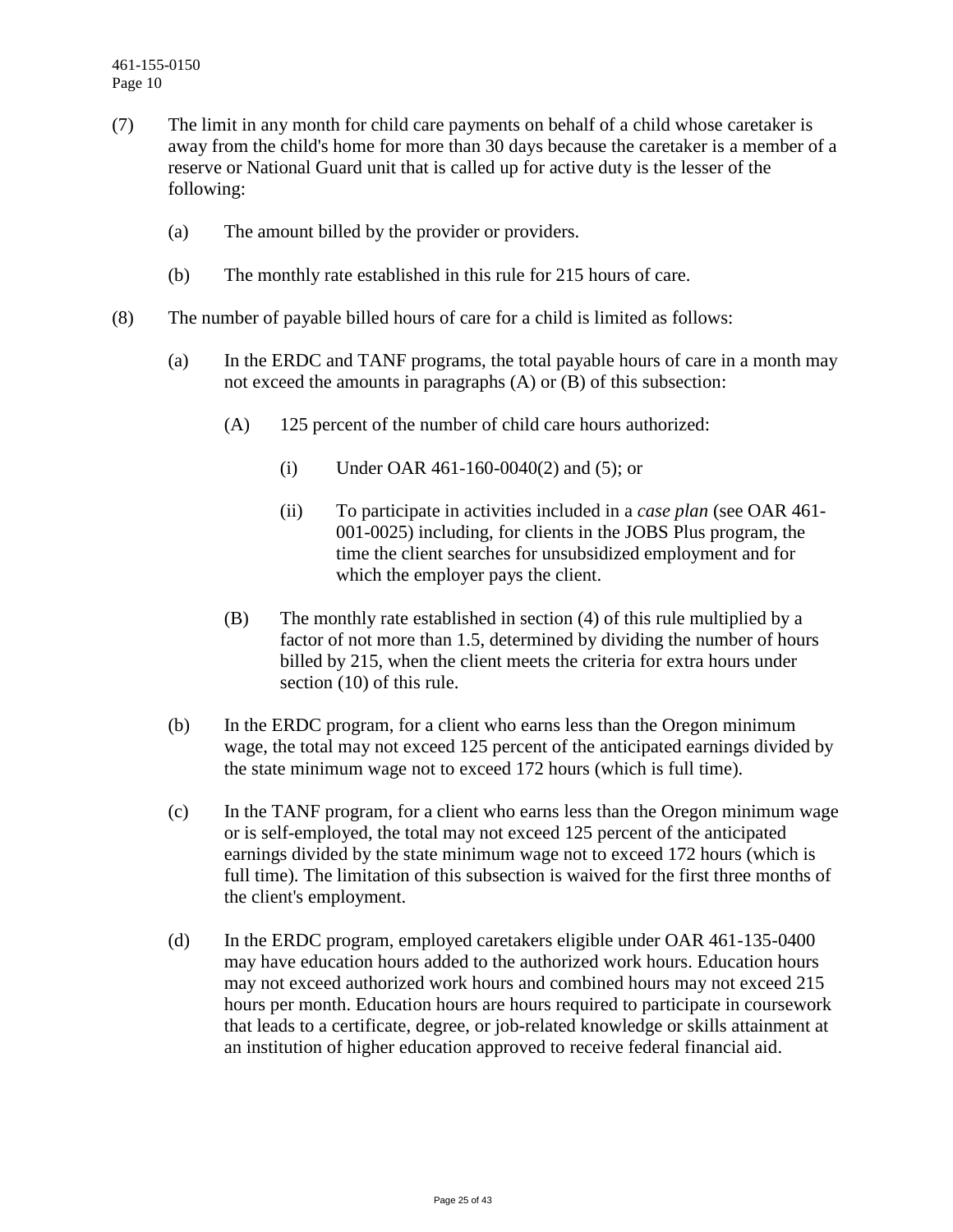- (9) The limit in any month for child care payments on behalf of a child whose caretaker has special circumstances, defined in section (10) of this rule, is the lesser of one of the following:
	- (a) The amount billed by the provider or providers; or
	- (b) The monthly rate established in section (4) of this rule multiplied by a factor, of not more than 1.5, determined by dividing the number of hours billed by 215.
- (10) The limit allowed by section (9) of this rule is authorized once the Department has determined the client has special circumstances. For the purposes of this section, a client has special circumstances when it is necessary for the client to obtain child care in excess of 215 hours in a month to perform the requirements of his or her employment or training required to keep current employment, not including self-employment. This is limited to the following situations:
	- (a) The commute time to and from work exceeds two hours per day.
	- (b) The caretaker works an overnight shift and care is necessary for both work hours and sleep hours.
	- (c) The caretaker works a split shift and it is not feasible to care for the child between shifts.
	- (d) The caretaker consistently works more than 40 hours per week.
- (11) The payment available for care of a child who meets the special needs criteria described in subsection (e) of section (1) of this rule is increased in accordance with OAR 461-155- 0151 if the requirements of both of the following subsections are met:
	- (a) The child requires significantly more direct supervision by the child care provider than normal for a child of the same age.
	- (b) The child is enrolled in a local school district Early Intervention or Early Childhood Special Education program or school-age Special Education Program. The enrollment required by this subsection is waived if determined inappropriate by a physician, nurse practitioner, licensed or certified psychologist, clinical social worker, or school district official.
- (12) Effective May 1, 2012:
	- (a) The minimum monthly ERDC copay is \$27.
	- (b) Except as stated in subsection (a) of this section, the Department adds 10 percent to the monthly client copay amount set under section (5) of this rule by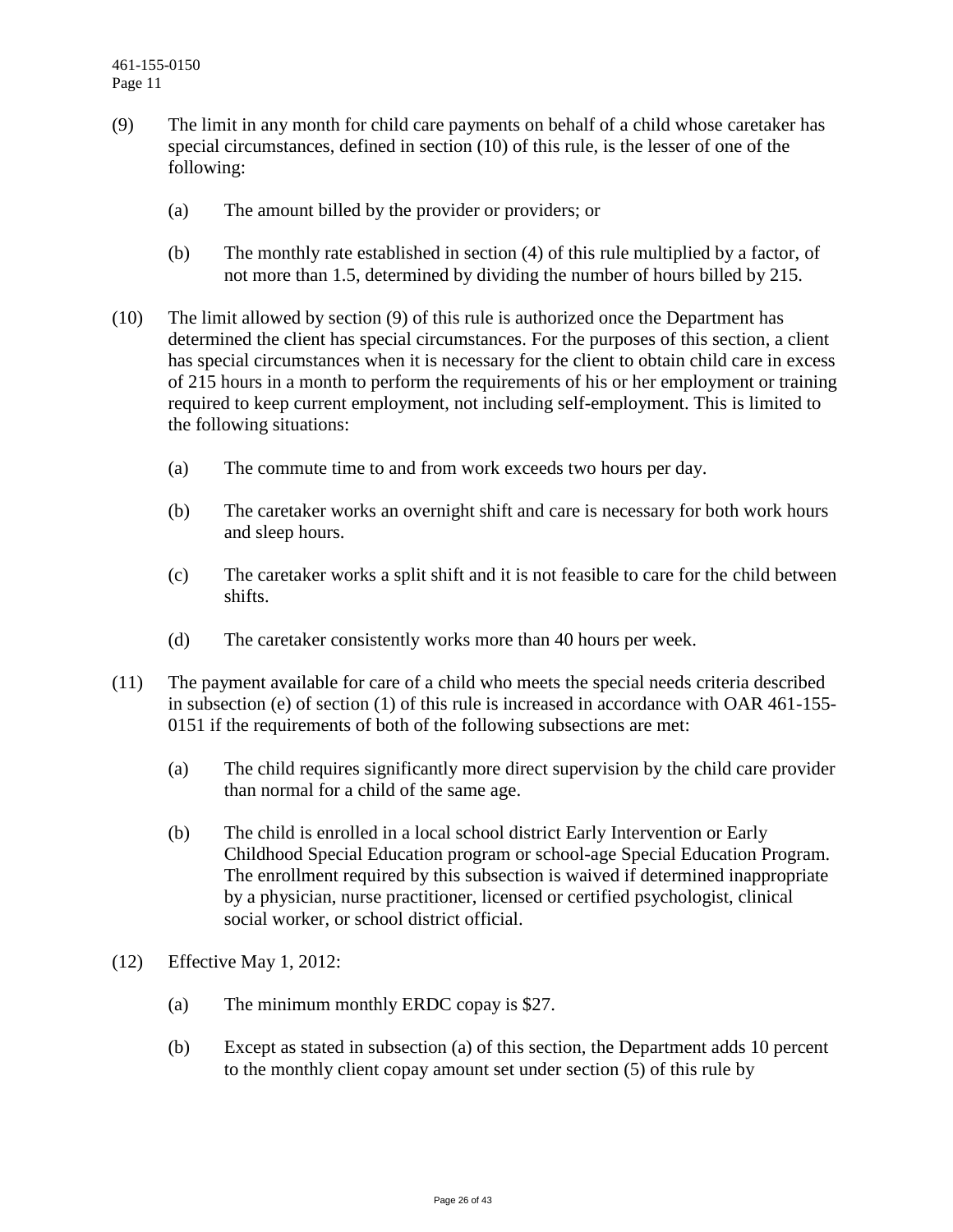multiplying the copay amount by 1.1 and rounding down to the nearest whole dollar.

- (13) Effective April 1, 2016, the ERDC copay is \$27 for no more than three months after closure of Pre-TANF, SFPSS, or TANF benefits when:
	- (a) The closure is because an individual in the *need group* had earned income that led to the TANF closure;
	- (b) An ERDC *date of request* (see OAR 461-115-0030) is established within 90 days of closure; and
	- (c) The individual is eligible for ERDC at initial certification.
- (14) The ERDC copay will be reduced starting the month after the ERDC case has been electronically connected to a Department approved child care provider with a Quality Rating and Improvement System (QRIS) star rating of 3, 4, or 5. The copay will be reduced by the following amounts:
	- (a) A copay set at \$27 is waived, unless the copay is \$27 under section (13) of this rule in which case the copay is not waived under this section.
	- (b) Copay amounts of \$28 to \$200 are reduced by \$20.
	- (c) Copay amounts of \$201 or more are reduced by 10 percent rounding to the nearest dollar.

Stat. Auth.: ORS 329A.500, 409.050, 411.060, 411.070, 412.006, 412.049 Stats. Implemented: ORS 329A.500, 409.010, 409.610, 411.060, 411.070, 411.122, 411.141, 412.006, 412.049, 412.124, 418.485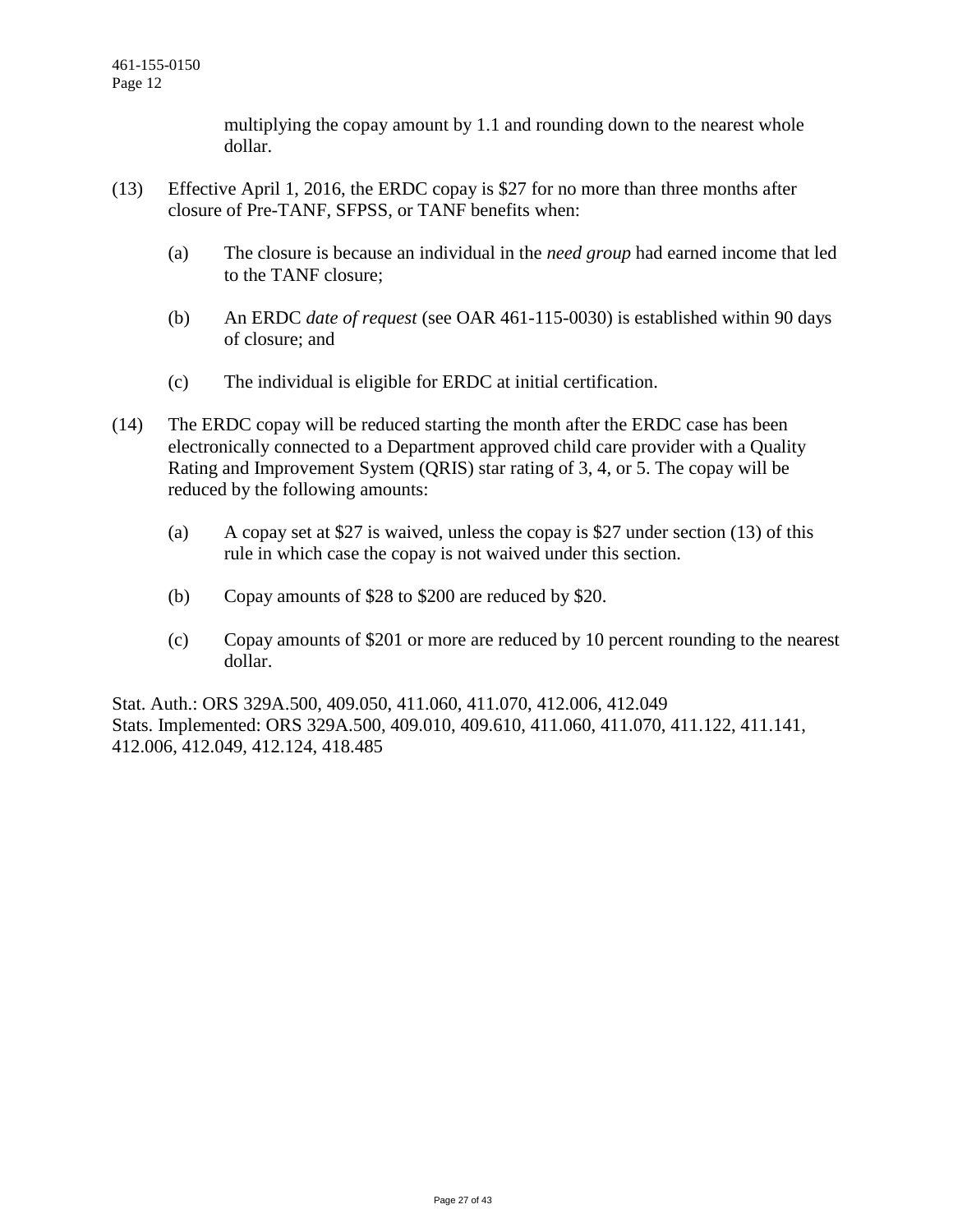## AMEND: 461-155-0180

RULE SUMMARY: OAR 461-155-0180 is being amended to make permanent temporary rule changes effective March 1, 2019 that updated federal poverty guidelines and state median income levels. The standards being changed affect benefit decisions in self-sufficiency programs.

CHANGES TO RULE:

461-155-0180 Income Standards; Not OSIP, OSIPM, QMB ¶

(1) A Department program may cite this rule if the program uses a monthly income standard based on the federal poverty level or state median income. The standards in this rule are effective as of OctoberMarch 1, 20189, except as provided otherwise.¶

(2) A monthly income standard set at 100 percent of the 2018 federal poverty level is set at the following amounts: [see attached table]¶

(3) A monthly income standard set at 130 percent of the 2018 federal poverty level is set at the following amounts: [see attached table]¶

(4) Effective March 1, 2018, aA monthly income standard set at 185 percent of the 20189 federal poverty level is set at the following amounts: [see attached table]¶

(5) A monthly income standard set at 200 percent of the 2018 federal poverty level is set at the following amounts: [see attached table]¶

(6) A monthly income standard set at 250 percent of the 2018 federal poverty level is set at the following amounts: [see attached table]¶

(7) A monthly income standard set at 350 percent of the 20168 federal poverty level is set at the following amounts: [see attached table]¶

(8) A monthly income standard set at 85 percent of the 20189 state median income is set at the following amounts: [see attached table]

Statutory/Other Authority: ORS 329A.500, 409.050, 411.060, 411.070, 411.816, 412.049 Statutes/Other Implemented: ORS 329A.500, 409.010, 411.060, 411.070, 411.816, 412.014, 412.049

RULE ATTACHMENTS DO NOT SHOW CHANGES. PLEASE CONTACT AGENCY REGARDING CHANGES.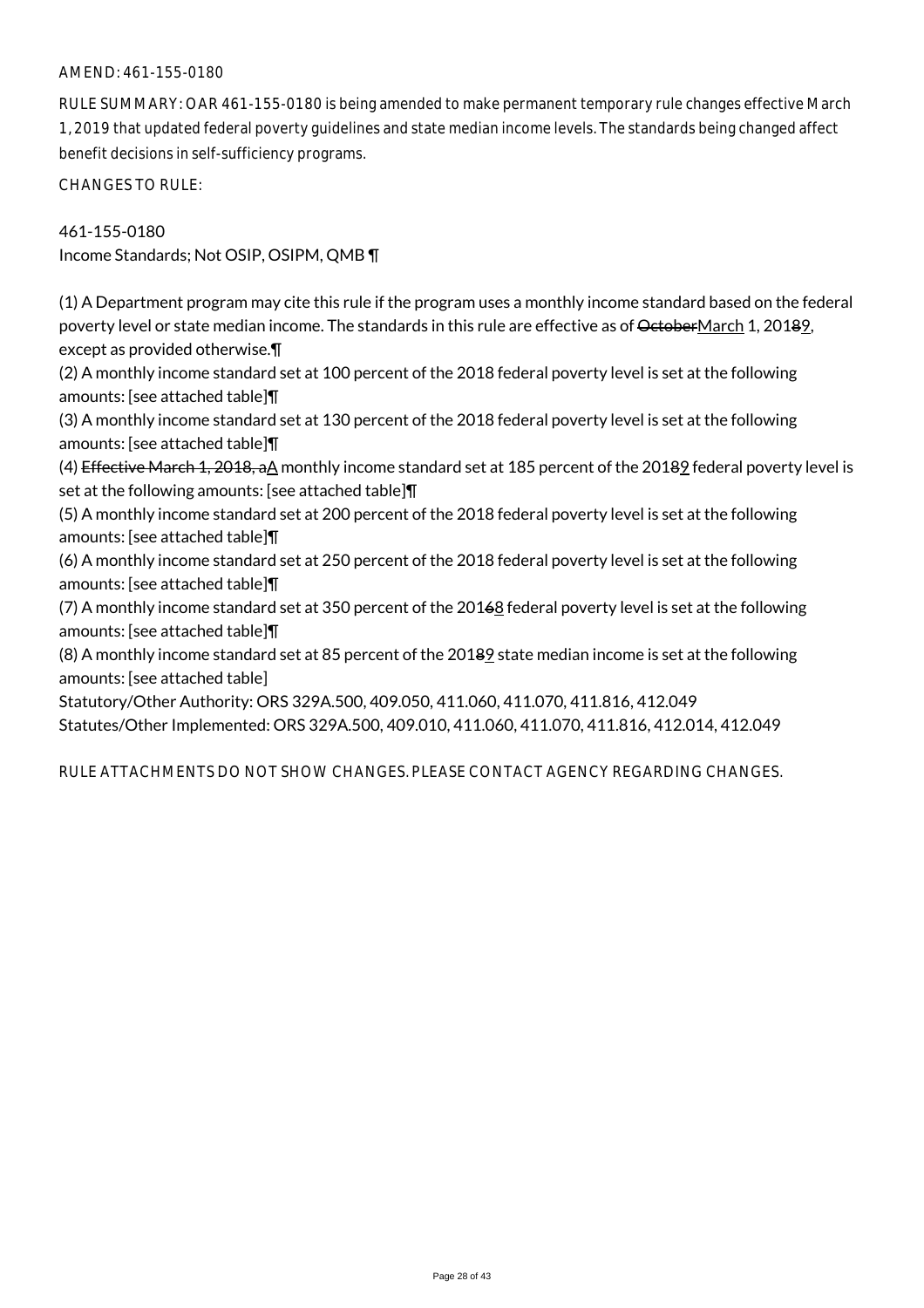## 461-155-0180 Eff. 10-1-187-1-19 Income Standards; Not OSIP, OSIPM, QMB

- (1) A Department program may cite this rule if the program uses a monthly income standard based on the federal poverty level or state median income. The standards in this rule are effective as of October-March 1, 20182019, except as provided otherwise.
- (2) A monthly income standard set at 100 percent of the 2018 federal poverty level is set at the following amounts:

| Size of Group | Standard    |
|---------------|-------------|
|               | 1,012<br>\$ |
| 2             | 1,372       |
| 3             | 1,732       |
| 4             | 2,092       |
| 5             | 2,452       |
| 6             | 2,812       |
| 7             | 3,172       |
| 8             | 3,532       |
| 9             | 3,892       |
| 10            | 4,356       |
| $+1$          | $+360$      |

(3) A monthly income standard set at 130 percent of the 2018 federal poverty level is set at the following amounts:

| Size of Group | Standard |
|---------------|----------|
|               | \$1,316  |
| 2             | 1,784    |
| 3             | 2,252    |
| 4             | 2,720    |
| 5             | 3,188    |
| 6             | 3,656    |
|               | 4,124    |
| 8             | 4,592    |
| 9             | 5,060    |
| 10            | 5,528    |
| $^{+1}$       | 468      |

(4) Effective March 1, 2018,  $aA$  monthly income standard set at 185 percent of the 2018 2019 federal poverty level is set at the following amounts:

| Size of Group | Standard   |
|---------------|------------|
|               | \$1,872926 |
|               | 2,538607   |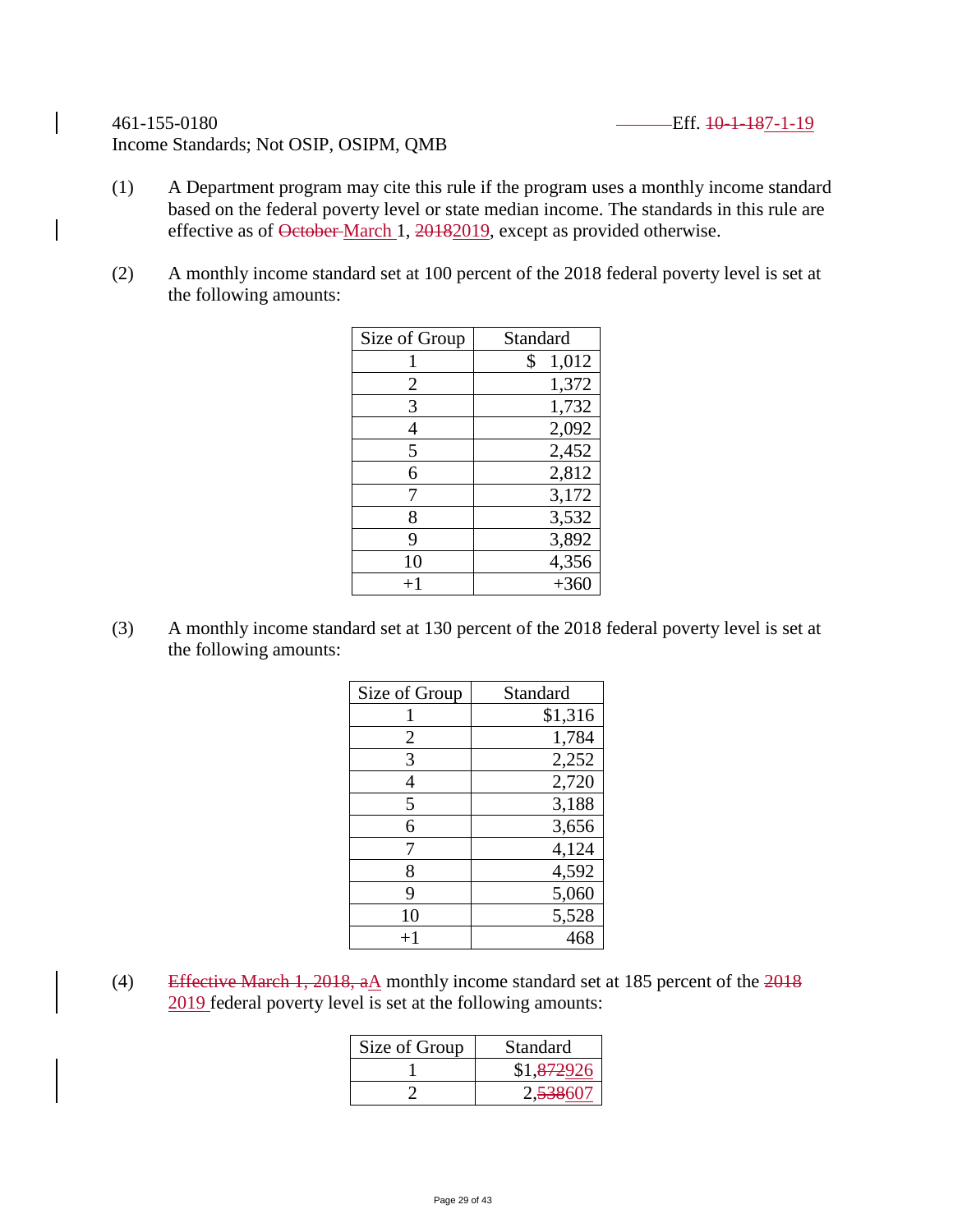| 3    | 3,24                  |
|------|-----------------------|
|      | 3, <del>870</del>     |
| 5    | 4,536651              |
| 6    | 5,202333              |
|      | 5,8686                |
| 8    | 6,534695              |
| 9    | 7, <del>200</del> 377 |
| 10   | 8668                  |
| $+1$ | 66608                 |
|      |                       |

(5) A monthly income standard set at 200 percent of the 2018 federal poverty level is set at the following amounts:

| Size of Group | Standard |
|---------------|----------|
|               | \$2,024  |
| 2             | 2,744    |
| 3             | 3,464    |
| 4             | 4,184    |
| 5             | 4,904    |
| 6             | 5,624    |
|               | 6,502    |
| 8             | 7,064    |
|               | $+720$   |

(6) A monthly income standard set at 250 percent of the 2018 federal poverty level is set at the following amounts:

| Size of Group | Standard |
|---------------|----------|
|               | \$2,530  |
| 2             | 3,430    |
| 3             | 4,330    |
|               | 5,230    |
| 5             | 6,130    |
| 6             | 7,030    |
|               | 7,930    |
|               | 8,830    |

(7) A monthly income standard set at 350 percent of the 2016 2018 federal poverty level is set at the following amounts:

| Size of Group | Standard |
|---------------|----------|
|               | \$3,465  |
|               | 4,673    |
|               | 5,880    |
|               | 7 088    |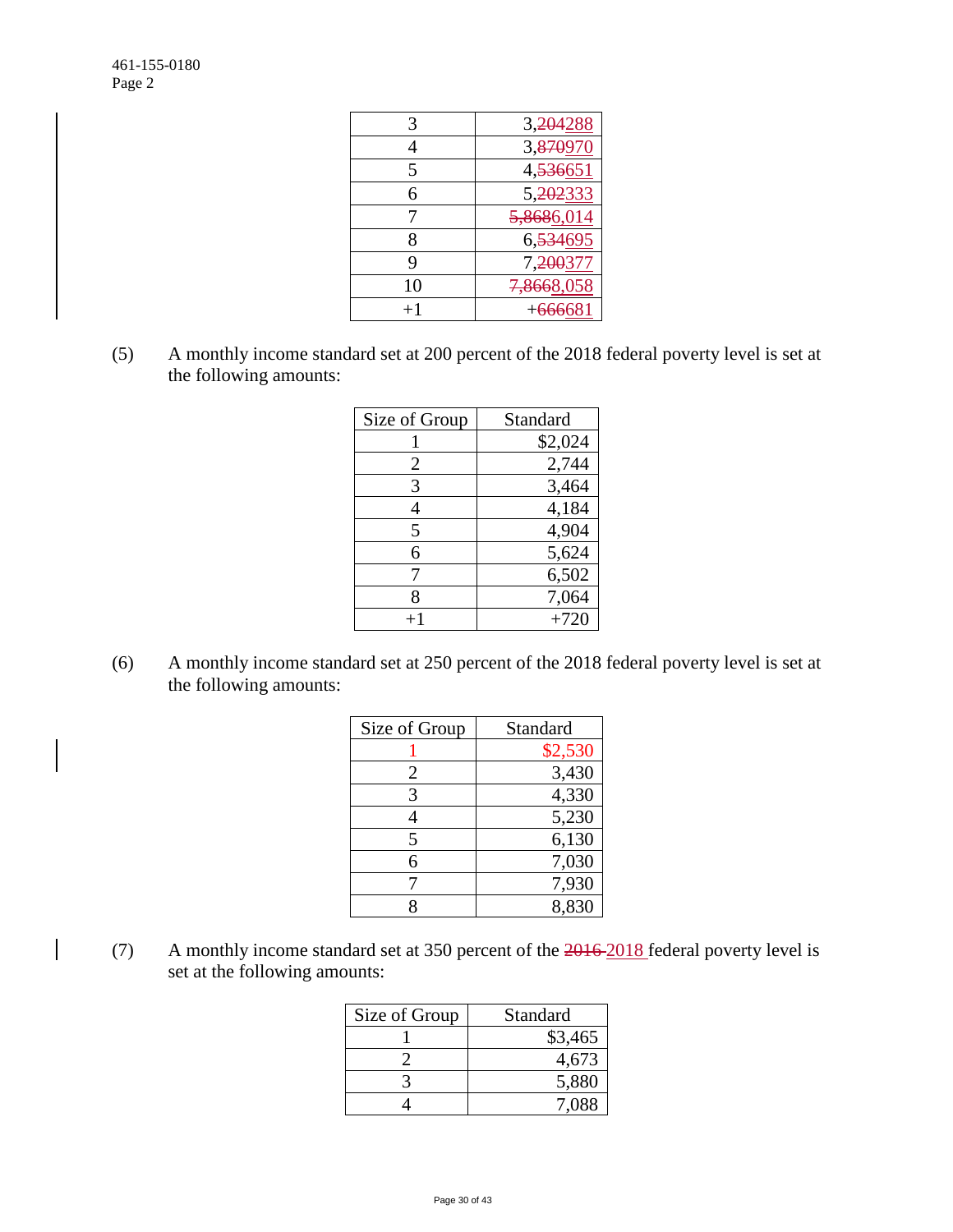| 5  | 8,295  |
|----|--------|
| 6  | 9,503  |
|    | 10,713 |
| 8  | 11,927 |
| q  | 13,140 |
| 10 | 14,353 |
|    | 1,214  |

(8) A monthly income standard set at 85 percent of the 2018 2019 state median income is set at the following amounts:

| Size of Group | Standard                |
|---------------|-------------------------|
|               | \$3, <del>566</del> 924 |
| 3             | 4. <del>405</del> 841   |
|               | 5,244770                |
| 5             | 6,083693                |
| 6             | <del>6,922</del> 7,616  |
|               | <del>7,079</del> 7,525  |
|               | <del>7.236</del> 7,692  |

Stat. Auth.: ORS 329A.500, 409.050, 411.060, 411.070, 411.816, 412.014, 412.049 Stats. Implemented: ORS 329A.500, 409.010, 411.060, 411.070, 411.816, 412.014, 412.049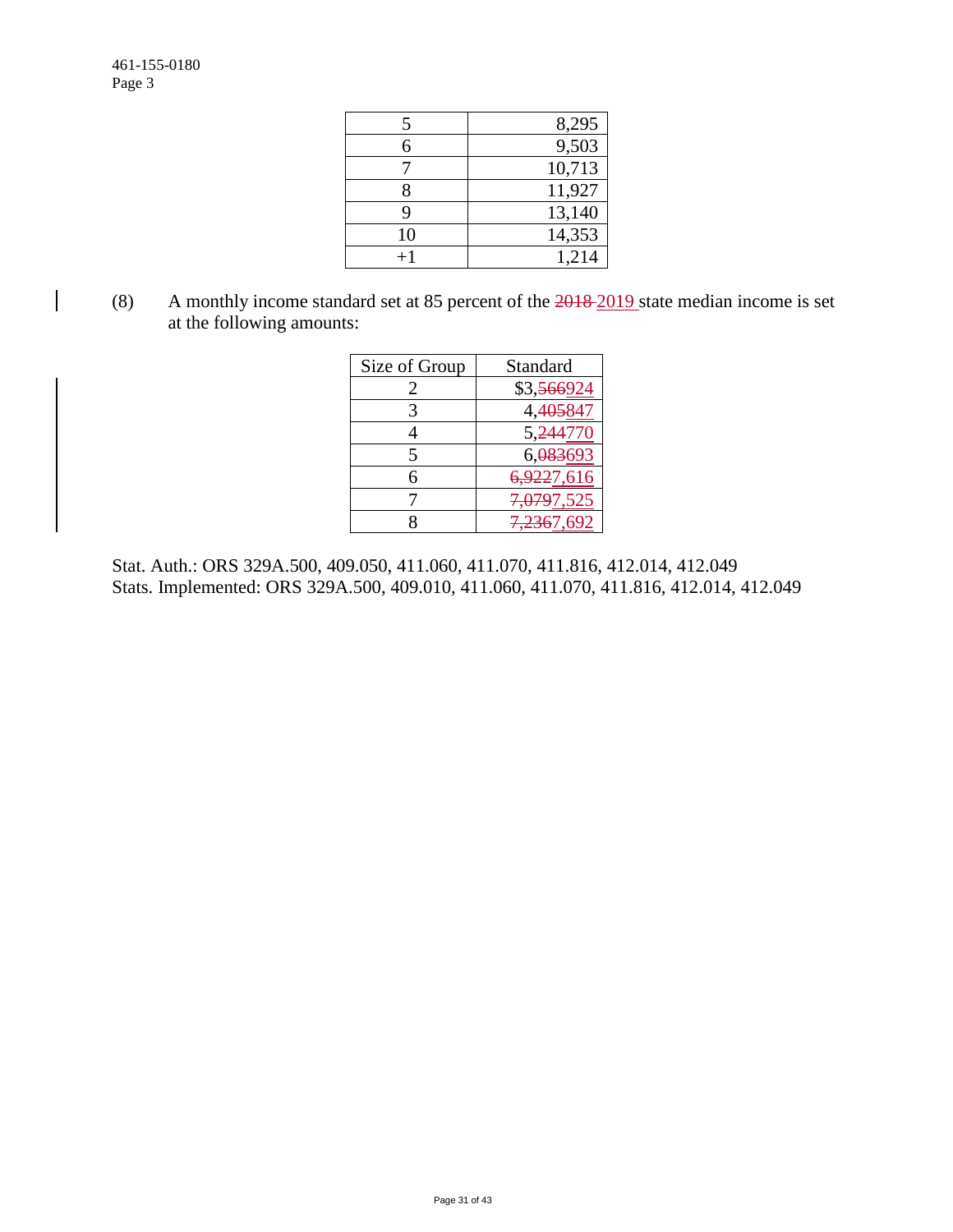## AMEND: 461-155-0320

RULE SUMMARY: OAR 461-155-0320 about payment standards in the SFPSS program is being amended to revise the payment tables to calculate the amount of aid the Department may recoup based on the SFPSS Interim Assistance Agreement. This rule is also being amended to set out who is considered an adult under this rule. These amendments do not change the amount of aid to the SFPSS client or family, and make the rule compatible with the upcoming Integrated Eligibility system.

CHANGES TO RULE:

461-155-0320 Payment Standard; SFPSS ¶

In the SFPSS program the following payment standards apply:¶

(1) When one adult (see section (5) of this rule) in the filing group (see OAR 461-110-0330) is applying for SSI: [ Table not included. See ED. NOTE.see attached table]¶

(2) When there are two individuals in the filing group who are either a parent (see OAR 461-001-0000) or a caretaker relative (see OAR 461-001-0000), and one of them is an adult and applying for SSI: [see attached table ]¶

(23) When two adults (see section (5) of this rule) in the filing group are applying for SSI: [<del>Table not included. See</del> ED. NOTE.see attached table]¶

(34) The standard for eleven individuals or more in the need group (see OAR 461-110-0530) is the sum of the Adults Amount for ten individuals in the need group, plus the Family Payment for ten\$110 for each additional individuals in the need group, plus \$110 for each. (The additional individual in the need group. [1] [ED. NOTE: Tables referenced are available from adult portion in sections (1), (2), and (3) would be \$110.)¶

(5) For purposes of this rule, "adult" means an individual who is age 18 years or older, and either ageney.] parent or caretaker relative.

Statutory/Other Authority: ORS 409.050, 411.060, 411.070, 412.006, 412.014, 412.049 Statutes/Other Implemented: ORS 409.050, 411.060, 411.070, 412.006, 412.014, 412.049

RULE ATTACHMENTS DO NOT SHOW CHANGES. PLEASE CONTACT AGENCY REGARDING CHANGES.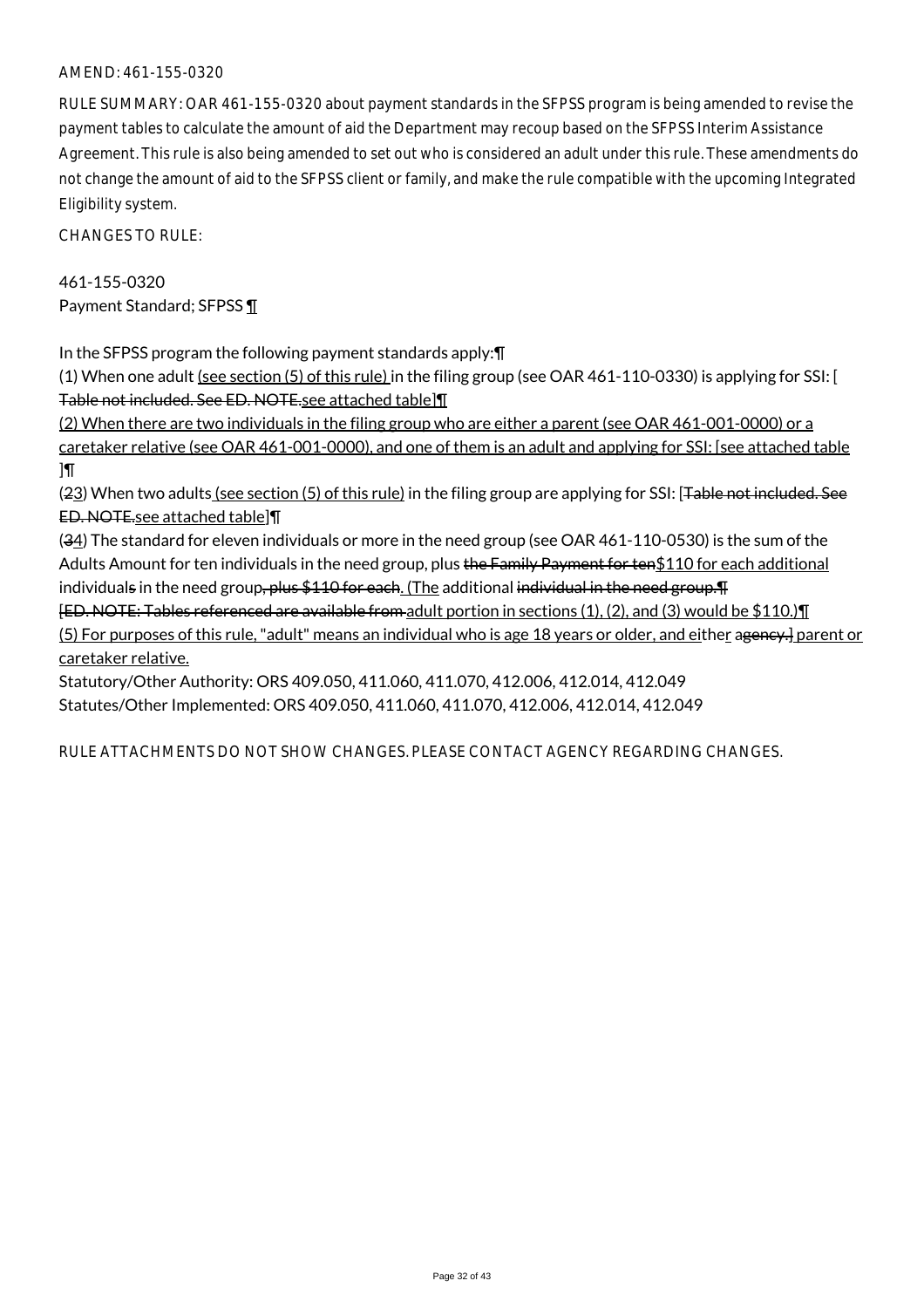# 461-155-0320 Eff. 1-1-127- 1-19 Payment Standard; SFPSS

In the SFPSS program the following payment standards apply:

(1) When one adult *adult* (see section (5) of this rule) in the *filing group* (see OAR 461-110- 0330) is applying for SSI:

| Individuals in | Adult   | Family              | <b>Total Payment</b> |
|----------------|---------|---------------------|----------------------|
| Need Group     | Payment | ' <del>avment</del> | Standard             |
|                | \$125   | \$                  | 339<br>\$            |
| 2              | 125     | 307                 | 432                  |
| 3              | 125     | 381                 | 506                  |
|                | 125     | 496                 | 621                  |
| 5              | 125     | 596                 | 721                  |
| 6              | 125     | 708                 | 833                  |
|                | 122     | 801                 | 923                  |
| 8              | 113     | 917                 | 1,030                |
| 9              | 112     | 981                 | 1,093                |
| 10             | 112     |                     | 1,204                |

(2) When two adults in the *filing group* are there are two individuals in the *filing group* who are either a *parent* (see OAR 461-001-0000) or a *caretaker relative* (see OAR 461-001- 0000), and one of them is an *adult* and applying for SSI:

| <b>Individuals in Need</b> | <b>Adult Amount</b> | <b>Total Payment</b> |
|----------------------------|---------------------|----------------------|
| Group                      |                     | <b>Standard</b>      |
|                            |                     | 432                  |
|                            |                     |                      |
|                            | بی ک                | 62.                  |
|                            | 100                 | 72.                  |
|                            | -12                 | 83.                  |
|                            |                     |                      |
|                            |                     | .03                  |
|                            | 63                  |                      |
|                            |                     |                      |

# (3) When two adults (see section (5) of this rule) in the *filing grou*p are applying for SSI:

| Individuals in<br>Need Group | <b>Adults</b><br>Amount per<br>Adult | Family<br>Payment | Standard |
|------------------------------|--------------------------------------|-------------------|----------|
|                              | $1489^{\circ}$                       | \$284             | 432      |
|                              | 23074                                | 276               | 506      |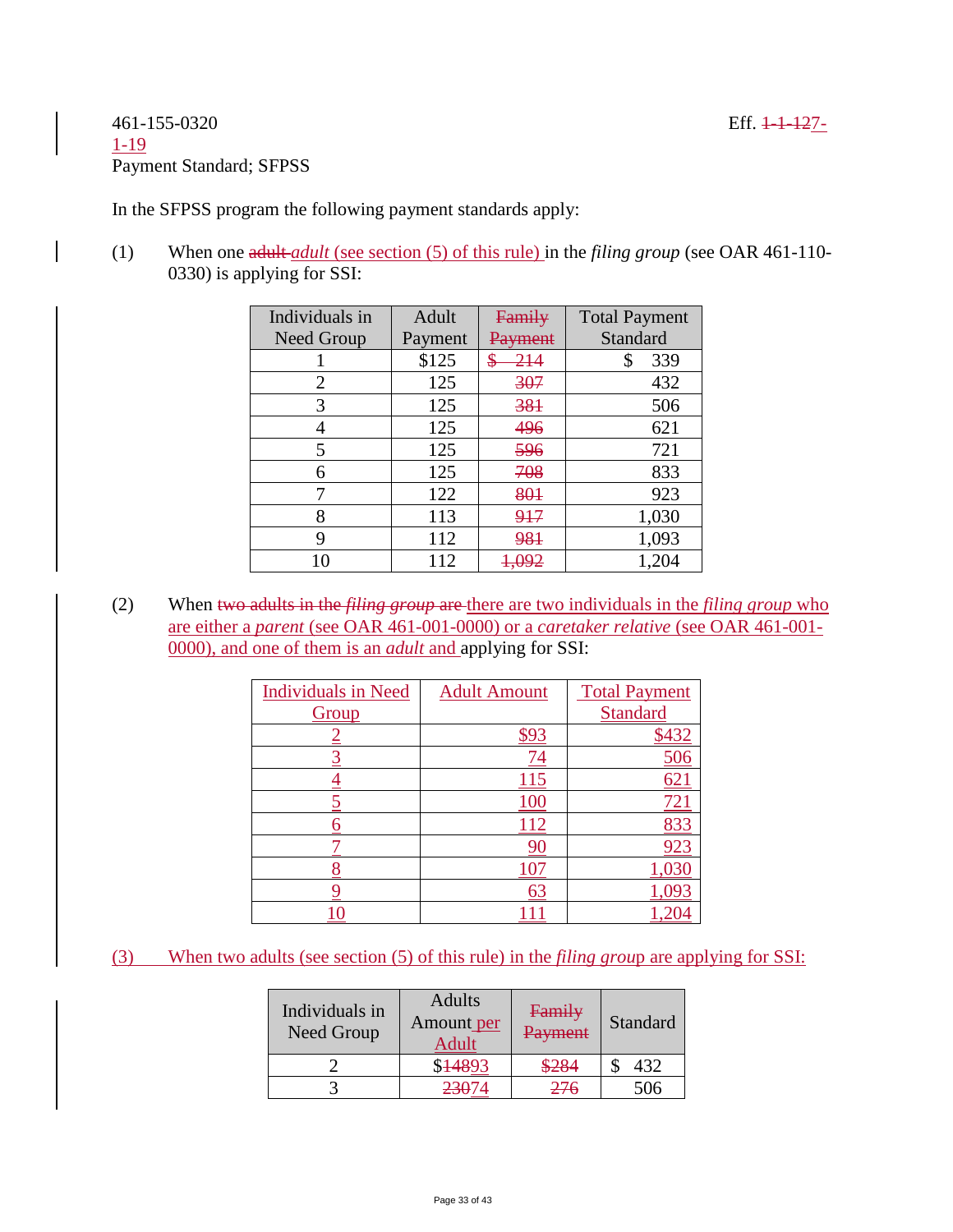| 200115 | 421 | 621   |
|--------|-----|-------|
| 224100 | 497 | 721   |
| 180112 | 653 | 833   |
| 21490  | 709 | 923   |
| 126107 | 904 | 1,030 |
| 22263  | 871 | 1,093 |
| 220111 | 984 | ,204  |

- (34) The standard for eleven individuals or more in the *need group* (see OAR 461-110-0530) is the sum of the Adults Amount for ten individuals in the *need group*, plus the Family Payment for ten individuals in the *need group*, plus \$110 for each additional individual in the *need group*. (The additional *adult* portion in sections (1), (2), and (3) would be \$110.)
- (5) For purposes of this rule, "adult" means an individual who is age 18 years or older, and either a *parent* or *caretaker relative*.

Stat. Auth.: ORS 409.050, 411.060, 411.070, 412.006, 412.014, 412.049 Stats. Implemented: ORS 409.010, 411.060, 411.070, 412.006, 412.014, 412.049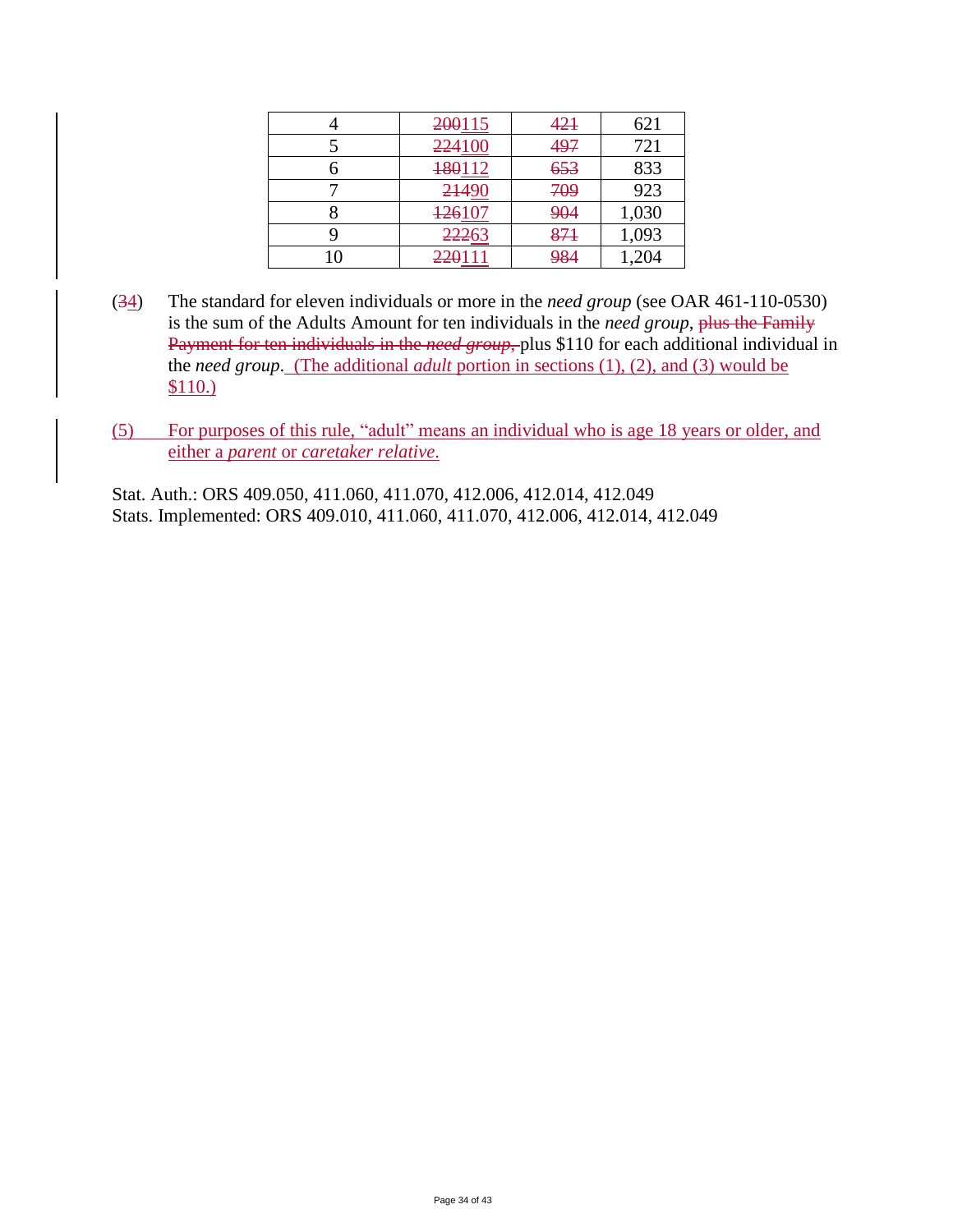## AMEND: 461-165-0160

RULE SUMMARY: OAR 461-165-0160 about direct provider payments is being amended to make permanent temporary rule amendments effective April 1, 2019 that allow child care centers certified by the Office of Child Care to bill DHS for ERDC subsidy families in advance for anticipated child care attendance hours. This amendment eliminates a barrier for families to access Certified Centers while using the ERDC subsidy.

CHANGES TO RULE:

### 461-165-0160

Direct Provider Payments; General Information ¶

(1) The Department makes payments on behalf of eligible clients to the providers they select to care for their children. The payments are made directly to the provider. To be eligible for payment, a provider must:¶

(a) Charge Department clients at a rate no higher than the rate charged other customers;¶

(b) Provide the Department his or her social security number (SSN) or IRS identification number; and¶

(c) Meet the requirements of OAR 461-165-0180.¶

(2) Payments to a client's provider are subject to each of the following limitations:¶

(a) A payment is made only for child care already provided, with the exception of  $\epsilon$  in the TANF program for all providers. A payment is made for child care already provided in the ERDC program for all providers except C ertified eCenters designated to participate in the pre-pay center pilot programcertified by the Office of Child Care who receive payment in advance for anticipated hours a child is in care for the month.¶

(b) Payment is made for the amount charged to the client but may not exceed the rate authorized in OAR 461- 155-0150.¶

(c) No payment will be authorized unless the client has designated a primary provider.¶

(d) No payment will be made for less than one dollar.¶

(e) Except as provided otherwise in subsection (f) of this section, a payment is made only for child care provided on or after the date the designated provider has met the requirements to be listed and paid through the Department.¶

(f) A designated child care provider who the Department approves to be listed and paid through the Department may receive payment for child care provided prior to obtaining Department approval if the provider met the other Department requirements and was licensed under OAR 414-205-0000 to 414-205-0170, 414-350-0000 to 414- 350-0405, or 414-300-0000 to 414-300-0415.¶

(3) In the ERDC and TANF programs, the Department may issue a payment to an eligible provider during a month for which child care is being provided to meet an unexpected need of the provider related to the care of a covered child. The payment may be made if, without the payment, continued care by the same provider would be jeopardized and the client could not immediately obtain child care from another provider.

Statutory/Other Authority: ORS 329A.500, 409.050, 411.060, 411.070, 411.122, 412.049, ORS 329A.500 Statutes/Other Implemented: ORS 329A.500, 409.010, 411.060, 411.070, 411.122, 412.049, 45 CFR 98.45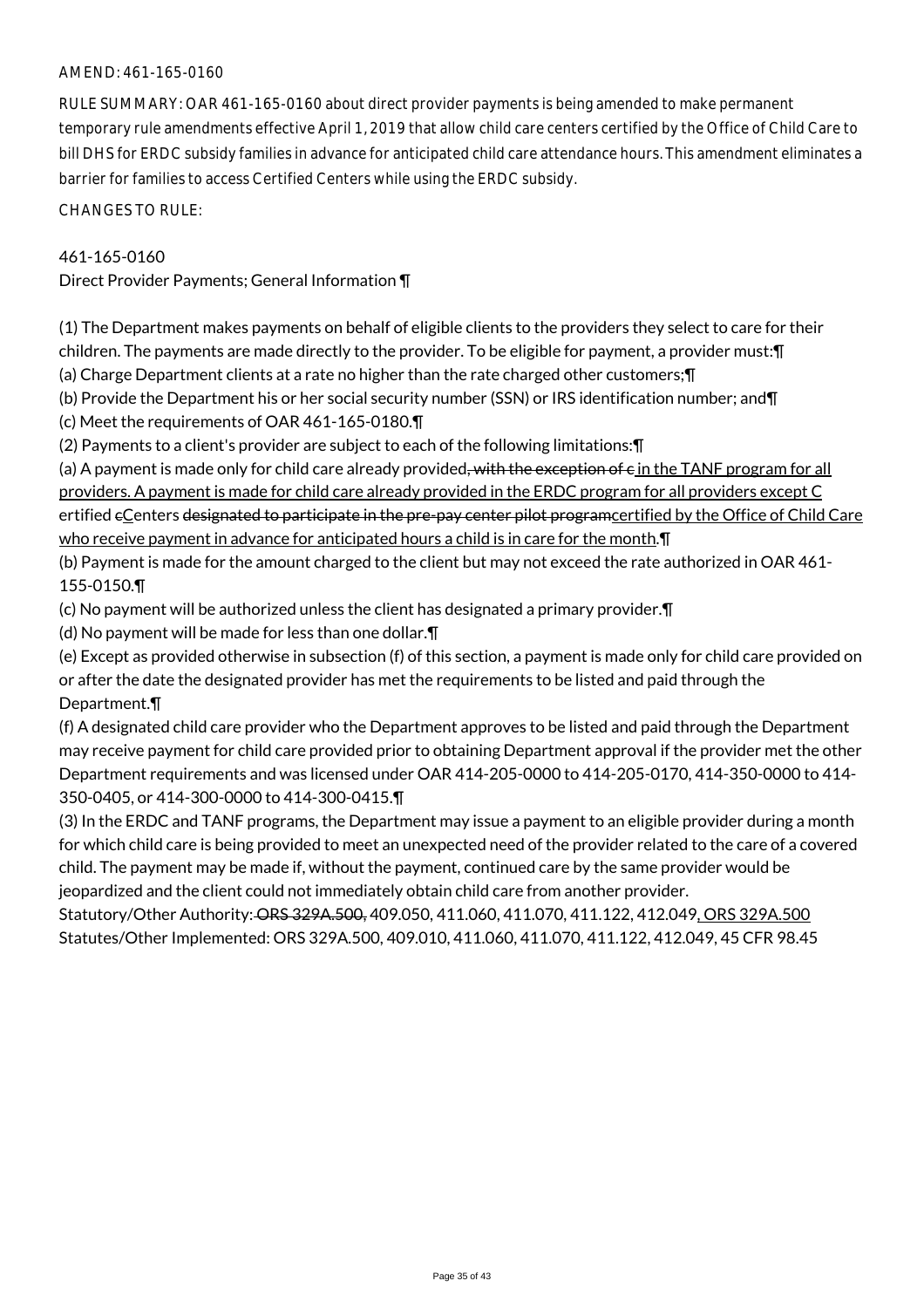## AMEND: 461-165-0180

RULE SUMMARY: OAR 461-165-0180 about the eligibility of child care providers is being amended to make permanent temporary rule changes (retroactive to September 30, 2018) that required child care providers who are exempt from licensing by the Office of Child Care and who are not related to children in care to test for lead in all water faucets or fixtures used for drinking, cooking, preparing infant formula or preparing food. This amendment protects children receiving Department-subsidized child care from lead exposure.

CHANGES TO RULE:

## 461-165-0180

Eligibility of Child Care Providers ¶

(1) The Department must approve a child care provider to receive payment for child care if information available to the Department provides no basis for denying eligibility unless the Department determines, following a final fitness determination (see OAR 125-007-0260 and 407-007-0320) or Child Protective Service (CPS) records checks, that the provider or other subject individual (see OAR 125-007-0210 and 407-007-0210(8)(a)(J)) is not eligible for payment.¶

(2) The Department may approve a child care provider who is legally exempt (see section (12) of this rule) as a child care provider for a child (see OAR 461-001-0000) in their household, despite the criminal or CPS history of another member of this household, if all of the following requirements are met:¶

(a) There is no criminal history consisting of a disqualifying crime listed in 45 CFR 98.43(c).¶

(b) The household member with the criminal or CPS history is a parent (see OAR 461-001-0000) or caretaker relative (see OAR 461-001-0000) of the child needing child care.¶

(c) The child care is needed for the household member with the criminal or CPS history to participate in the JOBS program, or the education or employment covered by the ERDC program.¶

(d) The approval for Department payments only applies for the child of the household member, or a child for whom the household member is a caretaker relative.¶

(3) Ineligibility for payment may result from any of the following:¶

(a) A finding of "denied".¶

(A) A provider may be "denied" under OAR 461-165-0410 and 461-165-0420. If, after conducting a weighing test as described in OAR 407-007-0300, the Department finds substantial risk to the health or safety of a child in the care of the provider, the provider must be "denied" and is ineligible for payment.¶

(B) A provider who has been "denied" has the right to a hearing under OAR 407-007-0335.¶

(b) A finding of "failed".¶

(A) A provider may be "failed" if the Department determines, based on a specific eligibility requirement and evidence, that a provider does not meet an eligibility requirement of this rule not covered in paragraph (c)(A) of this section.¶

(B) While the provider is in "failed" status:¶

(i) The Department does not pay any other child care provider for child care at the "failed" provider's site.¶ (ii) The Department does not pay a child care provider at another site if the "failed" provider is involved in the child care operation unless the Department determines that the reasons the provider is in "failed" status are not relevant to the new site.¶

(C) A provider with a status of "failed" may reapply at any time by providing the required documents and information to the Department for review.¶

(c) A finding of "suspended".¶

(A) A provider may be "suspended" if the Department determines and provides notice that the provider does not meet an eligibility requirement in the following subsections and paragraphs of section (8) of this rule: (b), (d), (e), (h), (i), (j), (k), (L), (o)(H), (o)(l), (o)(L), (t), or in section (11) of this rule. A provider who has been "suspended" may challenge this status by requesting a contested case hearing subject to the requirements and limitations of OAR 461-025.¶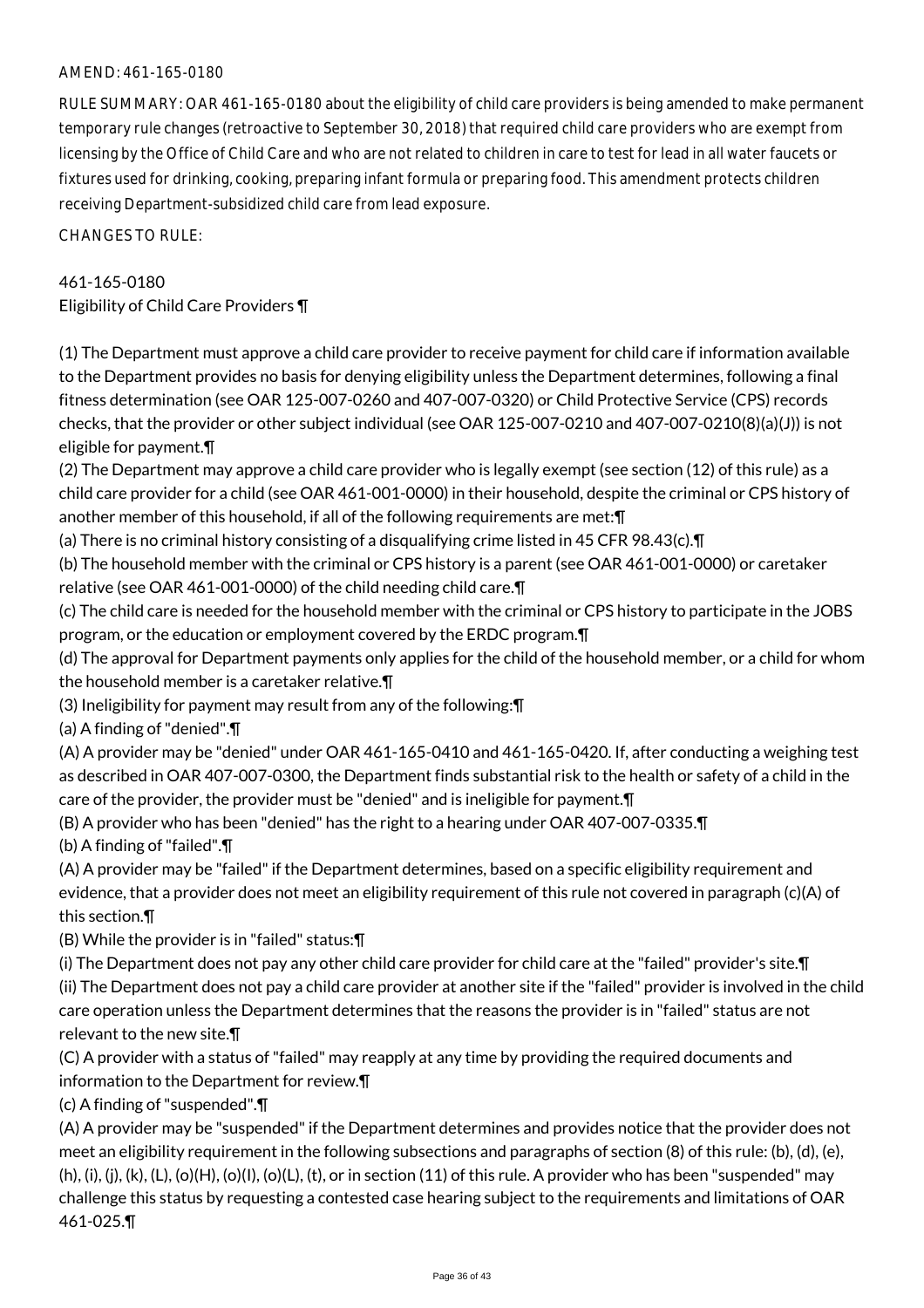(B) While the provider is in "suspended" status:¶

(i) The provider is ineligible for payment for at least six months.¶

(ii) The Department does not pay any other child care provider for child care at the "suspended" provider's site.¶ (iii) The Department does not pay a child care provider at another site if the "suspended" provider is involved in the child care operation unless the Department determines that the reasons the provider is in "suspended" status are not relevant to the new site.¶

(C) A provider with a status of "suspended" may be eligible for payments after the six month ineligibility period ends when the provider has been approved following reapplication, including providing the required documents and information to the Department for review.¶

(d) The Department has referred an overpayment against the provider for collection and the claim is unsatisfied.¶ (4) The provider must submit a completed Child Care Provider Listing Form (DHS 7494) to the Department within 30 calendar days from the date the Department issues the listing form to the client. The provider and each individual identified under section (4) of this rule must complete and sign the authorization for a records check through the Criminal History (CH) record system maintained by the Oregon State Police (OSP), Federal Bureau of Investigation (FBI), and the Child Protective Service (CPS) record system maintained by the Department and, if necessary, an authorization to release information and fingerprint cards. The provider, each individual described in section (5) of this rule, and each subject individual described in OAR 125-007-0210 and 407-007-0210(8)(a)(J) must fully disclose all requested information as part of the records check.¶

(5) This rule also establishes additional requirements for the following individuals:¶

(a) The site director of an exempt child care facility and each individual in the facility who may have unsupervised access to a child in care.¶

(b) The child care provider and each individual the provider uses to supervise a child in his or her absence.¶

(c) In the case of a provider who provides care for a child in the provider's home--¶

(A) Each individual 16 years of age or older who lives in the provider's home; and¶

(B) Each individual who visits the home of the provider during the hours care is provided and may have unsupervised access to a child in care.¶

(6) To receive payment or authorization for payment, the provider must comply with at least one of the following subsections:¶

(a) If the provider is not legally exempt:¶

(A) Be currently certified or registered with the Office of Child Care (OCC) of the Oregon Department of Education (ODE) under OAR 414-205-0000 to 414-205-0170, 414-300-0000 to 414-300-0440, or 414-350-

0000 to 414-350-0250 and be in compliance with the applicable rules;¶

(B) Complete the Department's background check process;¶

(C) Complete the Department's listing process; and¶

(D) Be approved by the Department.¶

(b) If the provider is legally exempt and a legally exempt relative (see section (12) of this rule):¶

(A) Complete the Department's background check process;¶

- (B) Complete the Department's listing process; and¶
- (C) Be approved by the Department.¶

(c) If the provider is legally exempt and not a legally exempt relative for all children in care:¶

(A) Meet all OCC Regulated Subsidy Provider requirements under OAR 414-180-0005 through 414-180-0100;¶

- (B) Submit to and pass a site visit at the location where care will be provided;¶
- (C) Complete the Department's background check process;¶
- (D) Complete the Department's listing process; and¶
- (E) Be approved by the Department.¶
- (d) In the case of a tribally licensed child care facility:¶

(A) Must receive annual health and safety inspections from the Indian Health Services;¶

(B) Each individual who may have unsupervised access to a child in care must be enrolled in the Early Learning

Division Office of Child Care Central Background Registry or approved by the Department of Human Services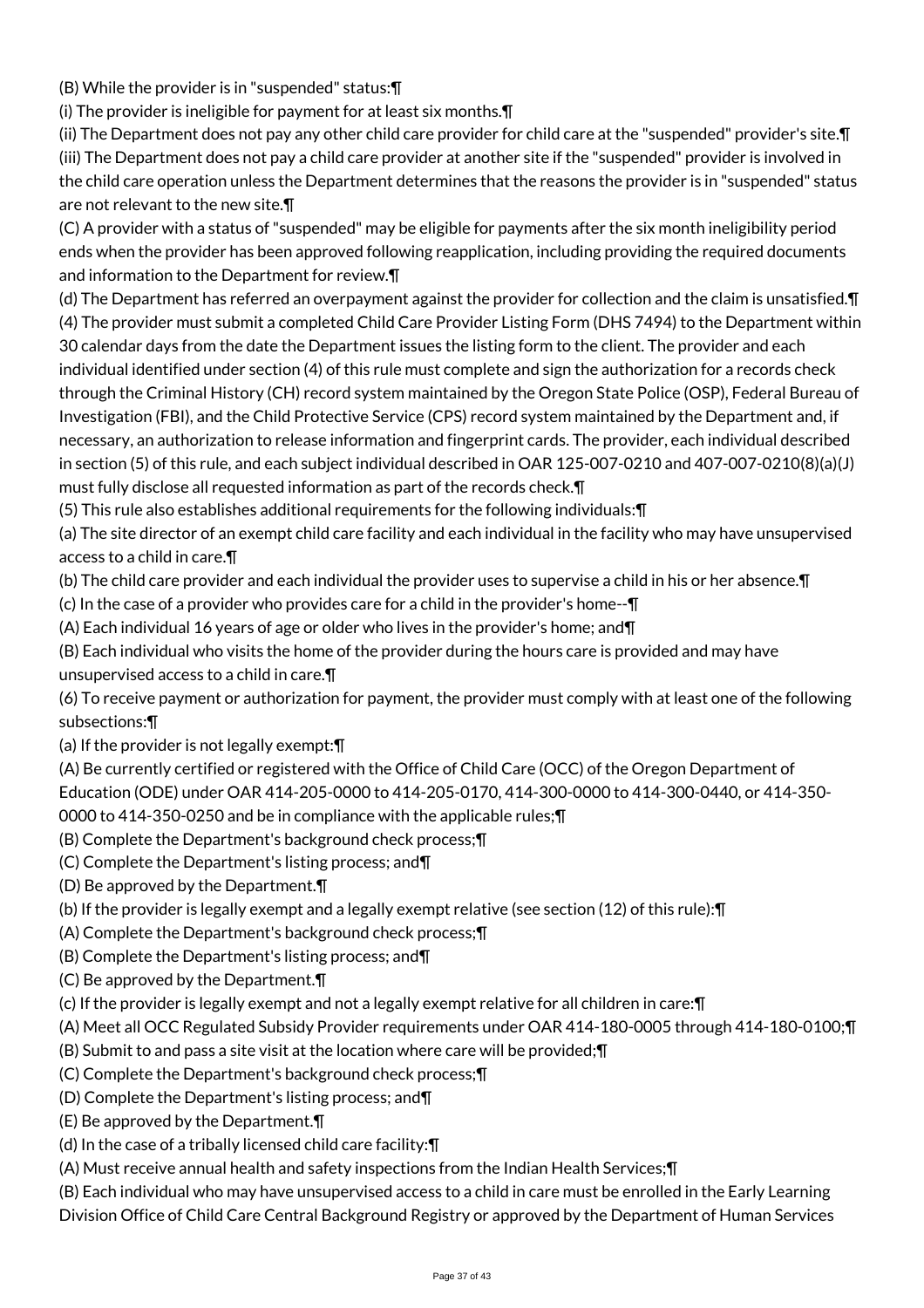Background Check Unit;¶

(C) Complete the Department's listing process; and¶

(D) Be approved by the Department.¶

(7) Each individual described in section (5) of this rule must:¶

(a) Allow the Department to conduct a national criminal history records check through the Oregon State Police and the Federal Bureau of Investigation as specified in OAR 407-007-0250.¶

(b) Provide, in a manner specified by the Department, information required to conduct CH, FBI, OSP, and CPS records checks and determine whether the provider meets health and safety requirements.¶

(c) Have a history of behavior that indicates no substantial risk to the health or safety of a child in the care of the provider.¶

(8) Each provider must:¶

(a) Obtain written approval from their certifier or certifier's supervisor if the provider is also certified as a foster parent.¶

(b) Be 18 years of age or older and in such physical and mental health as will not affect adversely the ability to meet the needs of safety, health, and well-being of a child in care; and¶

(A) Have competence, sound judgment and self-control when working with children;¶

(B) Be mentally, physically and emotionally capable of performing duties related to child care.¶

(c) Not be in the same ERDC or TANF filing group (see OAR 461-110-0330 and 461-110-0350) as the child cared

for; the parent (see OAR 461-001-0000) of a child in the filing group; or a sibling living in the home of the child.  $\P$ 

(d) Allow the Department to visit or inspect the site of care while child care is provided.¶

(e) Keep daily attendance records showing the arrival and departure times for each child in care.¶

(A) Times must be recorded as the child care children arrive and depart.¶

(B) Written attendance and billing records for each child receiving child care benefits from the Department must be retained for a minimum of 12 months and provided to the Department upon request.¶

(f) Be the individual or facility listed as providing the child care. The provider may only use someone else to supervise a child on a temporary basis if the person was included on the most current listing form and the provider notifies the Department's Direct Pay Unit.¶

(g) Not bill a Department client for an amount collected by the Department to recover an overpayment or an amount paid by the Department to a creditor of the provider because of a lien, garnishment, or other legal process.¶

(h) Report to the Department's Direct Pay Unit within five days of occurrence:¶

(A) Any arrest, indictment, or conviction of any subject individual or individual described in section (5) of this rule.¶

(B) Any involvement of any subject individual or individual described in section (5) of this rule with CPS or any other agencies providing child or adult protective services.¶

(C) Any change to the provider's name or address including any location where care is provided.¶

(D) The addition of any subject individual or individual described in section (5) of this rule.¶

(E) Any reason the provider no longer meets the requirements under this rule.¶

(i) Report suspected child abuse of any child in his or her care to CPS or a law enforcement agency.¶

(j) Supervise each child in care at all times. This includes being within sight or sound of all children; being aware of what each child is doing; being near enough to children to respond when needed; and being physically present when kindergarten-age or younger children are playing outside, unless the play area is fully fenced and hazard free.¶

(k) Prevent any individual who behaves in a manner that may harm children from having access to a child in the care of the provider. This includes anyone under the influence (see section (12) of this rule).¶

(L) Allow the custodial parent of a child in his or her care to have immediate access to the child at all times.¶ (m) Inform a parent of the need to obtain immunizations for a child and have a completed, up-to-date Oregon shot record called the "Certification of Immunization Status" (CIS) form, or a non-medical or medical Exemption form, on file for each child in care.¶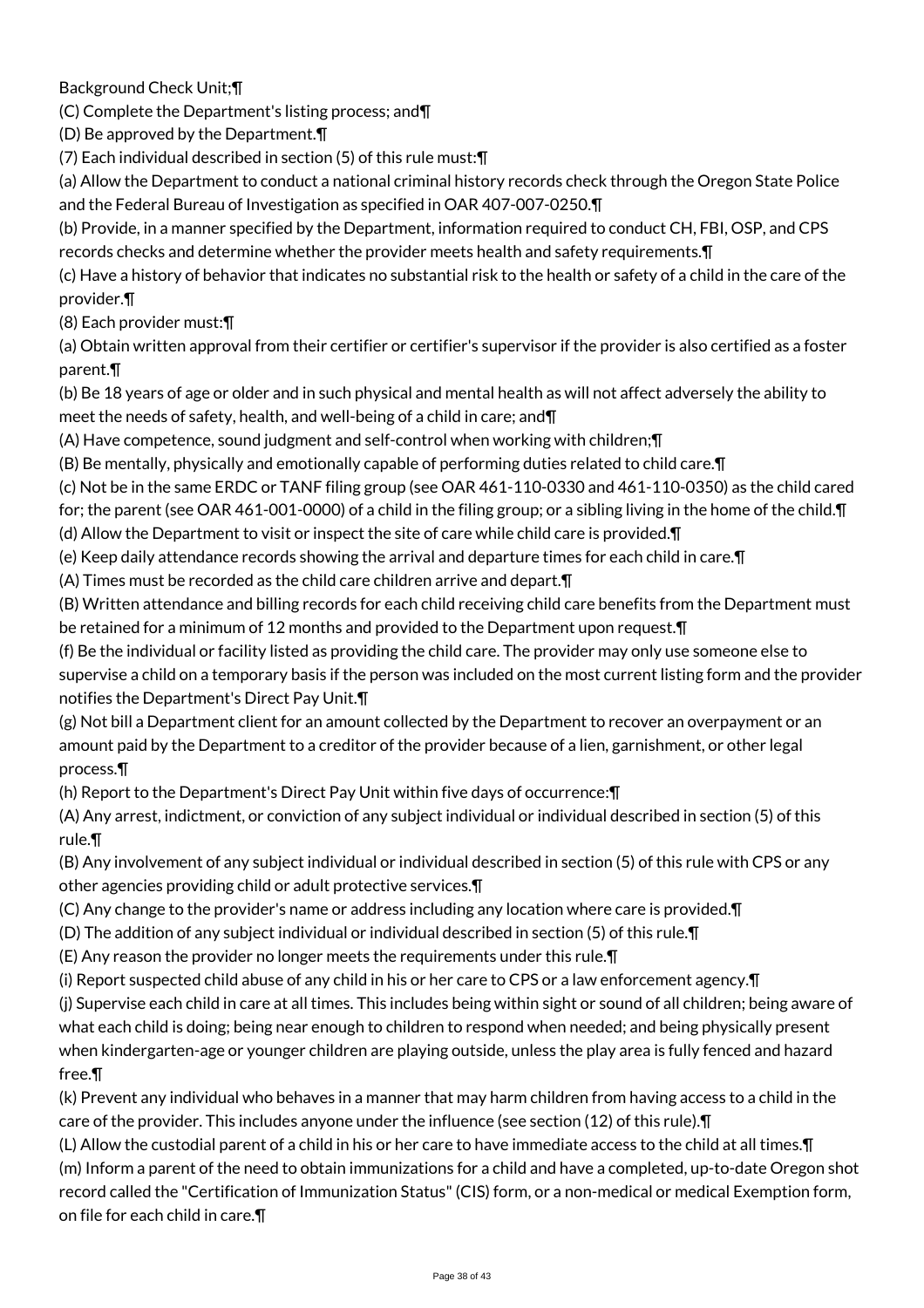(n) Take reasonable steps to protect a child in his or her care from the spread of infectious diseases.¶

(o) Ensure that the home or facility where care is provided meets all of the following standards:¶

(A) Each floor level used by a child has two usable exits to the outdoors (a sliding door or window that can be used to evacuate a child is considered a usable exit). If a second floor is used for child care, the provider must have a written plan for evacuating occupants in the event of an emergency.¶

(B) The home or facility has water that is safe for drinking and preparing food. Additionally, a legally exempt provider must meet the lead testing requirements in OAR 414-180-0015(5)-(13) and OAR 414-180-0045(1)((see section (15) of this rule).¶

(C) The home or facility has a working smoke detector on each floor level and in any area where a child naps.¶ (D) Each fireplace, space heater, electrical outlet, wood stove, stairway, pool, pond, and any other hazard has a barrier to protect a child. Any gate or barrier may not pose a risk or hazard to any child in care. In

(E) Any firearm, ammunition, and other items that may be dangerous to children, including but not limited to alcohol, inhalants, tobacco and e-cigarette products, matches and lighters, any legally prescribed or over-thecounter medicine, cleaning supplies, paint, plastic bags, and poisonous and toxic materials are kept in a secure place out of a child's reach.¶

(F) The building, grounds, any toy, equipment, and furniture are maintained in a clean, sanitary, and hazard-free condition.¶

(G) The home or facility has a telephone in operating condition.¶

(H) No one may smoke or carry any lighted smoking instrument, including e-cigarettes or vaporizers, in the home or facility or within ten feet of any entrance, exit, window that opens, or any ventilation intake that serves an enclosed area, during child care operational hours or anytime child care children are present. No one may use smokeless tobacco in the home or facility during child care operational hours or anytime child care children are present. No one may smoke or carry any lighted smoking instrument, including e-cigarettes and vaporizers, or use smokeless tobacco in motor vehicles while child care children are passengers.¶

(I) No one may consume alcohol or use controlled substances (except legally prescribed and over-the-counter medications) or marijuana (including medical marijuana) on the premises (see section (12) of this rule) during child care operational hours or anytime child care children are present. No one under the influence of alcohol, controlled substances (except legally prescribed and over-the-counter medications) or marijuana (including medical marijuana) may be on the premises during child care operational hours or anytime child care children are present. No one may consume alcohol or use controlled substances (except legally prescribed and over-thecounter medications) or marijuana (including medical marijuana) in motor vehicles while child care children are passengers.¶

(J) Is not a half-way house, hotel, motel, shelter, or other temporary housing such as a tent, trailer, or motor home. The restriction in this paragraph does not apply to licensed (registered or certified) care approved in a hotel, motel, or shelter.¶

(K) Is not a structure -¶

(i) Designed to be transportable; and¶

(ii) Not attached to the ground, another structure, or to any utilities system on the same premises.¶

(L) Controlled substances (except lawfully prescribed and over-the-counter medications), marijuana (including medical marijuana, marijuana edibles, and other products containing marijuana), marijuana plants, derivatives, and associated paraphernalia may not be on the premises during child care operational hours or anytime child care children are present.¶

(p) Complete and submit a new listing form every two years, or sooner at the request of the Department, so that the Department may review the provider's eligibility.¶

(q) Provide evidence of compliance with the Department's administrative rules, upon request of Department staff.¶

(r) Comply with state and federal laws related to child safety systems and seat belts in vehicles, bicycle safety, and crib standards under 16 CFR 1219 and 1220.¶

(s) Place infants to sleep on their backs.¶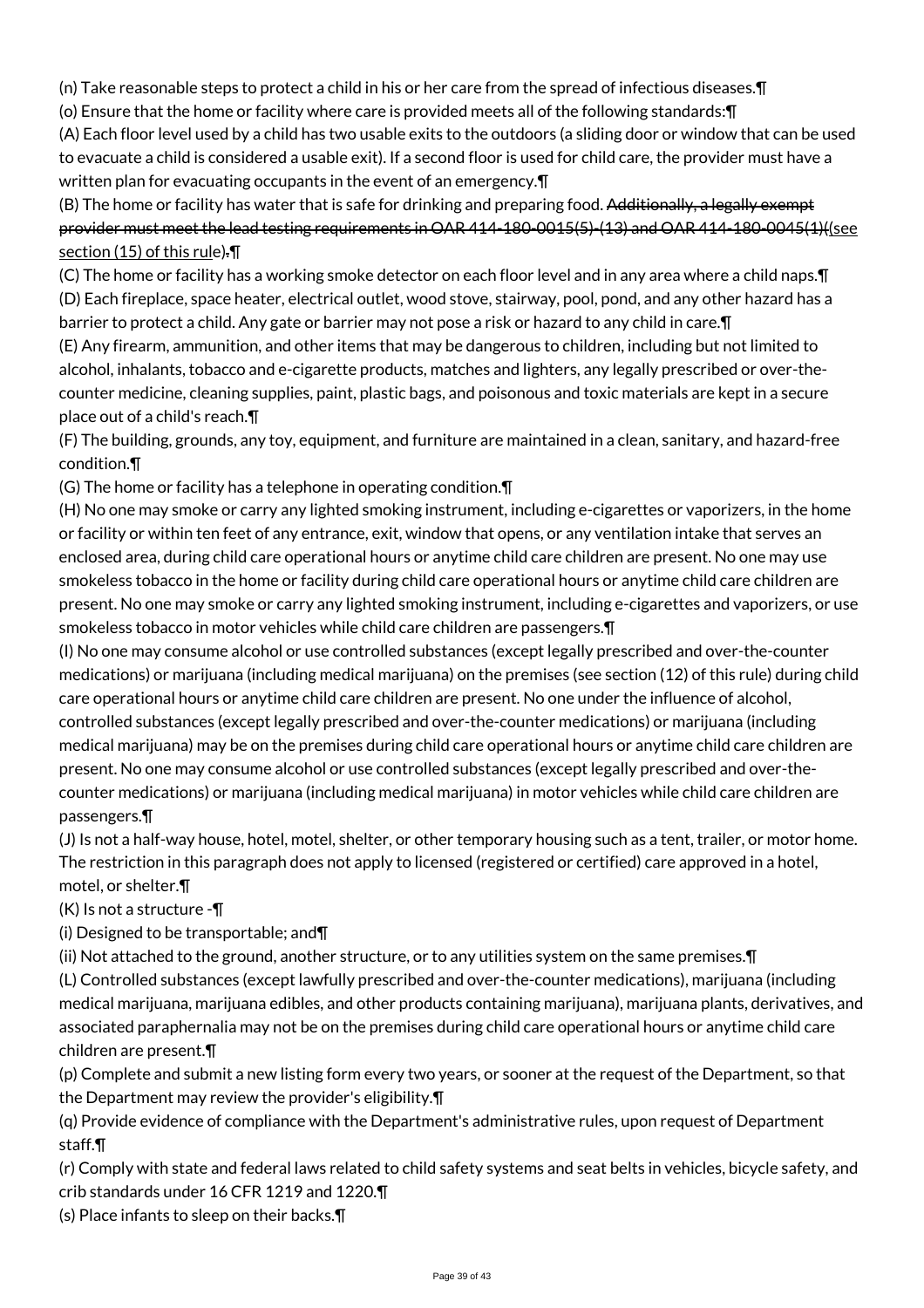(t) Not hold a medical marijuana card; or distribute, grow, or use marijuana (including medical marijuana) or any controlled substance (except lawfully prescribed and over-the-counter medications).¶

(u) Develop and communicate expulsion and suspension policies to parents and caretakers.¶

(v) Provide care at a location within the state of Oregon.¶

(9) Legally exempt providers must complete the "Introduction to Child Care Health and Safety" two-hour, webbased training prior to Department approval.¶

(10) Legally exempt providers must complete an orientation provided by the Department or a Child Care Resource and Referral agency within 90 days of being approved by the Department if the provider begins providing child care services after June 30, 2010, or resumes providing child care services, after a break of more than one year that began after June 30, 2010.¶

(11) Child care providers and any individual supervising, transporting, preparing meals, or otherwise working in the proximity of child care children and those completing daily attendance and billing records shall not be under the influence.¶

(12) For purposes of these rules:¶

(a) "Premises" means the home or facility structure and grounds, including indoors and outdoors and space not directly used for child care.¶

(b) "Under the influence" means observed abnormal behavior or impairments in mental or physical performance leading a reasonable person to believe the individual has used alcohol, any controlled substances (including lawfully prescribed and over-the-counter medications), marijuana (including medical marijuana), or inhalants that impairs their performance of essential job function or creates a direct threat to child care children or others. Examples of abnormal behaviors include, but are not limited to hallucinations, paranoia, or violent outbursts. Examples of impairments in physical or mental performance include, but are not limited to slurred speech as well as difficulty walking or performing job activities.¶

(c) "Legally exempt" means the child care provider is exempt from licensing with the OCC because the provider is not subject to the licensing requirements under OAR 414-205-0000 to 414-205-0170, OAR 414-350-000 to 414- 350-0405, and OAR 414-300-0000 to 414-300-0415.¶

(d) "Legally exempt relative" means a legally exempt provider who is a relative to all children in care including a great-grandparent, grandparent, aunt, uncle, or sibling not living in the home of any child in care.¶

(13) Legally exempt providers that are not a legally exempt relative to all children in care must meet all of the requirements in this section before approval by the Department, unless otherwise noted:¶

(a) Have an up-to-date, in-person infant and child CPR and first aid certification or have a currently valid waiver of this requirement from the Child Care Resource and Referral program.¶

(b) Complete the Recognizing and Reporting Child Abuse and Neglect (RRCAN) web-based or classroom training.¶

(c) Complete six hours of ongoing education in each two-year listing period as provided in this subsection. All trainings must be accepted by the Oregon Center for Career Development (OCCD) and be part of the OCCD's 10 Core Knowledge Categories recognized by Oregon Registry Online to count toward the six hours.¶

(A) Two of the six hours must fall under the "Human Growth and Development" category; and¶

(B) Two of the six hours must cover "Understanding & Guiding Behavior".¶

(14) Child care centers or programs that are legally exempt from certification or registration with the OCC, are located in a commercial or institutional facility, and receive payment from the Department on behalf of a family receiving a child care subsidy, may not exceed the following staff to children in care ratios:¶

(a) Six weeks through 23 months of age, the minimum number of staff to children is one to four. The maximum number of children in a group is eight.¶

(b) 24 months through 35 months of age, the minimum number of staff to children is one to five. The maximum number of children in a group is 10.¶

(c) 36 months of age to attending kindergarten, minimum number of staff to children is one to 10. The maximum number of children in a group is 20.¶

(d) Attending kindergarten and older, the minimum number of staff to children is one to 15. The maximum number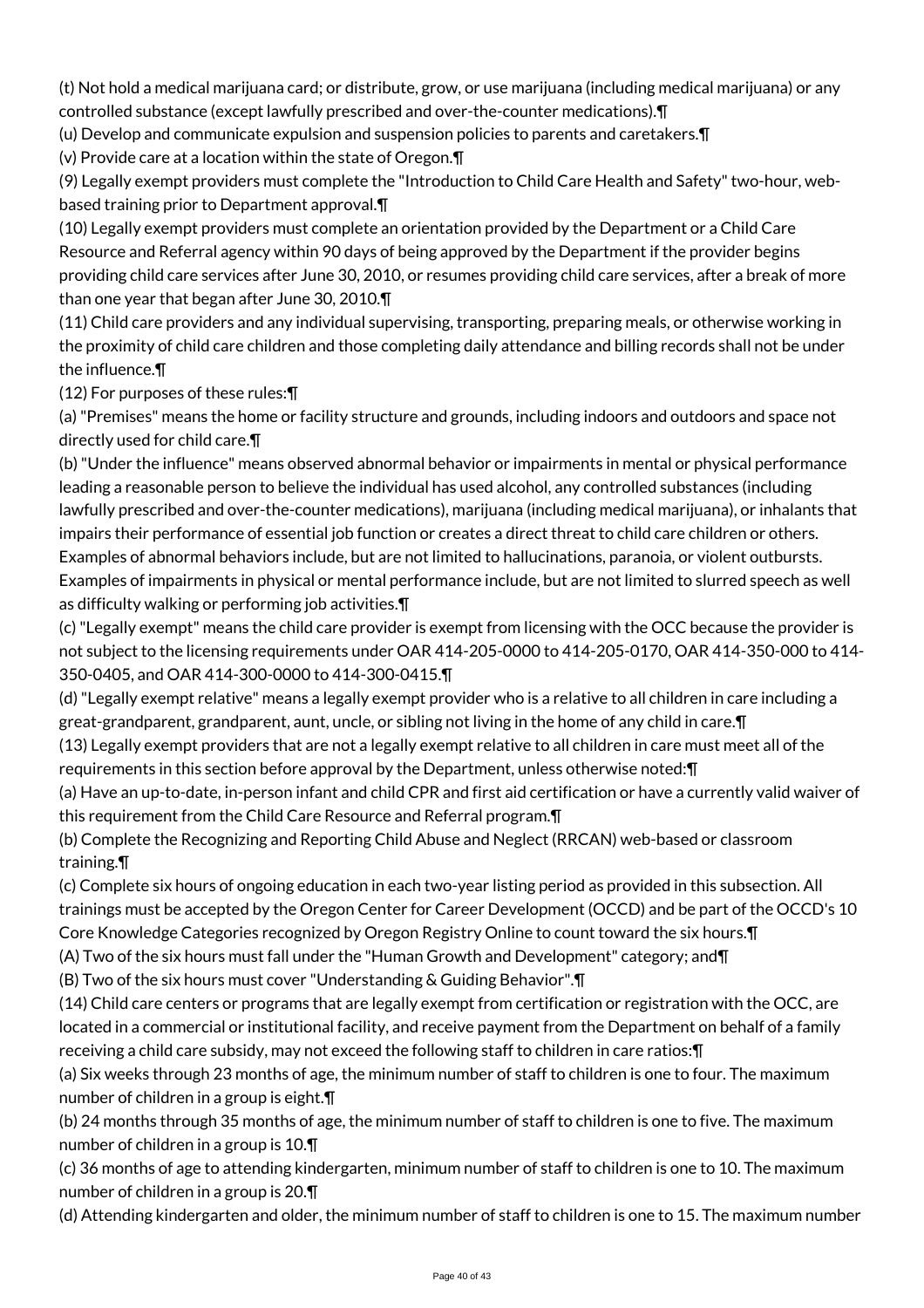of children in a group is 30.¶

(e) In a mixed-age group of children, the number of staff and group size shall be determined by the age of the youngest child in the group.¶

(15) Except as noted otherwise below, the requirements of this section are in effect starting September 30, 2018. As used in this section, "drinking water faucet or fixture" means any plumbing fixture on the premises used to obtain water for drinking, cooking, preparing infant formula or preparing food. This section only applies to a provider who is legally exempt and not a legally exempt relative. This section applies to legally exempt providers approved to receive Department subsidy payments prior to September 30, 2018. This section applies to legally exempt providers who submit a completed Child Care Provider Listing form for Department-approval starting September 30, 2018. This section does not apply to care provided in the child's home when the legally exempt provider lives somewhere else.¶

(a) In locations where care is provided, lead testing is required for each drinking water faucet or fixture.¶ (b) Providers must test each drinking water faucet or fixture at least once every six years from the date of the last test. Providers who have had a drinking water faucets or fixture tested within six years prior to the effective date of this rule will need to submit the results to the Department or the Office of Child Care (OCC), in the Department of Education, Early Learning Division.¶

(c) If a home or facility does not use any of the on-site plumbing fixtures to obtain water for drinking, cooking, preparing infant formula, or preparing food, the provider must:¶

(A) Submit a written statement to the Department or OCC identifying the alternative source of water and confirming that the provider does not use any on-site plumbing fixtures for drinking, cooking, preparing infant formula, or preparing food; and¶

(B) Notify the Department or OCC in writing if the alternative source of water changes.¶

(d) All sample collection and testing must be in accordance with the Environmental Protection Agency (EPA)'s 3Ts for Reducing Lead in Drinking Water in Schools and Child Care Facilities, Revised Manual from October 2018, adopted by this reference.¶

(A) If test results show water from any drinking water faucet or fixture has 15 parts per billion (ppb) or more of lead, the provider must:¶

(i) Prevent access to that drinking water faucet or fixture immediately after receiving the test results; and¶ (ii) Continue to prevent access to that drinking water faucet or fixture until mitigation is completed in accordance with paragraph (B) of this subsection.

(B) Following receipt of test results showing that water from any drinking water faucet or fixture has 15 parts per billion (ppb) or more of lead, the provider must comply with all of the following sub-paragraphs:¶

(i) Submit a corrective action plan to the Department or OCC for approval within 60 days of receiving the test results. The corrective action plan must identify an appropriate mitigation strategy in accordance with Module 6 of the EPA's 3Ts for Reducing Lead in Drinking Water in Schools and Child Care Facilities, Revised Manual from October 2018, adopted by this reference.¶

(ii) Implement the mitigation method within 30 days of approval by OCC.¶

(C) A provider who fails to submit a corrective action or a mitigation method is no longer eligible to receive child care subsidy payments.¶

(e) The provider must keep a copy of the most recent test results on-site at all times.¶

(f) Providers must follow the routine practices identified in Module 6 of the EPA's 3Ts for Reducing Lead in Drinking Water in Schools and Child Care Facilities, Revised Manual from October 2018.

Statutory/Other Authority: ORS 181.537, 329A.500, 409.050, 411.060, 411.070

Statutes/Other Implemented: ORS 181.537, 329A.340, 329A.500, 409.010, 409.050, 409.610, 411.060, 411.070, 411.122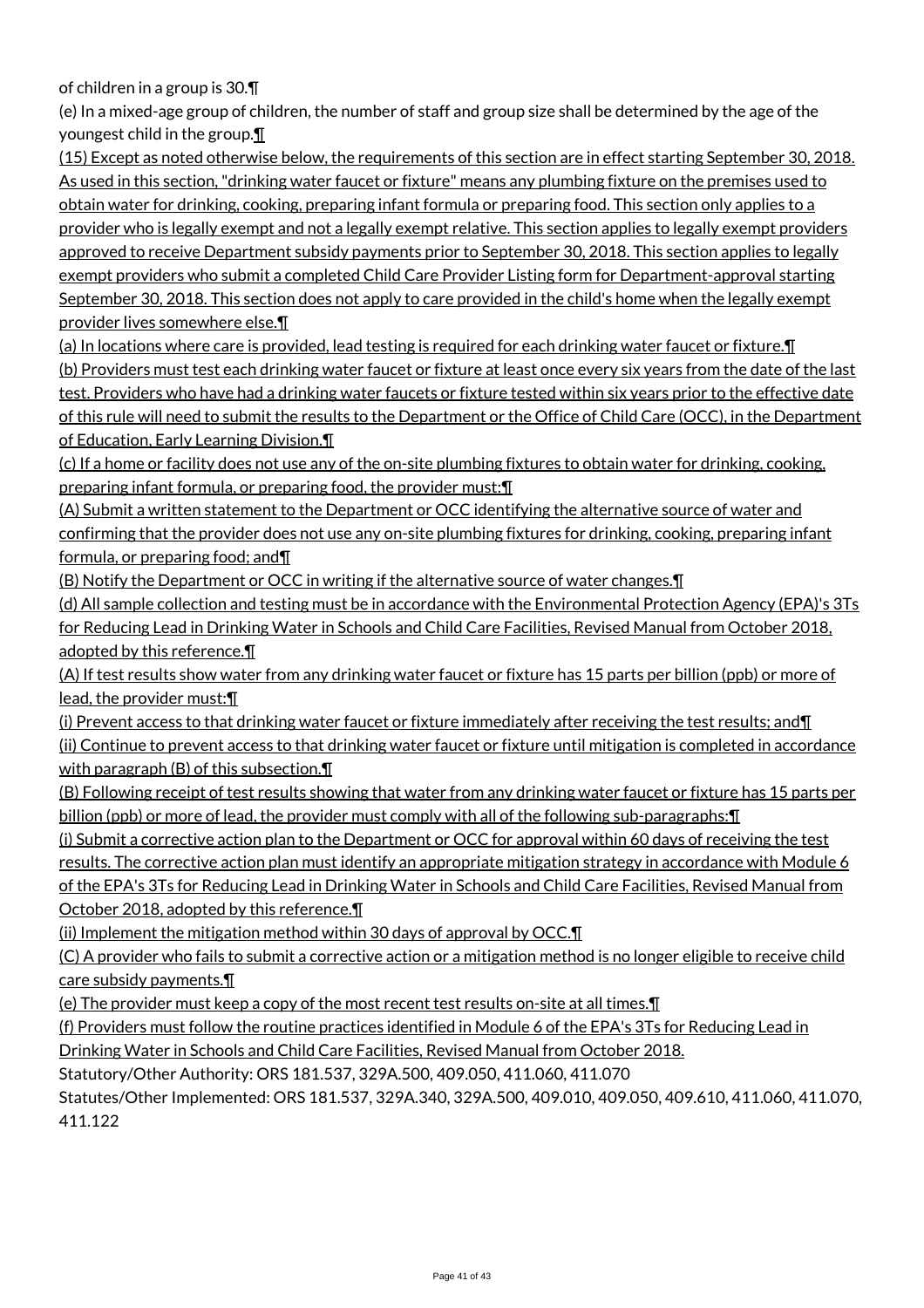## AMEND: 461-195-0551

RULE SUMMARY: OAR 461-195-0551 about methods of recovering overpayments is being amended to remove outdated references to TANF cooperation incentives. These incentive payments have not been in place since 2010 and this change updates the rules, consistent with what is supported by Integrated Eligibility.

CHANGES TO RULE:

## 461-195-0551

Methods of Recovering Overpayments ¶

(1) In addition to judicial process, the Department may recover an overpayment (see OAR 461-195-0501) through an agreed repayment plan, reduction in benefits, voluntary payment from the client or authorized representative (see OAR 461-115-0090), and offset of the debt.¶

(2) The Department reduces current benefits to collect an overpayment only as follows:¶

(a) In the GA and OSIP programs, the Department may recover an overpayment by reducing cash benefit

payments by the lesser of the following:¶

(A) The total overpayment amount;¶

(B) The total benefit amount; or¶

(C) Ten percent of the client's total benefit requirement at the standard of need.¶

(b) In the REF, SFPSS, and TANF programs, the Department:¶

(A) Allows only half of the 50 percent earned income deduction described in OAR 461-160-0160.¶

(B) Reduces the benefit payment by 10 percent of the total benefit requirement of the benefit group (see OAR 461-110-0750) at the adjusted income payment standard. The reduced benefit payment after such reduction, when combined with all other income may not be less than 90 percent of the benefit group's adjusted income payment standard for a family with no income. In the TANF program, the cooperation incentive (see OAR 461-135-0210) is not included in the calculations prescribed by this paragraph.¶

(c) In the SNAP program, unless the Department and the client agree to a repayment plan and the filing group (see OAR 461-110-0370) meets the terms of the plan, the Department collects an overpayment from a liable member of a filing group participating in the SNAP program by reducing the SNAP program benefit allotment of the benefit group each month as follows:¶

(A) For an overpayment caused by client error (see OAR 461-195-0501) or administrative error (see OAR 461- 195-0501), 10 percent of the group's monthly allotment or \$10 a month, whichever is greater.¶

(B) For an overpayment caused by an IPV (see OAR 461-195-0601), 20 percent of the group's monthly

entitlement or \$20 a month, whichever is greater.¶

(3) In the child care programs:¶

(a) The Department may not recover an overpayment through reduction of a client's child care program benefits.¶

(b) When a child care program provider is liable for a child care overpayment (see OAR 461-195-0501) the

Department may recover the child care overpayment by reducing up to 100 percent any future child care payment for which the provider bills the Department.¶

(4) The Department may recover an overpayment by offset as follows:¶

(a) Using the collection services provided by the Department of Revenue and any other state or federal agency to collect a liquidated claim established by:¶

(A) A court judgment.¶

(B) A confession of judgment.¶

(C) A document signed or acknowledged by the debtor that acknowledges the debt, such as:¶

(i) The Department-designated form to acknowledge an IPV.¶

(ii) A plea bargain agreement.¶

(iii) Any other document acknowledging the overpayment.¶

(D) A written notification of overpayment from the Department to the debtor, advising the debtor of the basis and amount of the overpayment and the right to request a hearing, if the debtor has exhausted his or her rights of